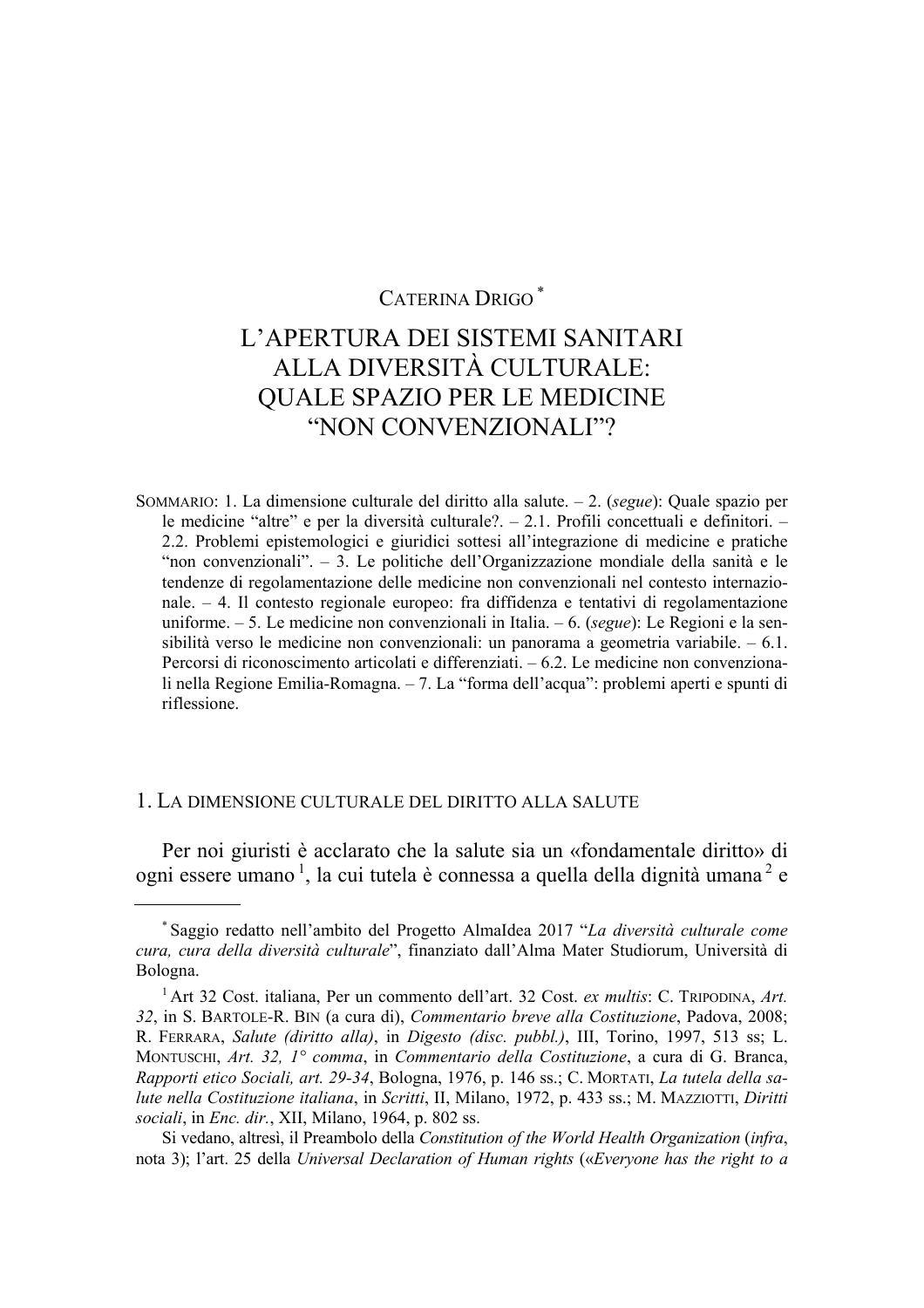secondo l'OMS il «possesso del migliore stato di salute possibile» va garantito e tutelato «senza distinzione di razza, di religione, d'opinioni politiche, di condizione economica o sociale»<sup>3</sup>.

Tali concezioni "giuridiche" di salute presuppongono, a loro volta, un concetto di salute dalla natura intrinsecamente polisemantica ed eterogenea. La stessa idea di salute (e del suo contrario, la malattia) sono caratterizzate da intrinseca variabilità e aprono a diverse nozioni di medicina e di modelli  $\mu$  di rapporto medico paziente<sup>4</sup>.

Il concetto di salute è anche fondamentale per individuare ciò che uno stato costituzionale può e deve garantire a ciascuno. Attesa la fluidità delle opzioni etiche, filosofiche e scientifiche, di partenza<sup>5</sup>, sono, quindi, le scelte politiche a determinare quelli che sono i presupposti giuridici e le cornici teoretiche di partenza.

<sup>3</sup> Preambolo della Constitution of the World Health Organization. Documento adottato in occasione della International Health Conference di New York del 1946 ed in vigore dal 7 aprile 1948.

<sup>4</sup>In campo etico-filosofico molteplici sono i modelli proposti: per maggiori approfondimenti si v. M. MORI, The twilight of "medicine" and the dawn of "health care": reflections on bioethics at the turn of the millennium, in Journal of Medical Philosophy, 25 (6), 2000, p. 723 ss. Si v., altresì, R. SEISING-M.E. TABACCHI (a cura di), Fuzziness and Medicine: Philosophical Reflections and Application Systems in Health Care, Springer, 2015.

<sup>5</sup>Molteplici possono essere i concetti di salute e malattia, non solo in una prospettiva diacronica, ma anche nell'ambito delle società contemporanee. Per maggiori approfondimenti: E. COLOMBO. Trasformazioni sociali e novi modi di pensare la salute e la malattia, in E. COLOMBO-P. REBUGHINI (a cura di), La medicina che cambia. Le terapie non convenzionali in Italia, Bologna, 2003, p. 15 ss.; F. LELLI, Medicine non convenzionali, Problemi etici ed epistemologici, Milano, 2007, spec. p. 90 ss.

standard of living adequate for the health and well-being of himself ...»); l'art. 35 della EU Charter of Fundamental Rights («Everyone has the right of access to preventive health care and the right to benefit from medical treatment under the conditions established by national laws and practices. A high level of human health protection shall be ensured in the definition and implementation of all Union policies and activities») o l'art. 11 dell'European Social Charter.

<sup>&</sup>lt;sup>2</sup> La Corte costituzionale italiana ha definito «il bene della salute umana» quale «diritto primario e fondamentale che – per tali premesse – impone piena ed esaustiva tutela (sentenze n. 184 del 1986 e n. 559 del 1987)» (sent. n. 992/1988).

Inoltre, secondo un principio costantemente affermato dalla giurisprudenza costituzionale, «il diritto ai trattamenti sanitari necessari per la tutela della salute è "costituzionalmente condizionato" dalle esigenze di bilanciamento con altri interessi costituzionalmente protetti, salva, comunque, la garanzia di "un nucleo irriducibile del diritto alla salute protetto dalla Costituzione come ambito inviolabile della dignità umana, il quale impone di impedire la costituzione di situazioni prive di tutela, che possano appunto pregiudicare l'attuazione di quel diritto" (cfr., ex plurimis, le sentenze n. 509 del 2000, n. 309 del 1999 e n. 267 del 1998)» (sent. n. 252/2001 e, più di recente, anche sent. n. 5/2018).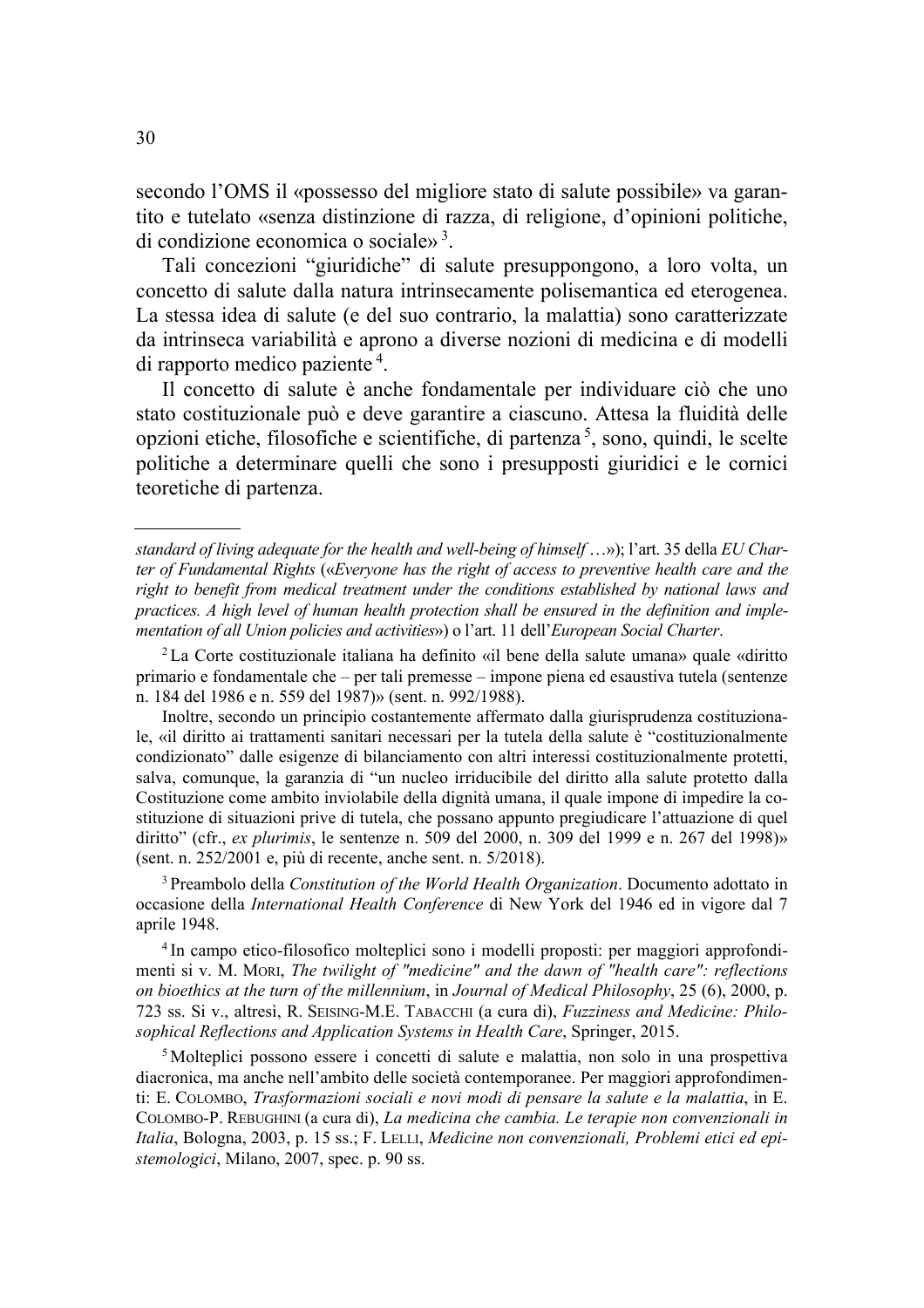Secondo una visione riduttiva la nozione di salute si connette a quella di cura e, da una prospettiva giuridica, questo evoca l'autonomia del singolo, il principio di autodeterminazione, il diritto a ricevere prestazioni sanitarie, il diritto di rifiutare le cure o la possibile imposizione di trattamenti sanitari obbligatori, allorché ne ricorrano le condizioni, etc...

Ma la salute è anche qualcosa di più, è uno «stato di completo benessere físico, psichico e sociale e non semplice assenza di malattia»<sup>6</sup>. Salute e medicina, quindi, sono concetti che non solo aprono ad una dimensione ad un tempo individuale e collettiva, ma anche ad una dimensione deontica connessa alle obbligazioni sanitarie e di servizio sociale, nonché ad una dimensione culturale.

Intendendosi per cultura un complesso di conoscenze, identità, tradizioni, competenze proprie di un certo ambiente o gruppo<sup>7</sup>, la salute, e le conoscenze e pratiche ad essa connesse, si compongono o comunque sono influenzate anche da un fattore culturale e possono esser parte del patrimonio culturale immateriale  $8$ .

In società sempre meno omogenee quali quelle odierne, pare opportuno verificare se, ed eventualmente in quale misura, con riferimento ai sistemi nazionali, si debba considerare e valorizzare, anche giuridicamente, la diversità culturale, tutelando le identità culturali dei gruppi che si trovano a coesistere in determinati territori, nel rispetto del principio di autodeterminazione, anche culturale<sup>9</sup>.

Si è stimato che nel 2020 ben il 3,5% della popolazione globale sia qualificabile come migrante internazionale (percentuale corrispondente a circa

<sup>&</sup>lt;sup>6</sup> Preambolo della Constitution of the World Health Organization.

<sup>&</sup>lt;sup>7</sup>Voce "*Cultura*" in dizionario Treccani. Si v. anche *infra*, nota n. 17.

<sup>&</sup>lt;sup>8</sup>Per *patrimonio culturale immateriale* «s'intendono le prassi, le rappresentazioni, le espressioni, le conoscenze, il know-how - come pure gli strumenti, gli oggetti, i manufatti e gli spazi culturali associati agli stessi – che le comunità, i gruppi e in alcuni casi gli individui riconoscono in quanto parte del loro patrimonio culturale. Questo patrimonio culturale immateriale, trasmesso di generazione in generazione, è costantemente ricreato dalle comunità e dai gruppi in risposta al loro ambiente, alla loro interazione con la natura e alla loro storia e dà loro un senso d'identità e di continuità, promuovendo in tal modo il rispetto per la diversità culturale e la creatività umana», art. 2 della Convenzione per la salvaguardia del patrimonio culturale immateriale sottoscritta nell'ambito della Conferenza UNESCO del 17 ottobre 2003.

<sup>&</sup>lt;sup>9</sup> Invero, il tema dell'accesso alle cure mediche per i migranti, anche irregolari, è ampiamente analizzato in dottrina e consolidato in giurisprudenza (si y. ex multis, di recente a G. CERRINA FERONI, Sistemi sanitari e immigrazione: percorsi di analisi compattata, Torino, 2019). Nel presente lavoro, invece, si intende indagare il diverso profilo della integrabilità di istanze di matrice anche culturale nel sistema sanitario nazionale e regionale.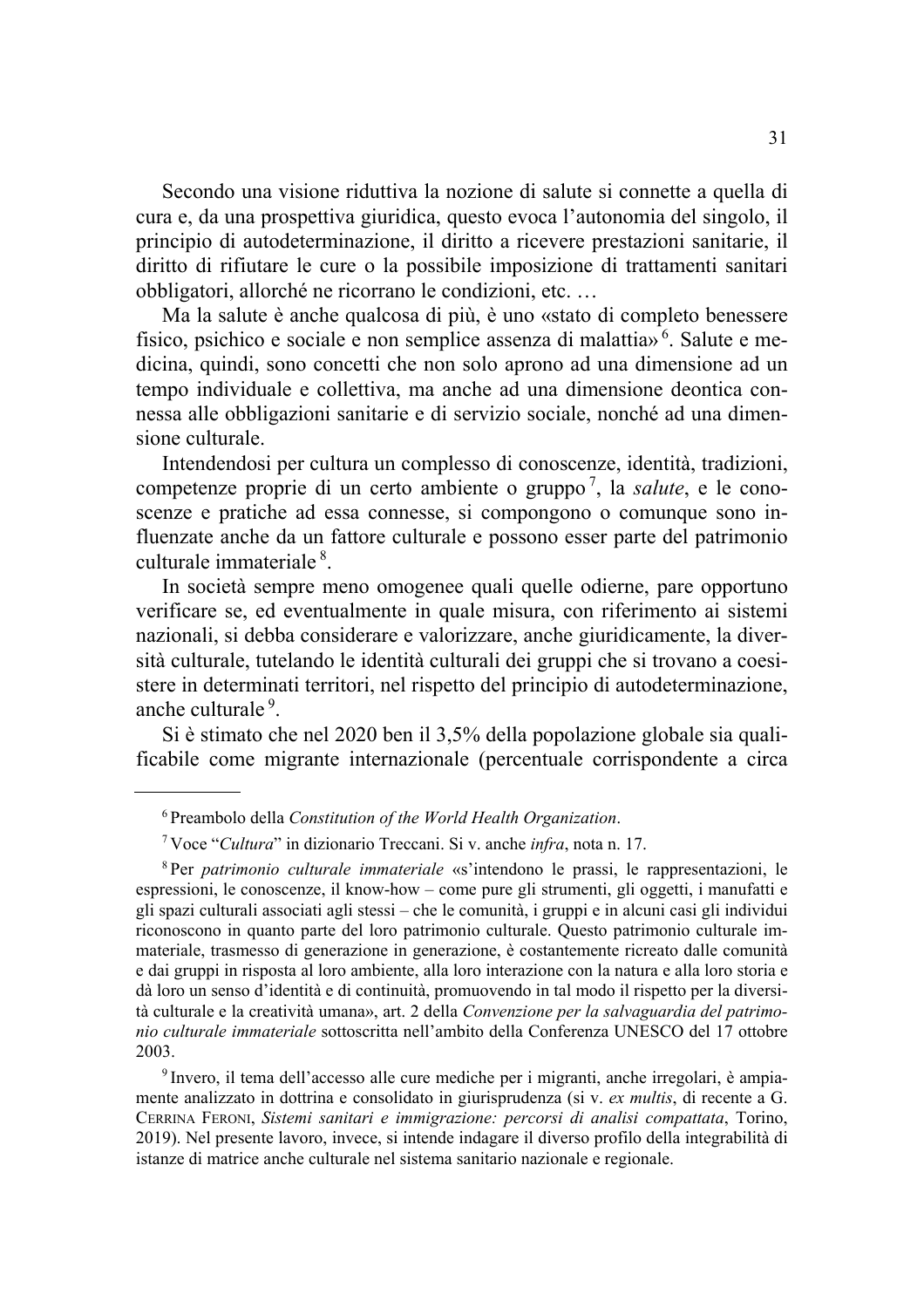272 milioni di persone, a fronte di soli 84 milioni nel 1970)<sup>10</sup>. Di questi, ben 82 milioni si troverebbero in Europa  $^{11}$ .

Specialmente in alcuni contesti geografici, quindi, le società sono sempre più innestate di fattori di diversità culturale che, se non integrati adeguatamente, portano a rotture, a ghettizzazioni, a incomprensioni, a malessere, e finanche a malattia. Diventa cruciale, quindi, promuovere il benessere e l'eguale accesso a servizi sanitari e sociali di qualità, accesso che per "gli altri" pare spesso limitato da una serie di fattori quali la presenza di barriere linguistiche, la difficoltà di relazionarsi e comprendere culture diverse, forme di povertà o esclusione sociale più o meno severa, la carenza di documenti e la difficoltà di interfacciarsi con gli apparati burocratici. Migranti vulnerabili e rifugiati costituiscono un gruppo eterogeneo (non riconducibile ad unità) che affronta innumerevoli sfide in materia di salute.

Ma lo studio delle richieste e prassi di cura e terapia delle persone migranti può anche aiutare nella comprensione degli effetti dei contatti culturali in dinamiche della conoscenza delle piante medicinali, dei differenti modi in cui le risorse terapeutiche vengono percepite e utilizzate dalle persone e dei contesti biologici e culturali che determinano il comportamento dei gruppi sociali  $^{12}$ .

In relazione alla definizione dei concetti di cultura e diversità culturale da tutelare e valorizzare il diritto sovranazionale e internazionale contribuiscono solo in parte.

 $10$  Secondo le *Recommendations on Statistics of International Migration* delle Nazioni Unite, un «international migrant» è «any person who has changed his or her country of usual residence, distinguishing between "short-term migrants" (those who have changed their countries of usual residence for at least three months, but less than one year) and "longterm migrants" (those who have done so for at least one year)», così in World Migration Report 2020, curato dall'International Organization for migration, Ginevra. Testo reperito in https://publications.iom.int/system/files/pdf/wmr 2020.pdf, p. 19-23.

<sup>&</sup>lt;sup>11</sup> World Migration Report 2020, cit., p. 24.

<sup>&</sup>lt;sup>12</sup> P. MUNIZ DE MEDEIROS-G. TABODA SOLDATI-N. LEAL ALENCAR-I. VANDEBROEK-A. PIE-RONI-N. HANAZAKI-U. PAULINO DE ALBUQUERQUE, The Use of Medicinal Plants byMigrant People: Adaptation, Maintenance, and Replacement, in Evidence-Based Complementary and Alternative Medicine, 2012, p. 1 ss.

 $\hat{E}$  stato osservato, altresi, che «medical anthropologists have shown that patients often hold different beliefs about disease than do health care providers and that the discontinuity may lead to problems in treatment related to inappropriate or incomplete reactions of health professionals, improper choice of therapy, or insufficient patient adherence to medical choices», E.D. WHITAKER, The Idea of Health: History, Medical Pluralism, and the Management of the Body in Emilia-Romagna, Italy, in Medical Anthropology Quarterly, 17, 2003, p. 348 ss.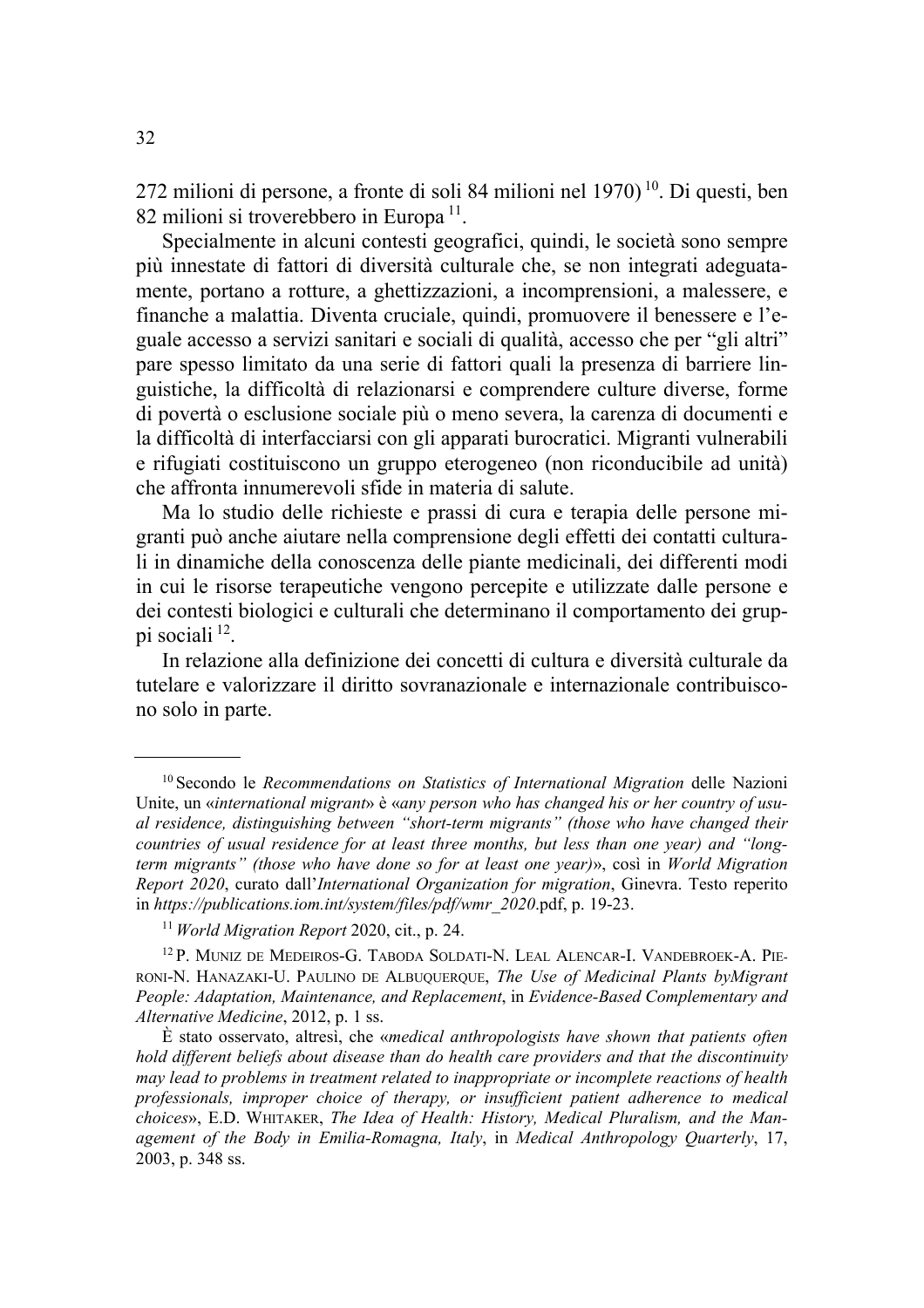Se l'Unione Europea valorizza la diversità culturale laddove all'art. 3.3. del TUE stabilisce il dovere dell'Unione di rispettarla vigilando sulla salvaguardia e sullo sviluppo del patrimonio culturale europeo, non provvede, in parallelo, a fornirne alcuna definizione.

Parimenti, il diritto internazionale non definisce in modo chiaro il concetto in esame: la *diversità culturale* viene ritenuta «una caratteristica inerente all'umanità»<sup>13</sup>, la cui promozione e tutela presuppone «il rispetto dei diritti umani, delle libertà fondamentali»<sup>14</sup>. La diversità culturale «rimanda alla moltitudine di forme mediante cui le culture dei gruppi e delle società si esprimono. Queste espressioni culturali vengono tramandate all'interno dei gruppi e delle società e diffuse tra di loro [...] non è riflessa unicamente nelle varie forme mediante cui il patrimonio culturale dell'umanità viene espresso, arricchito e trasmesso grazie alla varietà delle espressioni culturali, ma anche attraverso modi distinti [...] di produzione, di diffusione, di distribuzione e di apprezzamento delle espressioni culturali, indipendentemente dalle tecnologie e dagli strumenti impiegati $\rho$ <sup>15</sup>.

Secondo l'Unesco «Illa cultura assume forme diverse nel tempo e nello spazio. La diversità si rivela attraverso gli aspetti originali e le diverse identità presenti nei gruppi e nelle società che compongono l'Umanità. Fonte di scambi, d'innovazione e di creatività, la diversità culturale è, per il genere umano, necessaria quanto la biodiversità per qualsiasi forma di vita. In tal senso, essa costituisce il patrimonio comune dell'Umanità e deve essere riconosciuta e affermata a beneficio delle generazioni presenti e future» <sup>16</sup>.

Il concetto stesso di *cultura*, sotteso e presupposto a quello di diversità culturale, appare di difficile delimitazione in campo giuridico, innestandosi di elementi metagiuridici che rendono complessa ogni riflessione giuridica sul tema. Manca una definizione giuridica vincolante e quanto indicato nel preambolo della Universal Declaration on Cultural Diversity, appare solo come una definizione aperta e vaga, che non consente l'individuazione di modelli riconducibili ad una tassonomia<sup>17</sup>.

<sup>&</sup>lt;sup>13</sup>Preambolo della Convenzione sulla protezione e la promozione della diversità delle espressioni culturali, sottoscritta a Parigi il 20 ottobre 2005.

<sup>&</sup>lt;sup>14</sup> Art. 2 della Convenzione sulla protezione e la promozione della diversità delle espressioni culturali.

<sup>&</sup>lt;sup>15</sup> Art. 4 della Convenzione sulla protezione e la promozione della diversità delle espressioni culturali.

<sup>&</sup>lt;sup>16</sup> UNESCO Universal Declaration on Cultural Diversity del 2 novembre 2001.

<sup>&</sup>lt;sup>17</sup> Secondo l'UNESCO la cultura deve essere considerata come «l'insieme dei tratti distintivi spirituali e materiali, intellettuali e affettivi che caratterizzano una società o un grup-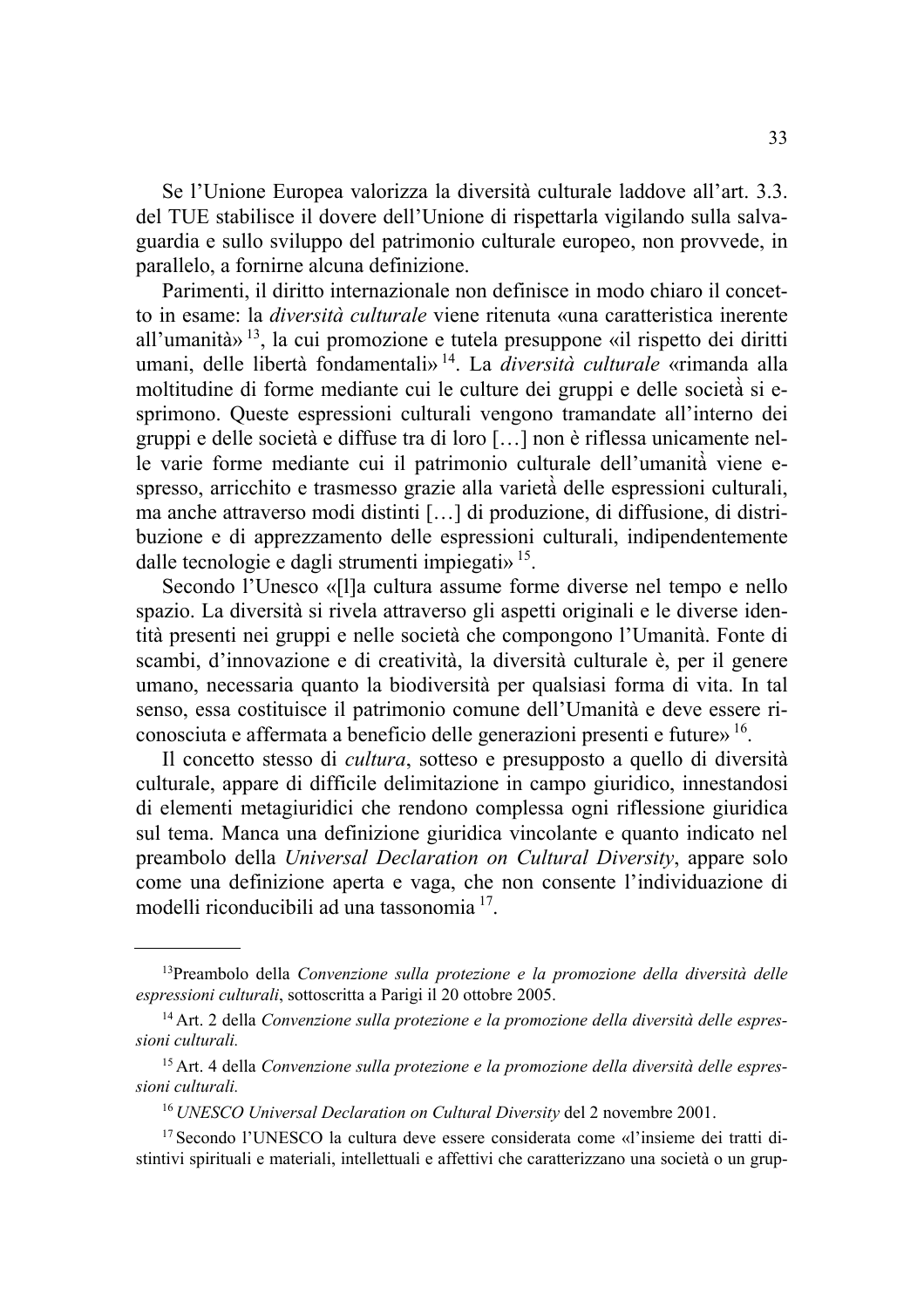Una prima difficoltà di fondo, per il giurista, è quindi rappresentata dal fatto che le riflessioni su cultura e diversità culturale aprono a concetti che, pur avendo rilievo giuridico-costituzionale, sono tuttavia definibili pienamente solo attingendo a discipline ulteriori a quella giuridica.

Con gli strumenti offerti dal diritto, cioè, non si riesce ad identificare e tutelare «una diversità che non è data dalla compresenza di entità o di identità chiaramente definibili, statiche e dai confini precisi, ma dalla coesistenza di processi complessi che nascono, si evolvono, muoiono attraverso dinamiche di contatti, integrazioni reciproche, contaminazioni di vario tipo»<sup>18</sup>.

Un elemento di complicazione è rappresentato dal fatto che, anche nel contesto della c.d. *western medicine*, il legame fra cultura e medicina presenta una serie di criticità intrinseche e ha portato allo sviluppo di modelli regolatori differenziati, specialmente in relazione a tematiche "sensibili" dal punto di vista etico-morale<sup>19</sup>. Ma un ulteriore elemento di complicazione è

<sup>19</sup> Quali esempi di tali criticità di possono citare le articolate, e spesso contrapposte, posizioni in merito alla fecondazione medicalmente assistita o alle sperimentazioni sugli embrioni umani (oggetto anche serie di decisioni della corte di giustizia dell'UE a partire dalla sent. Oliver Brüstle contro Greenpeace e V., C-34/10 del 18 ottobre 2011, ma anche dalla sent. International Stem Cell Corporation (ISCO)/Comptroller General of patents, designs and trademarks, C-364/13 del 18 dicembre 2014.

In dottrina si v. già A. KLEINMAN, Patients and healers in the context of culture, University of California Press, 1980, ma si v. altresì B. PFLEIDERER-G. BIBEAU (a cura di), Anthropologies of Medicine. A Colloquium on West European and North American Perspectives, Springer, 1991; S.M. DI GIACOMO, Can there be a 'cultural epidemiology'?, in Medical Anthropol Quarterly, 13 (4), 1999, p. 436 ss., che si riferisce al concetto di «health belifes of western society», fornendo una classificazione di tipo "antropologico" dell'approccio alla malattia e alle cure erogate nell'ambito dei sistemi sanitari occidentali. P. LYNN [Medicine] and culture, USA, 1996] pochi anni prima, aveva sostenuto che anche nei Paesi occidentali «while doctors regard themselves as servants of science, they are often prisoners of custom». Si v., altresì, G. JUCKETT, Cross-Cultural Medicine, in 11 American Family Physician 72, 2005, p. 2267 ss.; D. LUPTON, The cultural assumptions behind Western medicine, in The Conversation, del 1° gennaio, 2013 https://theconversation.com/the-cultural-assumptionsbehind-western-medicine-7533; R. OLORTEGUI-MARIÑO-J. GALVEZ-OLORTEGUI-D. PAREDES-AYRAC-M. VILLAFAN-BRONCANO, Alternative, traditional, or complementary medicine: A

po sociale e che essa include, oltre alle arti e alle lettere, modi di vita di convivenza, sistemi di valori, tradizioni e credenze. Constatando che la cultura si trova al centro dei dibattiti odierni sull'identità, la coesione sociale e lo sviluppo di un'economia basata sulla conoscenza», Universal Declaration on Cultural Diversity testo in italiano in http://www.unesco.org/ new/fileadmin/MULTIMEDIA/HQ/CLT/diversity/pdf/declaration cultural diversity it.pdf.

<sup>&</sup>lt;sup>18</sup> M. PEDRAZZI, Diversità culturale nel diritto internazionale, in L. ZAGATO-M. VECCO (a cura di), Le culture dell'Europa, L'Europa della cultura, Milano, 2011, p. 15 ss. Si v., altresì, C. DE BEUKELAER-M. PYYKKÖNEN-J. SINGH, (a cura di), Globalization, Culture and Development: The UNESCO Convention on Cultural Diversity, London, 2015.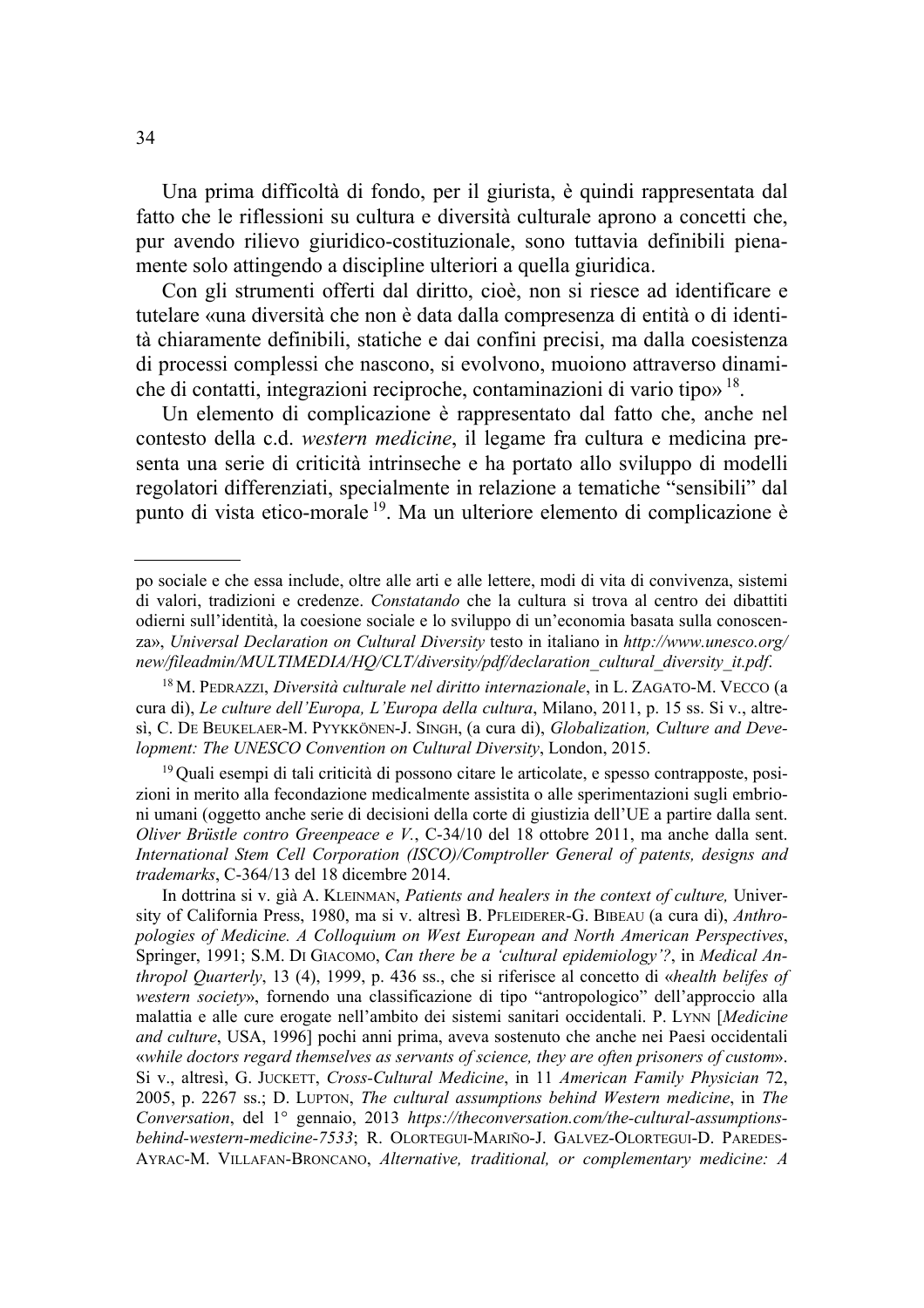rappresentato dal fatto che, quando viene in rilievo il diritto alla salute, la tutela della diversità culturale apre anche alla valorizzazione di "cure" e di approcci eterodossi rispetto alla medicina di matrice occidentale (o biomedicina). Non è un caso che l'Unesco abbia incluso alcune tipologie di medicine tradizionali nel patrimonio culturale immateriale dell'umanità<sup>20</sup>.

La diversità culturale, quindi, deve essere necessariamente considerata anche nella dimensione della cura, nell'organizzazione dei sistemi sanitari, nazionali e territoriali (ove presenti) siccome anche integrati dal contributo oramai imprescindibile dei privati in un'ottica che valorizzi tanto la sussidiarietà verticale quanto quella orizzontale<sup>21</sup>. Siffatta integrazione potrà avvenire secondo dinamiche necessariamente diversificate in ragione della sussistenza di plurimi modelli di integrazione dei migranti in essere nei diversi ordinamenti e finanche in essere al loro interno se considerati secondo una prospettiva diacronico evolutiva.

# 2. (SEGUE): QUALE SPAZIO PER LE MEDICINE "ALTRE" E PER LA DIVERSITÀ CULTURALE?

### 2.1. Profili concettuali e definitori

Quando si fa riferimento a opzioni terapeutiche o a pratiche distinte dalla c.d. medicina tradizionale o "scientifica", il panorama concettuale di riferimento è estremamente variegato ed articolato: «[1]a parola "Medicina" è diversa per ogni cultura e popolo che ne ha tratto beneficio; per cui esistono

perspective of intercultural therapeutic adherence, in 17 Medwave 15, 2017, in https://www. medwave.cl/link.cgi/English/Perspectives/LettersToEditor/6977.act.

<sup>&</sup>lt;sup>20</sup> L'UNESCO ha incluso anche alcune medicine tradizionali nel patrimonio culturale immateriale: dal 2010 l'agopuntura e la moxibustione della medicina tradizionale cinese, dal 2018 le abluzioni terapeutiche della medicina tradizionale tibetana, dal 2019, il massaggio tailandese. Per approfondimenti sul patrimonio culturale immateriale dell'UNESCO, ex multis: C. BORTOLETTO, Il patrimonio immateriale secondo l'Unesco. Analisi e prospettive, Roma, 2008; F.H. CUNHA FILHO-T. SCOVAZZI, Salvaguarda do patrimônio cultural imaterial: uma análise comparativa entre Brasil e Itália, Brasile, 2020, testo in https://repositorio. ufba.br/ri/bitstream/ri/32295/1/salvaguarda-do-patrimonio-cultural-imaterial-repositorio.pdf.

<sup>&</sup>lt;sup>21</sup> Con riferimento al contesto italiano pare opportuno menzionare il contributo del c.d. Terzo settore nel fornire assistenza medica, psicologica o psichiatrica a stranieri, operando anche quale centro di mediazione culturale e di recepimento di istanze "altre" rispetto a quelle della maggior parte della comunità di determinati territori. Sia consentito rinviare al mio Percorsi di integrazione e inclusione sociale dei migranti nella Regione Emilia-Romagna, in Le Regioni, 5-6, 2019, p. 1753 ss. e alla bibliografia ivi indicata.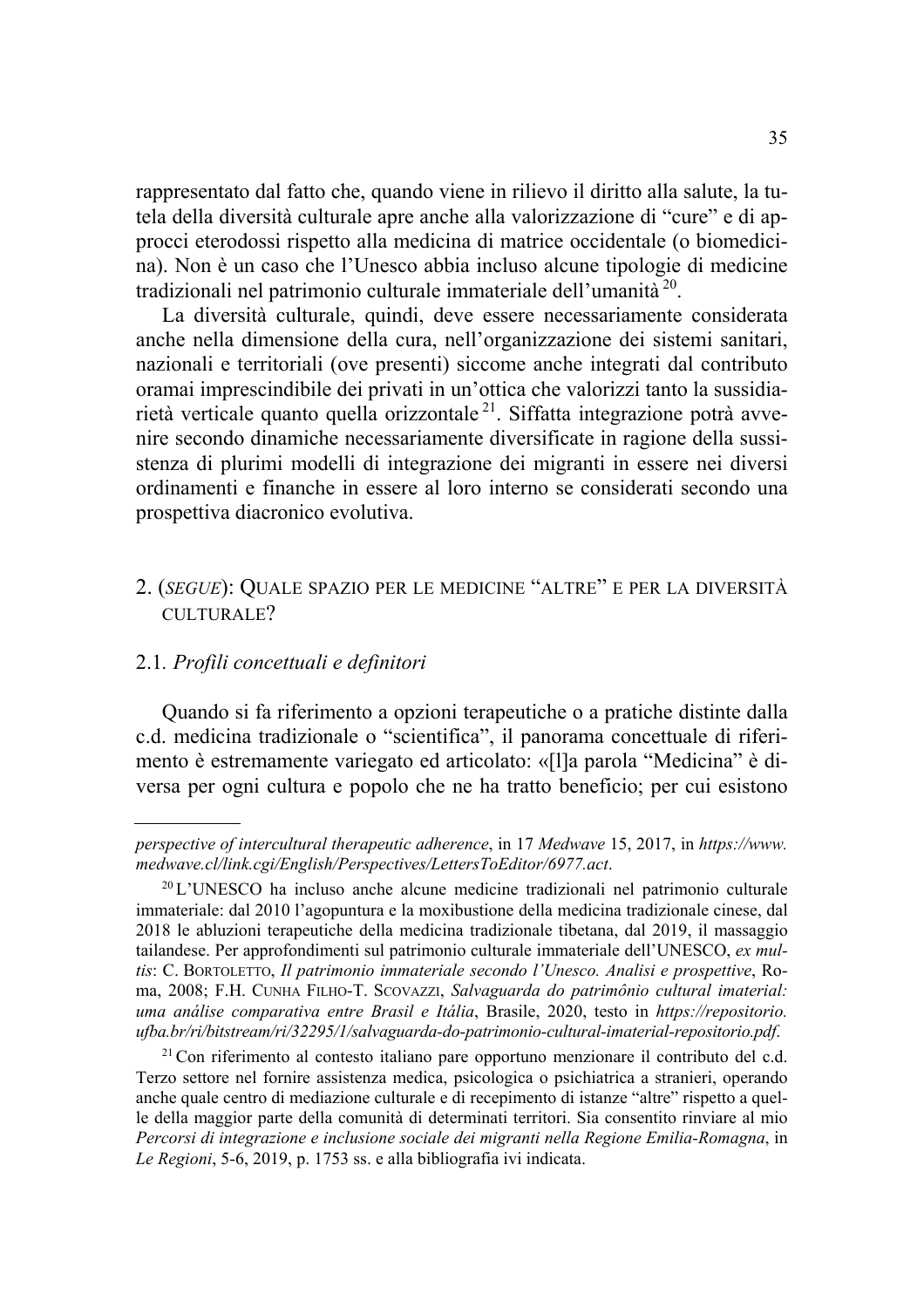tanti sistemi di guarigione e cura quante culture esistono nel mondo»  $^{22}$ .

Peraltro, il diritto pubblico tende a non occuparsi della nozione di *medi*cina, tanto di quella di matrice occidentale, quanto di quella non convenzionale, lasciando, *ratione materiae*, la competenza al mondo scientifico, alla cultura medica.

Ma l'individuazione di cosa sia ascrivibile a *medicina* e a prassi terapeutica presenta rilevanti ricadute in campo giuridico, poiché concorre a delineare i contorni del diritto alla salute.

Nel mondo la c.d. biomedicina rappresenta tendenzialmente il pilastro dell'assistenza sanitaria anche se, specialmente in alcuni contesti, viene affiancata dalla medicina tradizionale o complementare.

A tal proposito l'OMS richiama una serie di concetti quali quelli di *tradi*tional medicine<sup>23</sup>, di complementary medicine<sup>24</sup>, di herbal medicine<sup>25</sup>, che includono una serie di pratiche, credenze, teorie e terapie, o utilizzate in particolari contesti culturali o semplicemente non pienamente integrate nei sistemi sanitari di matrice occidentale perché esprimenti elementi eterodossi rispetto a questi, oppure medicine e farmaci che prevedono l'uso di piante o di loro componenti.

Nel presente scritto si farà riferimento ad esse con l'espressione omnicomprensiva di *medicine non convenzionali* (MNC), nella consapevolezza, tuttavia, che le articolazioni tassonomiche esistenti non sono riconducibili ad

<sup>24</sup> Secondo l'OMS: «The terms "complementary medicine" or "alternative medicine" refer to a broad set of health care practices that are not part of that country's own tradition or conventional medicine and are not fully integrated into the dominant health-care system. They are used interchangeably with traditional medicine in some countries» (https://www. who.int/health-topics/traditional-complementary-and-integrative-medicine#tab=tab  $1$ ).

<sup>&</sup>lt;sup>22</sup> P. ROBERTI DI SARSINA-A. MORANDI-M. ALIVA-M. TOGNETTI BORDOGNA-P. GUADAGNI, Medicine Tradizionali e Non Convenzionali in Italia. Considerazioni su una scelta sociale per la Medicina Centrata sulla Persona, in Terapie d'avanguardia, 2012, p. 6; L. OBADIA, The Internationalisation and Hybridization of Medicines in Perspective? Some Reflections and Comparisons between East and West, in Transtext(e)s Transcultures 跨文本跨文化 Journal of Global Cultural Studies, 5/2009, p. 1 ss.

<sup>&</sup>lt;sup>23</sup> Secondo l'OMS: «*Traditional medicine has a long history*. *It is the sum total of the* knowledge, skill, and practices based on the theories, beliefs, and experiences indigenous to different cultures, whether explicable or not, used in the maintenance of health as well as in the prevention, diagnosis, improvement or treatment of physical and mental illness» (http:// www.who.int/medicines/areas/traditional/definitions/en/).

<sup>&</sup>lt;sup>25</sup> Secondo l'OMS: «Herbal medicines include herbs, herbal materials, herbal preparations and finished herbal products, that contain as active ingredients parts of plants, or other plant materials, or combinations» (https://www.who.int/health-topics/traditional-complementaryand-integrative-medicine# $tab = tab$  1).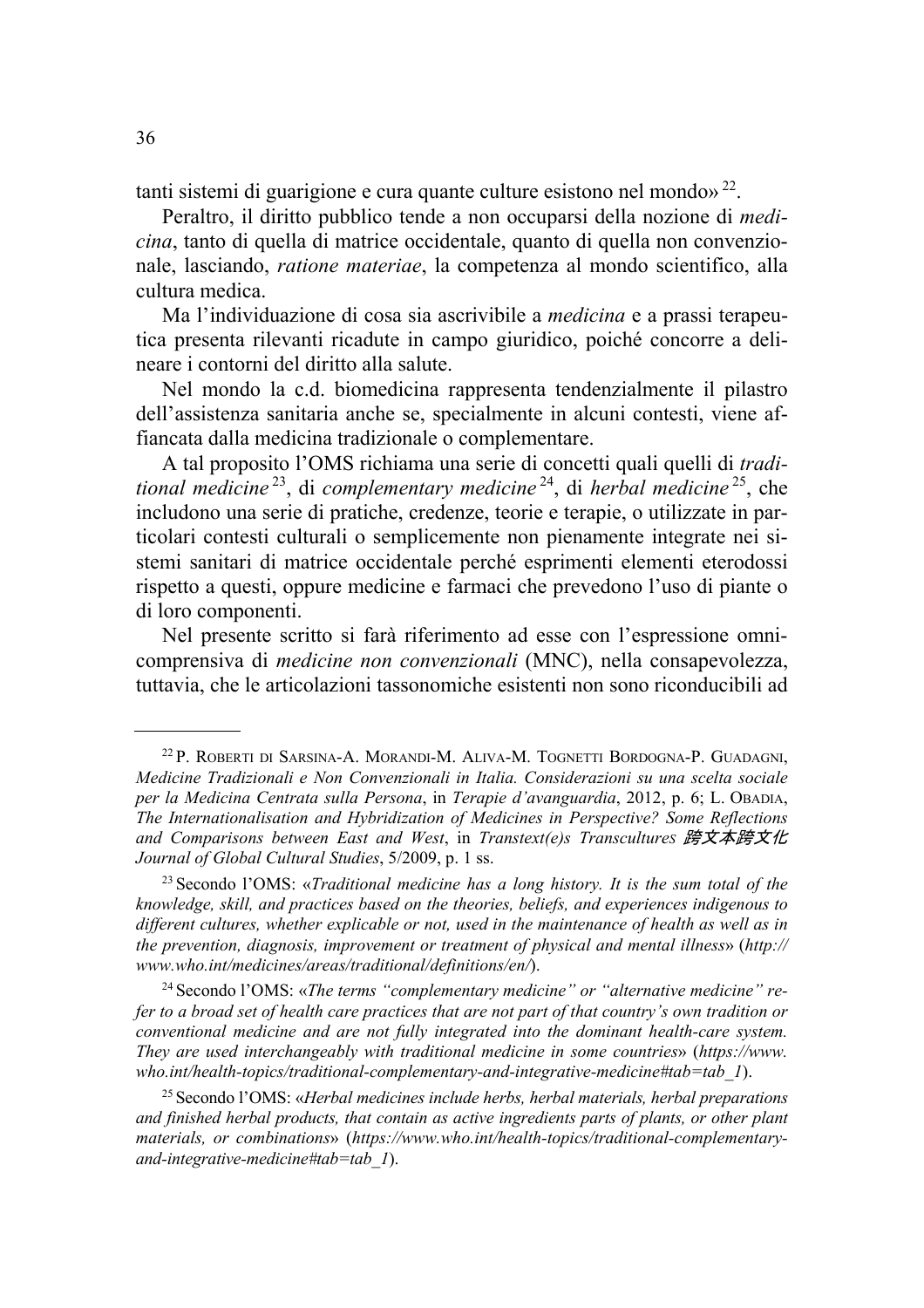unità in campo medico e clinico. Trattasi, infatti, di un complesso di pratiche, farmaci, cure, estremamente variegato ed articolato<sup>26</sup>, che muove da diverse concezioni di salute e medicina, spesso risultando inscindibilmente connesse con pratiche culturali e religiose. L'approccio metodologico, quindi, non può prescindere da una adeguata considerazione del contesto di riferimento che, per quanto qui rileva, è quello giuridico.

L'attenzione verso la diversità culturale non implica necessariamente  $-$  o doverosamente integrare le medicine non convenzionali nei sistemi sanitari nazionali o territoriali. Essa implica, innanzitutto, attenzione verso i fattori di diversità culturale, apertura, comprensione, attitudine all'ascolto e al recepimento di istanze, secondo quella logica inclusiva che, nel nostro ordinamento, è sottesa all'art. 3 Cost., e implica anche un'attenzione verso il fattore religioso, a sua volta, spesso difficilmente scindibile da quello culturale  $27$ .

Rispetto a quanto si registra in altri continenti, in Europa si riscontra una maggior diffidenza verso le medicine non convenzionali. In America Latina, Australia, Africa o Asia, maggiore è la sensibilità verso le MNC e il ricorso ad esse è maggiormente diffuso, maggiormente normato e, almeno in determinati contesti, oggetto di integrazione nei sistemi sanitari o di finanziamenti e ricerche pubbliche, anche significativi<sup>28</sup>. E non è un caso che ciò si sia verificato in questi contesti. Le ragioni sono molteplici: o si tratta di aree ove insistono minoranze o popoli indigeni, o dove le migrazioni sono più radicate nel tempo, o dove medicine che per noi sono "altre", sono in realtà quelle tradizionali e la "novità" è rappresentata dalla biomedicina. Ad esempio, in Cina, la medicina tradizionale è consolidata da almeno tre millenni, similmente in India, la medicina ayurvedica. E quindi, per gettare uno sguardo all'attualità, non pare un caso che proprio in Cina si siano incentiva-

<sup>&</sup>lt;sup>26</sup> Per una panoramica delle principali medicine non convenzionali e dei profili clinico giuridici ad esse connesse si v. D. VASAPOLLO, Tutela della salute e Medicine Non Convenzionali. Profili clinico-giuridici e problematiche medico legali, Milano, 2014; C. CIPOLLA-P. ROBERTI DI SARSINA, Le peculiarità sociali delle medicine non convenzionali, Milano, 2009; G. GIARELLI-P. ROBERTI DI SARSINA-B. SILVESTRINI, Le medicine non convenzionali in Italia. Storia, problemi e prospettive di integrazione, Milano, 2007; D. SECONDULFO (a cura di), Medicina e Medicine. Le cure "altre" in una società che cambia, in Salute e Società, 3/2005, Milano; P. REBUGHINI, Origini e contenuti dell'universo delle medicine non convenzionali, in E. COLOMBO-P. REBUGHINI, La medicina che cambia. Le terapie non convenzionali in Italia, Bologna, 2003, p. 73 ss.

<sup>&</sup>lt;sup>27</sup>Il tema è estremamente ampio. Ex multis, di recente si v. L.G. BEAMAN, The Transition of Religion to Culture in Law and Public Discourse, London, 2020.

 $^{28}$  Per una panoramica si veda il WHO Global Report on Traditional and Complementary Medicine 2019, in https://www.who.int/traditional-complementary-integrative-medicine/Who  $GlobalReportOn Traditional And Complementary Medicine 2019.pdf?ua=1.$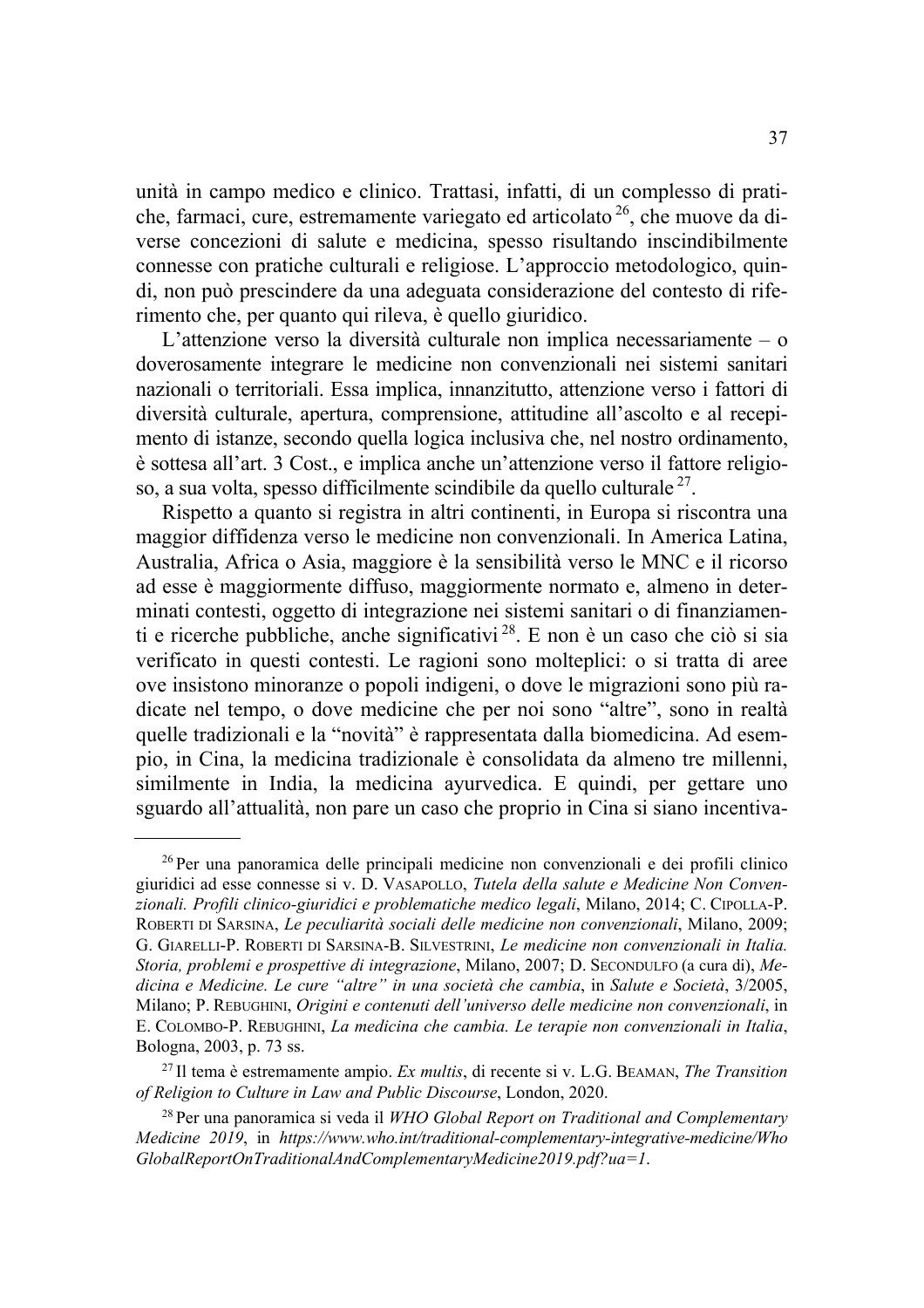ti trattamenti anti SARS-CoV2 che prevedono l'applicazione di trattamenti di medicina tradizionale secondo protocolli ad hoc promossi a livello istituzionale (ancorché siano ancora criticati dalla comunità scientifica internazionale in quanto non vi sarebbero sufficienti prove della loro reale efficacia)<sup>29</sup>. Senza qui voler entrare nel merito delle scelte terapeutiche, pare significativo che, in quel contesto, il fattore culturale e il legame con la medicina tradizionale abbiano portato all'elaborazione di un siffatto protocollo, le cui evidenze scientifiche saranno ovviamente da verificare in modo rigoroso da parte delle autorità competenti.

# *Problemi epistemologici e giuridici sottesi all'integrazione di medicine e pratiche "non convenzionali"*

Lo studio delle medicine non convenzionali apre a problematiche ulteriori rispetto a quelle connesse alla mera valorizzazione della diversità culturale. Si tratta di un tema che non solo presuppone l'analisi del rapporto fra scienza e diritto, ma anche una riflessione sul ruolo dello Stato di derivazione liberale, connettendosi al concetto di *welfare state*, concepibile anche sua evoluzione di *caring state*<sup>30</sup>.

Lo Stato deve garantire l'accesso a cure alternative, a cure "altre"?

La risposta sarà diversa a seconda del contesto ordinamentale di riferimento e del quadro costituzionale e normativo ivi vigente.

Se consideriamo il nostro Paese, fermo il dovere costituzionale di garantire e tutelare la salute degli individui in una dimensione anche collettiva (art. 32) Cost.), può essere realmente imposto un modello di terapia e cura per via normativa? O, al contrario, la garanzia di un pluralismo terapeutico è sempre legittimata o esprime una sorta di relativismo culturale? Sono individuabili "più scienze" o la scienza è unica e il pluralismo non può includere anche la scienza, non esistendo più di una alternativa come nell'ambito delle scienze morali?

Si perviene, così, al tema dell'estensione del diritto della libertà di cura, concepito quale espressione del principio di autodeterminazione<sup>31</sup>. Quale

<sup>&</sup>lt;sup>29</sup> https://chinalink.it/wp-content/uploads/2020/03/Piano-di-diagnosi-e-trattamento-MTC-del-*COVID-19.pdfhttps://chinalink.it/wp-content/uploads/2020/03/Piano-di-diagnosi-e-trattamento-MTC-del-COVID-19.pdf.*

<sup>&</sup>lt;sup>30</sup> K. HEE-KANH, Caring State: A New Vision of Welfare State, in Journal of Governa*mental Studies*, 22/ 2016, p. 5 ss.; S. BAGNI, *Dal Welfare State al Caring State*, in AAVV., *Annuario italo-iberoamericano di diritto costituzionale*, Napoli, 2014, p. 325 ss.

<sup>&</sup>lt;sup>31</sup> P.K. FEYERABEND, *La scienza in una società libera*, Milano, 1981, spec. p. 18 ss.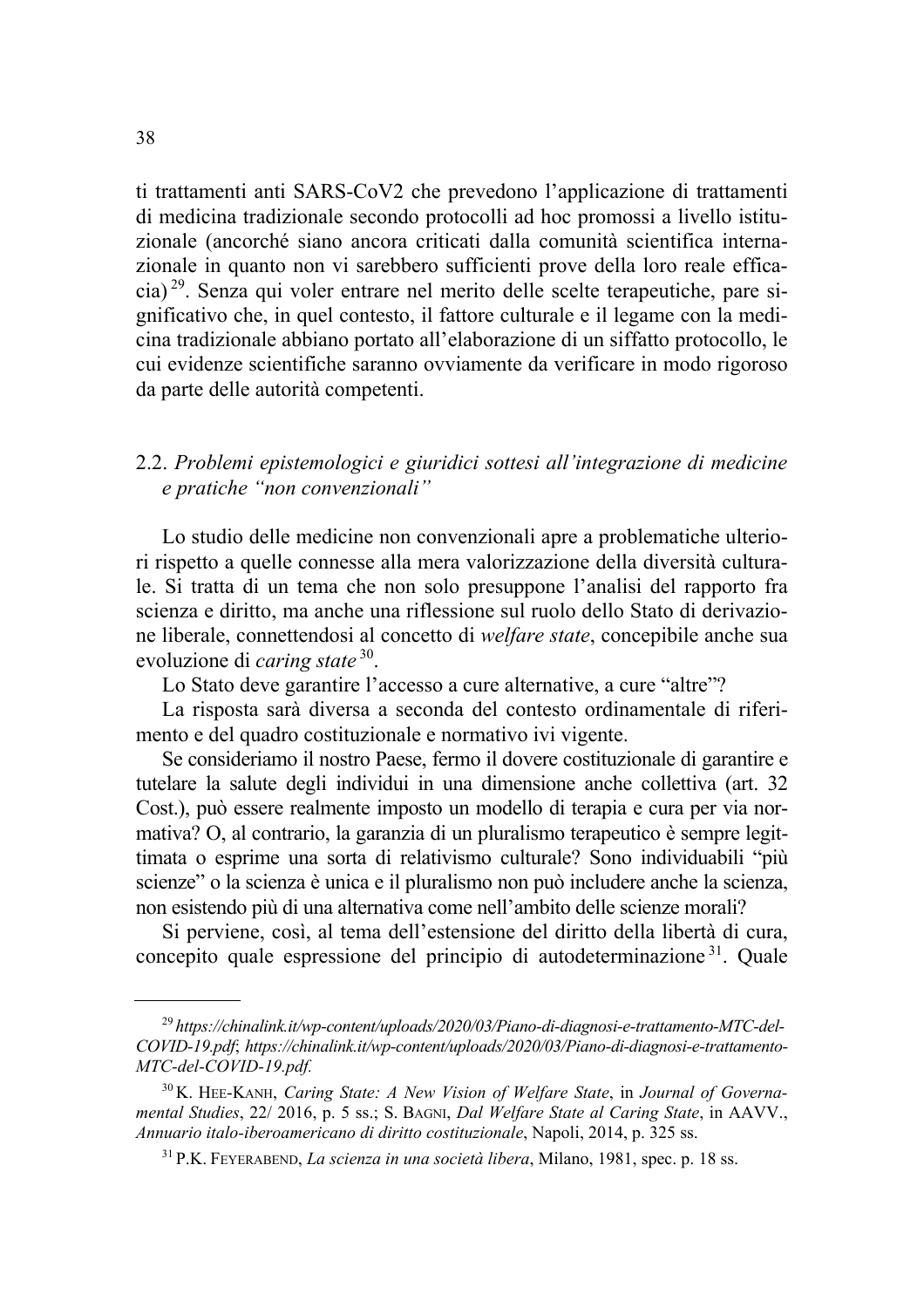spazio, quindi, vi può essere per la garanzia della possibilità di opzione e scelta in relazione a terapie e pratiche che non abbiano una base scientifica certa, ma che esprimano unicamente un'opzione culturale di matrice assiologica? E la libertà di scelta va garantita sempre e comunque o vi debbono essere dei limiti? La stessa libertà di scelta può essere efficacemente esercitata unicamente quando siamo messi in condizione di "scegliere" (e di comprendere gli effetti delle nostre scelte) e non semplicemente quando decidiamo di dissentire dai percorsi di cura e terapia ufficiali<sup>32</sup>.

Manca una chiara "mappa" che perimetri il territorio entro cui operare e quindi si può sostenere che, in assenza di coordinate sufficientemente determinate, sia arduo anche effettuare una vera e propria scelta. Come è stato sostenuto, «il percorso lo decidiamo noi, ma per farlo dobbiamo conoscere con esattezza il territorio in cui ci andremo a muovere, le sue caratteristiche, la presenza di pericoli o di passaggi già noti e sicuri»<sup>33</sup>.

L'individuazione del ruolo da riconoscere agli esperti in un ambito sensibile quale quello della salute è uno degli snodi centrali delle riflessioni bioetiche riflettendosi anche nel concetto stesso di democrazia. Come sostenuto, «la revisione del contratto tra scienza e società è la nuova frontiera delle società democratiche: intendendosi qui per democrazia non tanto il prevalere di una maggioranza, bensì la visione politica che tende a non assumere come autoritativo nessun linguaggio (nemmeno quello della scienza), ma che predispone le modalità istituzionali per ricollocare nella vita civile il luogo per discutere e rinegoziare ogni forma di autorità» 34.

L'eventuale limitazione delle libertà, e quindi anche della libertà di scelta in campo medico, richiede una giustificazione pubblica e la garanzia di condizioni minime di salute (intese come mantenimento o ripristino del funzionamento normale dell'organismo), risponde all'esigenza di garantire a tutti le medesime opportunità e appare anche il presupposto necessario per esercitare pienamente i diritti di cittadinanza<sup>35</sup>.

Se il fenomeno del ricorso alle medicine non convenzionali è oramai consolidato e appare irreversibile, è imprescindibile l'effettuazione di un delica-

<sup>&</sup>lt;sup>32</sup> F. LELLI, Medicine non convenzionali, Problemi etici ed epistemologici, cit., spec. p. 20 ss. e bibliografia ivi indicata.

<sup>&</sup>lt;sup>33</sup> H.T. JR ENGELHARDT, *Manuale di bioetica*, Milano, 1999, p. 115.

<sup>&</sup>lt;sup>34</sup> F. LELLI, *Medicine non convenzionali*, *Problemi etici ed epistemologici*, cit., spec. p. 70, ma si v. anche M. TALLACCHINI, Democrazia come terapia: la governance tra medicina e società, in Politeia, XXII, 81, 2006, p. 15 ss.; ID., Bioetica & Democrazia, in Politeia, XIX, 69, 2003, p. 93 ss.

<sup>&</sup>lt;sup>35</sup> F. LELLI, *Medicine non convenzionali, Problemi etici ed epistemologici*, cit., spec. p. 70 ss.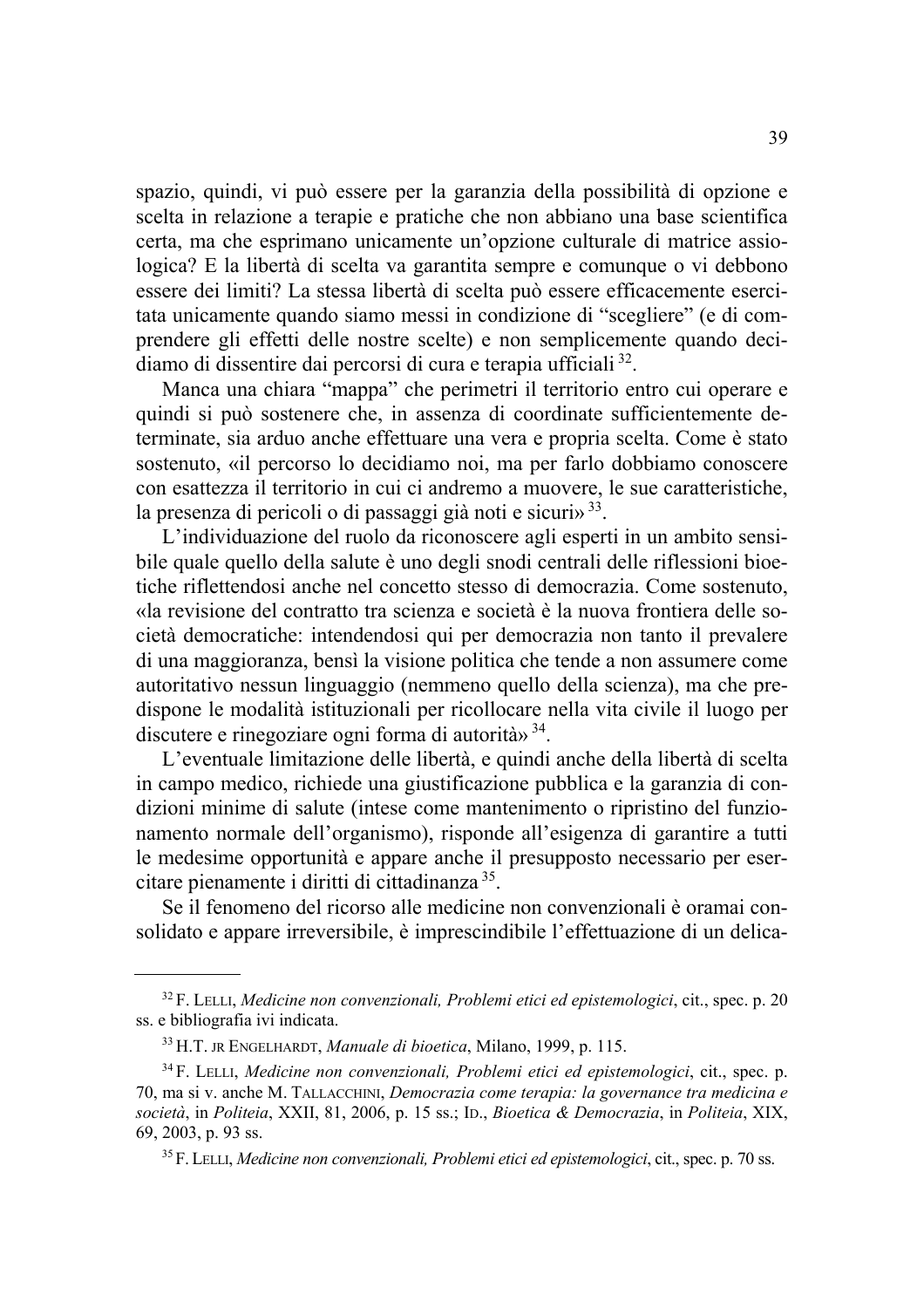to bilanciamento fra interessi e libertà di scelta dei singoli e dimensione pubblicistica del diritto alla salute.

Posto questo elemento, ci si deve chiedere se uno Stato che preveda la possibilità di optare per medicine non convenzionali debba anche eventualmente provvedere al loro finanziamento.

Anche in questo caso la risposta dipende dal contesto ordinamentale di riferimento e del quadro costituzionale e normativo vigente.

In uno stato costituzionale con una spiccata vocazione sociale la risposta potrebbe essere positiva, purché, nel rispetto delle risorse disponibili, si tratti di cure efficaci<sup>36</sup> e purché esse siano riconducibili, in una prospettiva multiculturale, all'appartenenza a certe culture, anche sanitarie, sia in senso etnico, sia in senso filosofico.

Le profonde differenze nella concezione di medicina e salute sottese alla western medicine e a molteplici medicine non convenzionali, rendono impossibile «appellarsi ad una oggettività trasversale» di siffatti concetti<sup>37</sup>, conseguentemente, la logica che pare fruttuoso seguire è quella non di una fusione fra sistemi, spesso incompatibili fra loro, ma al più di integrazione. in cui «ciascuno continuasse ad evolversi nella propria direzione» 38. Ovviamente tale integrazione non può essere di ordine meramente teorico, «a causa delle diversità dei due ambiti, e a causa delle diverse richieste che il paziente può portare, a seconda delle sue esigenze, delle risposte di cui ha bisogno per il suo specifico stato di salute»  $39$ .

Inoltre, come peraltro anticipato *supra* (par. 1), il modello di autonomia e di autodeterminazione del singolo dipende anche dalle nozioni di medicina, di salute e dalla concezione del "bene del paziente" in una prospettiva non solo individuale, ma anche collettiva: nella prospettiva del suo esser parte di una comunità<sup>40</sup>. A tal proposito, pare manchi un modello universalmente valido che consenta di coniugare secondo coordinate uniformi tutti gli aspetti:

<sup>&</sup>lt;sup>36</sup> Allorché ci si riferisce al confronto fra medicina c.d. ufficiale e medicine non convenzionali, però, la valutazione dell'efficacia non è il solo mezzo che si ha a disposizione. Il tema apre a problemi epistemologici rilevanti. Su punto, diffusamente, F. LELLI, op. cit., p. 27 ss., ma si v anche MORI, op. cit., p. 738.

<sup>&</sup>lt;sup>37</sup> F. LELLI, *Medicine non convenzionali*, *Problemi etici ed epistemologici*, cit., p. 36 ss.

<sup>&</sup>lt;sup>38</sup> S. BRATMAN, *Guida critica alle medicine alternative*. *Manuale pratico per curarsi sen*za smarrirsi, Milano, 1999, p. 270.

<sup>&</sup>lt;sup>39</sup> F. LELLI, Medicine non convenzionali, Problemi etici ed epistemologici, cit., p. 36.

<sup>&</sup>lt;sup>40</sup> In quest'ottica non tutte le decisioni del medico o del paziente risultano legittime, specialmente allorché determinano uno svantaggio economico nei confronti della comunità, come nel caso di terapie che determinano dei costi collettivi difficilmente sostenibili.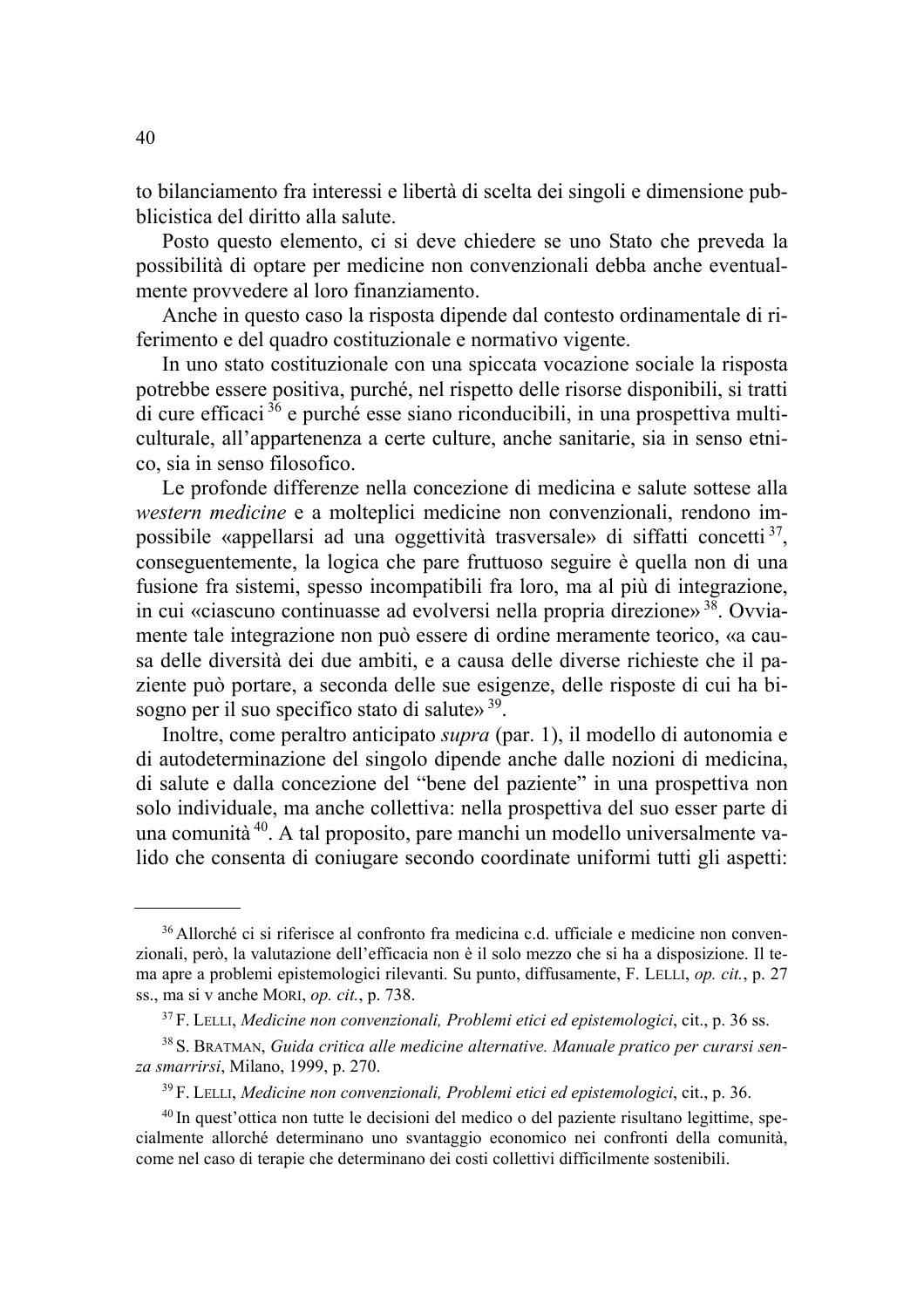dimensione individuale e collettiva, scientifica e culturale. Ne consegue che, seppur in un'ottica plurale volta alla interculturalità – perché la dimensione multiculturale ed interculturale è ciò con cui le nostre società si devono confrontare<sup>41</sup> – ciascun ordinamento procederà ad un delicato bilanciamento frutto di scelte politiche, auspicabilmente ponderate, e senza che si lascino lacune normative che giudici "supplenti" del legislatore debbano colmare.

# 3. LE POLITICHE DELL'ORGANIZZAZIONE MONDIALE DELLA SANITÀ E LE TENDENZE DI REGOLAMENTAZIONE DELLE MEDICINE NON CONVENZIO-NALI NEL CONTESTO INTERNAZIONALE

L'OMS già nel 2000 ha elaborato un documento, intitolato General guidelines for methodologies on Research and Evaluation of Traditional Medicine, avente lo scopo di fornire una trattazione congiunta della metodologia di ricerca e della valutazione c.d. evidence based per le medicine non convenzionali (siano esse riconducibili alla medicina tradizionale o alle medicine complementari)<sup>42</sup>. Pochi anni dopo si invitavano gli Stati a formulare e

Se si considerano le posizioni di J. Raz [J. RAZ, Multiculturalism in Ratio Juris, cit., spec. p. 197 ss.], le "tradizioni" altre, nel contesto liberale, devono poter essere libere di esistere allorché non vadano contro il framework liberale, e siano qualificabili secondo l'ottica Rawlsiana della ragionevolezza (J. RAWLS, Liberalismo politico, Torino, 2012).

<sup>&</sup>lt;sup>41</sup> Sul punto la letteratura è sterminata. Sia consentito rinviare a J. RAWLS, Il diritto dei popoli, Torino, 2001; J. RAZ, Multiculturalism: a Liberal Perspective, in ID., Ethics in the Public Domani: Essays in the Morality of Law and Politics, UK, 1995; J. RAZ, Multiculturalism, in Ratio Juris, 11, 1998, p. 193 ss.; C. TAYLOR, Multiculturalism, US, 1994; W. KYMLICKA, Multicultural Citizenship. A Liberal Theory of Minority Rights, UK, 1995; J. TULLY, Strange Multiplicity, UK, 1997; M. NUSSBAUM, Cultivating Humanity, Cambridge, Mass., 1998; B. DE SOUSA SANTOS, *Toward a multicultural Conception of Human Rights*, in Sociologia del diritto, 1/1997, testo reperito in https://www.ces.uc.pt/bss/documentos/ toward multicultural conception human rights.pdf; J. HABERMAS, The Inclusion of Others, Cambridge, Mass., 1998; G. BAUMANN, The multicultural riddle, New York, 1999; J. RAWLS, The Law of Peoples, Cambridge, Mass., 2001; S. BENHABIB, The claims of culture, US, 2002.; S. BENHABIB, The rights of others, Cambridge, Mass., 2004; F. LEVRAU, P. LOO-BUYCKM, Introduction, mapping the multiculturalism-interculturalism debate, in Comparative migration Studies, 6,1\3, 2018, testo in https://www.springeropen.com/collections/ multiintercult; R. KASTORYANA, Multiculturalism and interculturalism: redefining nationhood and solidarity, in Comparative Migration Studies. 6, 17, 2018, in https://www. springeropen.com/collections/multiintercult.

<sup>&</sup>lt;sup>42</sup> Testo in https://apps.who.int/iris/bitstream/handle/10665/66783/WHO EDM TRM 2000.1. pdf:jsessionid=C72073B18444EA3F052BF052049BC421?sequence=1. Per un commento R. ROBERTI DI SARSINA-I. ISEPPATO, Le politiche sanitarie e formative delle medicine non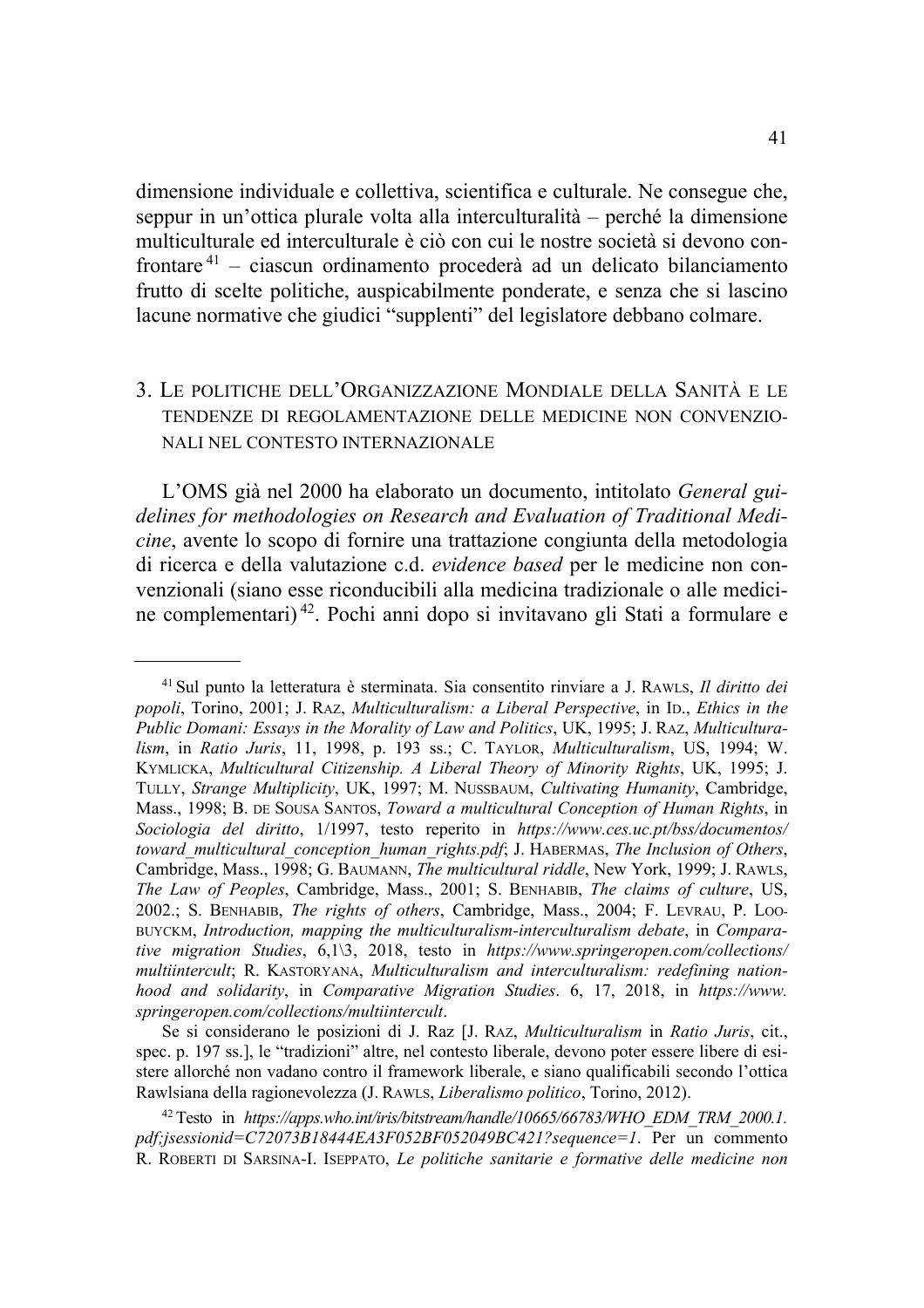attuare politiche ad hoc sulle medicine non convenzionali con un programma triennale chiamato *Traditional Medicine Strategy 2002-2005*<sup>43</sup>, che l'OMS è stato sollecitato ad aggiornare ed implementare a seguito della risoluzione dell'Assemblea Mondiale della Sanità sulla Medicina Tradizionale<sup>44</sup>. Così, nel 2013 è stata lanciata la Traditional Medicine Strategy 2014-2023<sup>45</sup>, documento che si pone quali obiettivi: a) quello di «sfruttare il potenziale contributo della MT (medicina tradizionale, nda) per il mantenimento della salute, per il benessere e per un'assistenza sanitaria incentrata sulla persona»; e b) quello di «promuovere l'uso sicuro ed efficace della MT attraverso la regolamentazione, la ricerca e l'integrazione nei sistemi sanitari dei suoi prodotti, dei suoi professionisti e delle sue pratiche, laddove appropriato»  $46$ .

Grazie alla produzione di linee guida e di documenti di carattere tecnico, vengono, così, supportati gli Stati aderenti all'OMS nello sviluppo di politiche proattive e nell'implementazione di *action plans* che rafforzino, o consolidino, il ruolo delle medicine non convenzionali nel mantenere in salute la popolazione, focalizzandosi sull'organizzazione dei servizi e sistemi sanitari e promuovendo l'integrazione delle medicine tradizionali e complementari al loro interno, in un'ottica che almeno nelle intenzioni, possa progressivamente consentire agli utenti di scegliere fra un ventaglio di opzioni il più ricco possibile.

Ouale "fotografia" della situazione globale e delle tendenze in atto, vi è il recente Global report on traditional and complementary medicine redatto dall'OMS nel 2019 con il contributo di quasi tutti gli Stati aderenti<sup>47</sup>.

Ne risulta che le medicine non convenzionali, se di comprovata sicurezza, efficacia e qualità, sono una risorsa, e «contribuiscono all'obiettivo di garantire a tutte le popolazioni l'accesso alle cure». Per larghe fasce della popolazione mondiale, infatti, «le piante medicinali, i trattamenti tradizionali e i professionisti tradizionali sono la principale, e a volte l'unica, fonte di as-

convenzionali nell'Unione europea, in C. CIPOLLA-P. ROBERTI DI SARSINA (a cura di), Le peculiarità sociali delle medicine non convenzionali, Milano, 2009, p. 40 ss.

<sup>&</sup>lt;sup>43</sup> Testo in https://www.who.int/medicines/publications/traditionalpolicy/en/.

<sup>&</sup>lt;sup>44</sup> WHA62.13, adottata nel 2009.

<sup>&</sup>lt;sup>45</sup> Testo in https://www.who.int/medicines/publications/traditional/trm\_strategy14\_23/en/.

<sup>&</sup>lt;sup>46</sup> Traditional Medicine Strategy 2014-2023, cit., p. 11.

<sup>&</sup>lt;sup>47</sup>E, in relazione al quale l'Italia brilla o per assenza o per una minima contribuzione a seconda degli aspetti. Testo del Global Report in: https://www.who.int/traditional-complementaryintegrative-medicine/WhoGlobalReportOnTraditionalAndComplementaryMedicine2019.pdf?  $ua=1$ .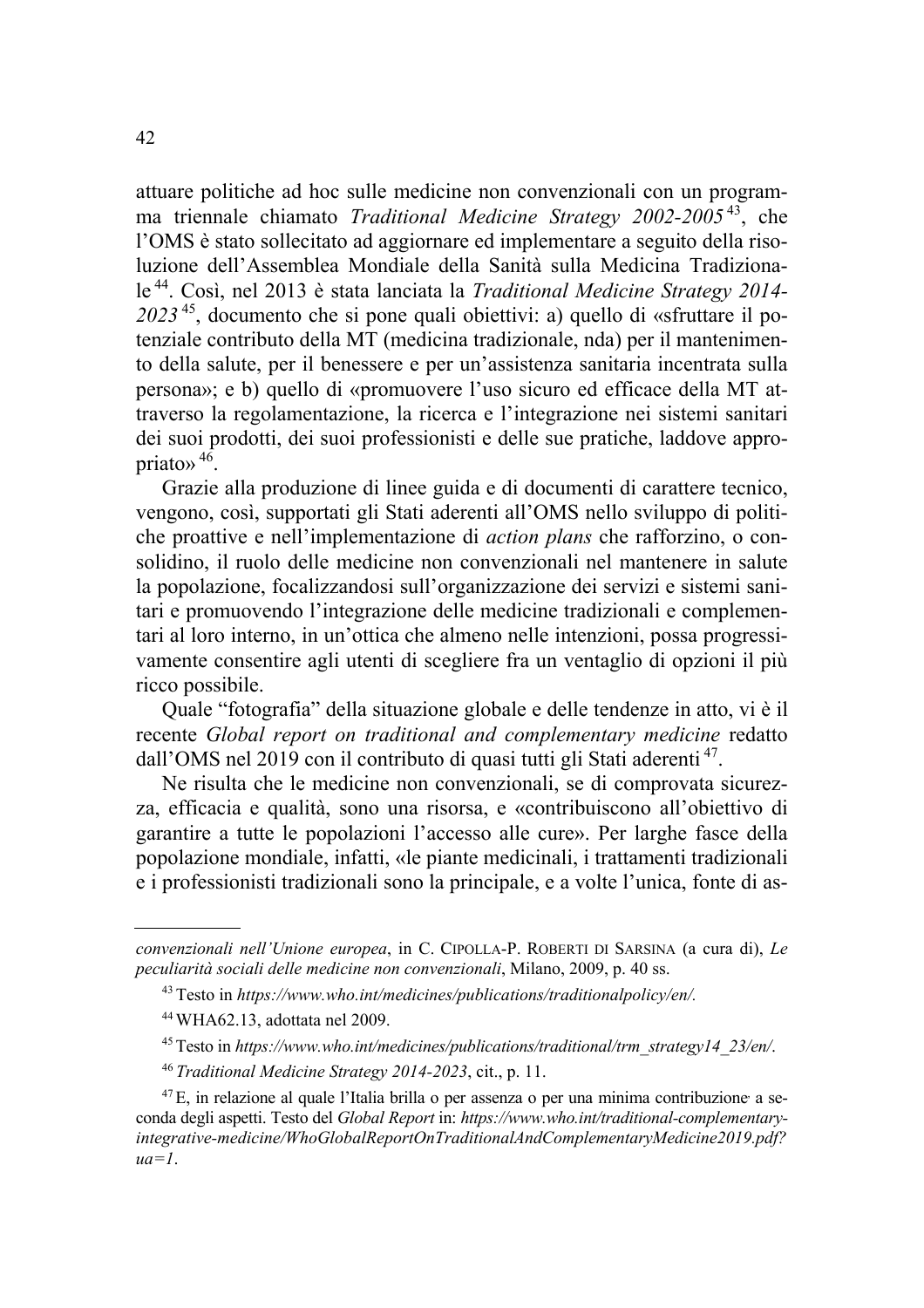sistenza sanitaria. Questa assistenza è in loco, disponibile ed economicamente accessibile, oltre ad essere culturalmente accettata e a raccogliere la fiducia di un gran numero di persone. L'accessibilità economica della maggior parte delle medicine tradizionali ne motiva ancor più l'interesse in un periodo di costi sanitari crescenti e di austerità quasi generalizzata». Tali tipologie di medicine e pratiche, inoltre, si segnalano anche quale «strumento per far fronte all'aumento inarrestabile delle malattie croniche e non trasmissibili», contribuendo a garantire una adeguato e soddisfacente livello di qualità della vita  $48$ .

Il dato che appare significativo è che, dei 179 Stati del mondo che hanno contribuito a fornire dati utili alla redazione del report del 2019, moltissimi hanno o significativamente incrementato, o comunque sviluppato, politiche nazionali su più medicine tradizionali e alternative: 98 Stati hanno posto in essere normative di rango legislativo o di rango regolamentare; e ben 124 stati hanno incrementato la normativa sulle *herbal medicines*. Sostanzialmente l'88% degli Stati membri dell'OMS riconosce e garantisce la pratica, seppur secondo modalità e tipologie differenti, delle medicine non conven- $\arctan \frac{1}{2}$  and  $\arctan \frac{1}{2}$  49.

Un'analisi di questi dati secondo una prospettiva diacronica fa comprendere come, a livello globale, la tendenza sia verso un maggiore spazio, una maggior considerazione del possibile ruolo delle medicine non convenzionali anche in quei Paesi saldamente legati alla medicina di matrice occidentale, anche in quei Paesi, cioè, in cui le medicine non convenzionali non hanno un ruolo strettamente legato alla cultura dominante. Ciò non comporta che le medicine non convenzionali siano pacificamente un'opzione offerta dai vari servizi sanitari in termini alternativi rispetto alla biomedicina, al contrario. E ciò non solo, e non tanto, per ragioni di tipo culturale, ma, quantomeno con riferimento ai contesti liberal democratici, perché vengono in rilievo problematiche di tipo etico e bioetico, connesse al ruolo da riconoscersi all'autodeterminazione del singolo, alla sua effettiva libertà di scelta<sup>50</sup>.

I diversi Paesi aderenti all'OMS si approcciano in modo eterogeneo alle medicine non convenzionali: in alcuni casi sono presenti quadri normativi e regolatori ben dettagliati, in altri le MNC sono integrate nei servizi sanitari, in altri sono presenti politiche o azioni di tipo programmatico, in altri ancora

<sup>&</sup>lt;sup>48</sup> Discorso pronunciato dal Direttore generale dell'OMS, Margaret Chan, in occasione della Conferenza Internazionale sulla Medicina Tradizionale per i Paesi del Sud-Est Asiatico. Nuova Delhi, India, 12-14 febbraio 2013.

 $49$  Global Report, cit., p. 11.

 $50 \text{ V}$ , supra, par, 2.2.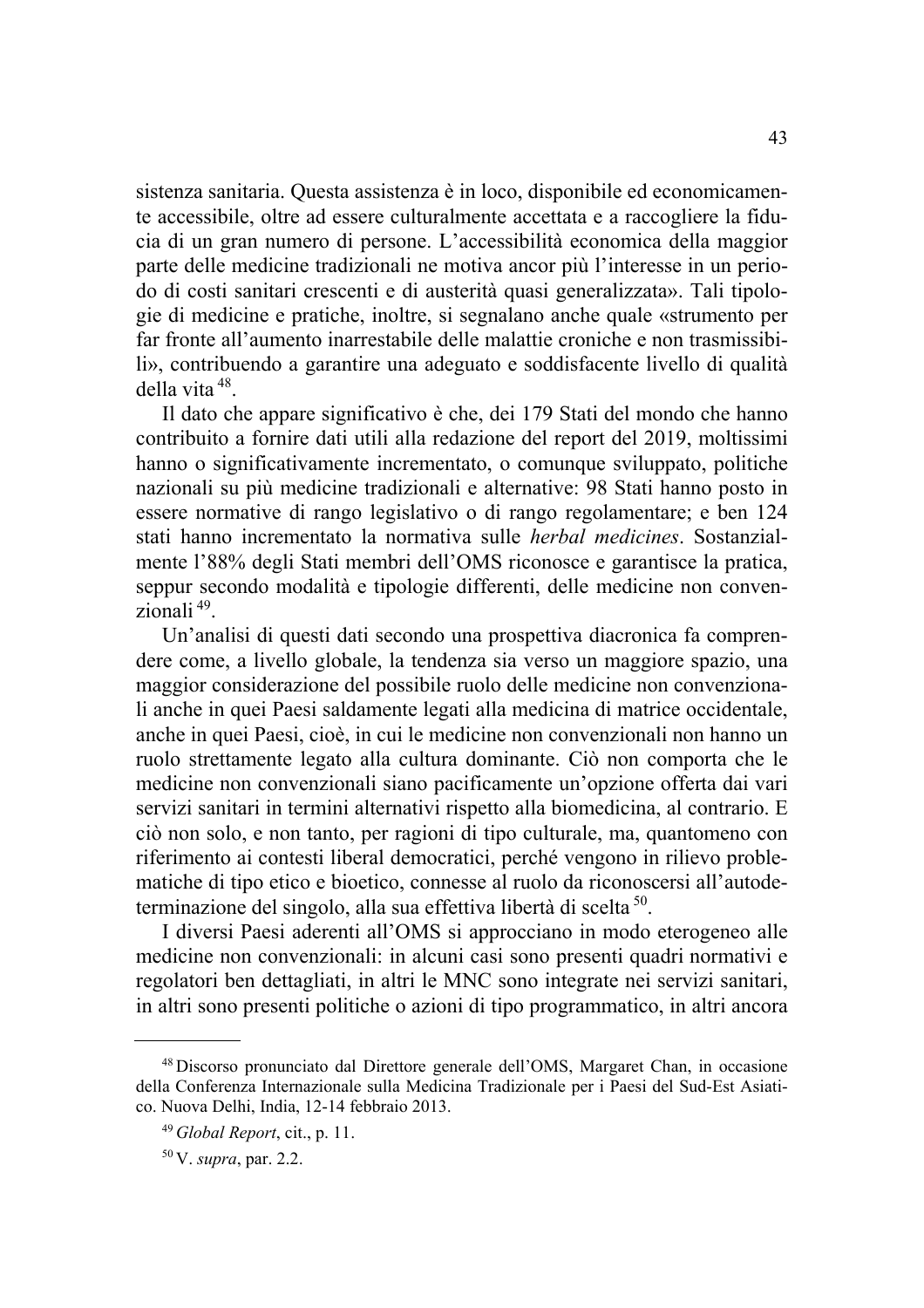vengono finanziati a livello nazionale o territoriale centri di ricerca sia pubblici, sia privati<sup>51</sup>.

Se il contesto asiatico registra la maggior diffusione e pratica delle MNC, l'Europa si segnala per essere l'area con minor diffusione, anche se negli ultimi anni la tendenza è nel senso di una maggior considerazione, sia in virtù delle spinte verso l'armonizzazione promosse dall'UE, quantomeno in alcuni settori (prevalentemente quello dell'herbal medicine), sia in ragione dell'incremento costante del fenomeno migratorio e della conseguente disomogeneità culturale della società europea.

Un aspetto che pare significativo è rappresentato dalla sempre maggior connessione formale fra medicina e cultura, a livello di diritto positivo. Ad esempio, l'Ecuador si autoqualifica "Stato Interculturale" (art. 1 Cost.)<sup>52</sup> e, nonostante non sia riconosciuta un'integrazione formale delle medicine tradizionali o complementari nell'ambito del sistema sanitario, a partire dal 2008, la vocazione interculturale del diritto alla salute è stata costituzionalizzata ed esplicitata (art. 358 Cost.)<sup>53</sup>. Nel 2013, inoltre, è stata creata la Dirección Nacional de Salud Intercultural (nell'ambito del MoPH – Ministerio de Salud Publica) e sono state adottate sia una legge organica (Ley Orgánica de Salud [LOS]), sia un piano nazionale *ad hoc*, che riconoscono e valorizzano le medicine tradizionali (indigene) e alcune medicine complementari<sup>54</sup>.

<sup>&</sup>lt;sup>51</sup> I contesti in cui si registra la maggior diffusione per le MNC sono quello asiatico, africano e anche latino americano. Ad esempio, nel Sud-Est asiatico vi sono vari casi di introduzione delle MNC anche negli ospedali, quale possibile approccio da applicare non in concorrenza, ma in sinergia con la medicina e tradizionale. Se consideriamo la presenza di programmi nazionali sulle MNC, il Sud-Est asiatico riporta la più alta percentuale di Paesi – ben il 91% – con un programma nazionale sulle medicine tradizionali complementari; la seconda Regione per diffusione di programmi nazionali in materia è l'Africa dove il 72% dei Paesi presenta tali programmi seguita dalla regione del pacifico, ove il dato si attesta al 41%; al 37% poi il continente americano, mentre l'Eastern mediterranean region si attesta al 19% e l'Europa è il contesto geografico dove il dato più basso perché si attesta solo al 13%. Per maggiori approfondimenti si veda il Global Report, cit.

 $52$  Art. ai sensi del quale «El Ecuador es un Estado constitucional de derechos y justicia. social, democrático, soberano, independiente, unitario, intercultural, plurinacional y laico. Se organiza en forma de república y se gobierna de manera descentralizada».

<sup>&</sup>lt;sup>53</sup> Art. ai sensi del quale: «El sistema nacional de salud tendrá por finalidad el desarrollo, protección y recuperación de las capacidades y potencialidades para una vida saludable e integral, tanto individual como colectiva, y reconocerá la diversidad social y cultural. El sistema se guiará por los principios generales del sistema nacional de inclusión y equidad social, y por los de bioética, suficiencia e interculturalidad, con enfoque de género y generacional».

<sup>&</sup>lt;sup>54</sup> Per approfondimenti si v. il *Global Report*, cit., spec. p. 92 nonché D. HERRERA, F. HUTCHINS-D. GAUS-C. TROYA, Intercultural health in Ecuador: an asymmetrical and incom-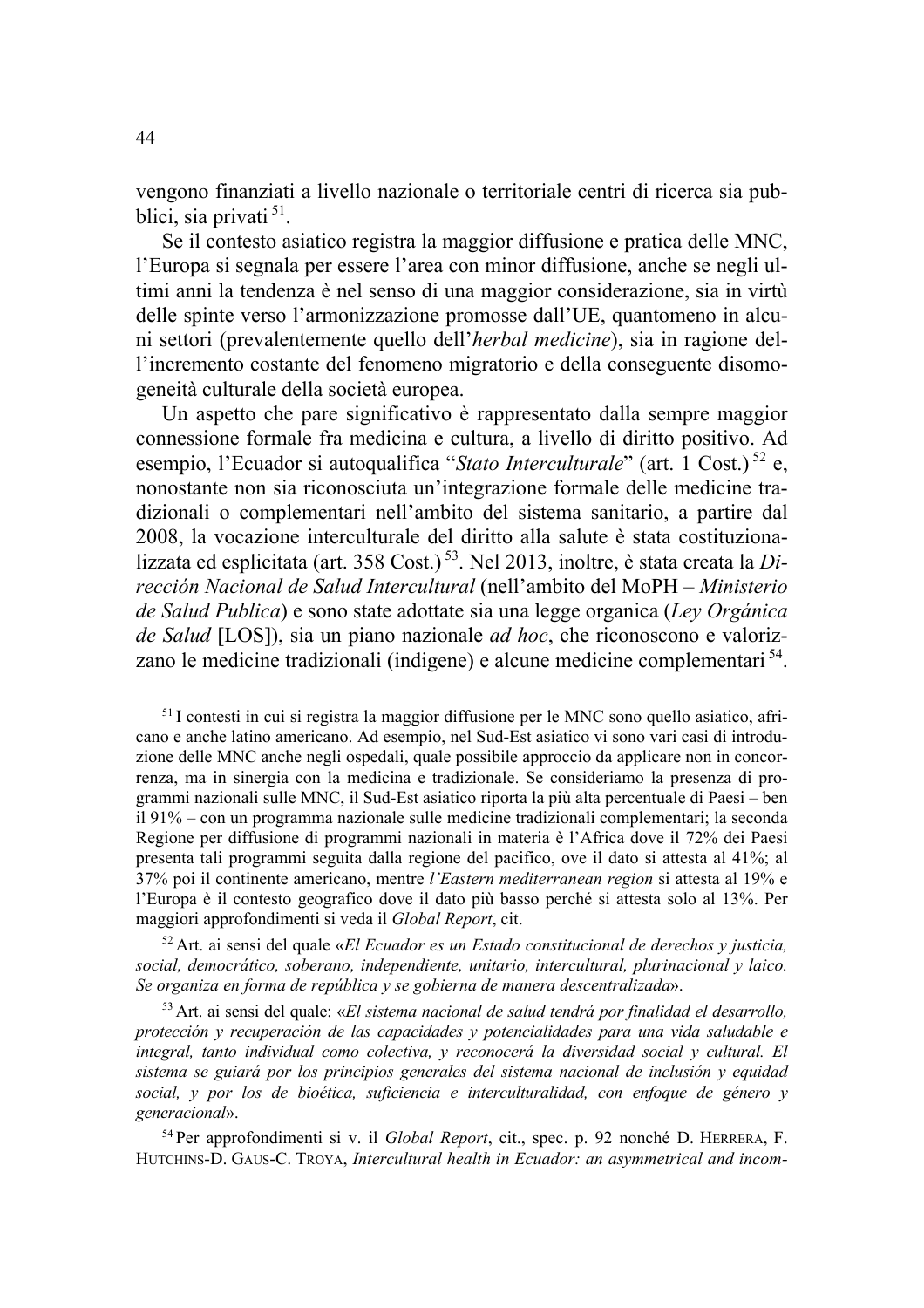45

Similmente, in Colombia, Perù e Cile, è presente tale concezione interculturale del diritto alla salute<sup>55</sup>. In quest'ultimo Paese, a partire dal 2012, è in vigore la legge 20.584, invero più volte emendata, che nel disciplinare «... los derechos y deberes que tienen las personas en relación con acciones vinculadas a su atención en salud», all'art. 7 espressamente codifica il diritto dei popoli indigeni a ricevere assistenza sanitaria con "*pertinencia cultu*ral" in ossequio ad un modello di salute interculturale concertato con i rappresentanti delle comunità indigene<sup>56</sup>. Si tentano di rispettare e proteggere, così, i sistemi ancestrali di cura e le pratiche religiose, culturali e spirituali, degli appartenenti a tali minoranze  $5^7$  anche se, purtroppo, nei Paesi in cui sono presenti popoli indigeni<sup>58</sup> gli appartenenti a queste comunità soffrono diseguaglianze nell'accesso a servizi sanitari di qualità e scontano una sorta di barriera culturale che rende loro difficile "fidarsi" e rivolgersi a sistemi sanitari che, dal canto loro, spesso non sono predisposti a comprenderne le esigenze, tenendo conto delle loro specificità culturali e delle loro medicine tradizionali. Un'adeguata integrazione di tali elementi nei sistemi sanitari generali e in meccanismi di cura consolidati potrebbe determinare un incremento della qualità del servizio sanitario che gli appartenenti a comunità indigene ricevono, anche in termini di prevenzione e di minor esclusione.

<sup>56</sup> Testo aggiornato in https://www.bcn.cl/leychile/navegar?idNorma=1039348. L'articolo menzionato recita «En aquellos territorios con alta concentración de población indígena, los prestadores institucionales públicos deberán asegurar el derecho de las personas pertenecientes a los pueblos originarios a recibir una atención de salud con pertinencia cultural, lo cual se expresará en la aplicación de un modelo de salud intercultural validado ante las comunidades indígenas, el protección y fortalecimiento de los conocimientos y las prácticas de los sistemas de sanación de los pueblos originarios; la existencia de facilitadores interculturales y señalización en idioma español y del pueblo originario que corresponda al territorio, y el derecho a recibir asistencia religiosa propia de su cultura. cual deberá contener, a lo menos, el reconocimiento».

<sup>57</sup> Per approfondimenti si v anche A. FERDINAND-A. OYARCE-M. KELAHER-I. ANDERSON, Reflexiones sobre la ética de la investigación en salud indígena en Chile, in Revista Latinoamericana de Bioética, 18/2018, p. 162 ss.

<sup>58</sup> Per il Brasile si v. A. MARTINS MENDES-M. SOARES LEITE-E.J. LANGDON, M. GRISOTTI, The challenge of providing primary healthcare care to indigenous peoples in Brazil, in Panamerican Journal of Public Health, 42/2018, p. 1 ss. in https://www.paho.org/journal/ en/articles/challenge-providing-primary-healthcare-care-indigenous-peoples-brazil.

plete project, in Anthropology & Medicine, 2018, testo in http://www.tandfonline.com/loi/ canm20.

<sup>&</sup>lt;sup>55</sup> Per approfondimenti su alcuni casi latinoamericani: J. MIGNONE-J. BARTLETT-J. O'NEIL-T. ORCHARD, Best Practices in Intercultural Health: Five case studies in Latin America, in 3 (31) Journal of Ethnobiology and Ethnomedicine, 2007.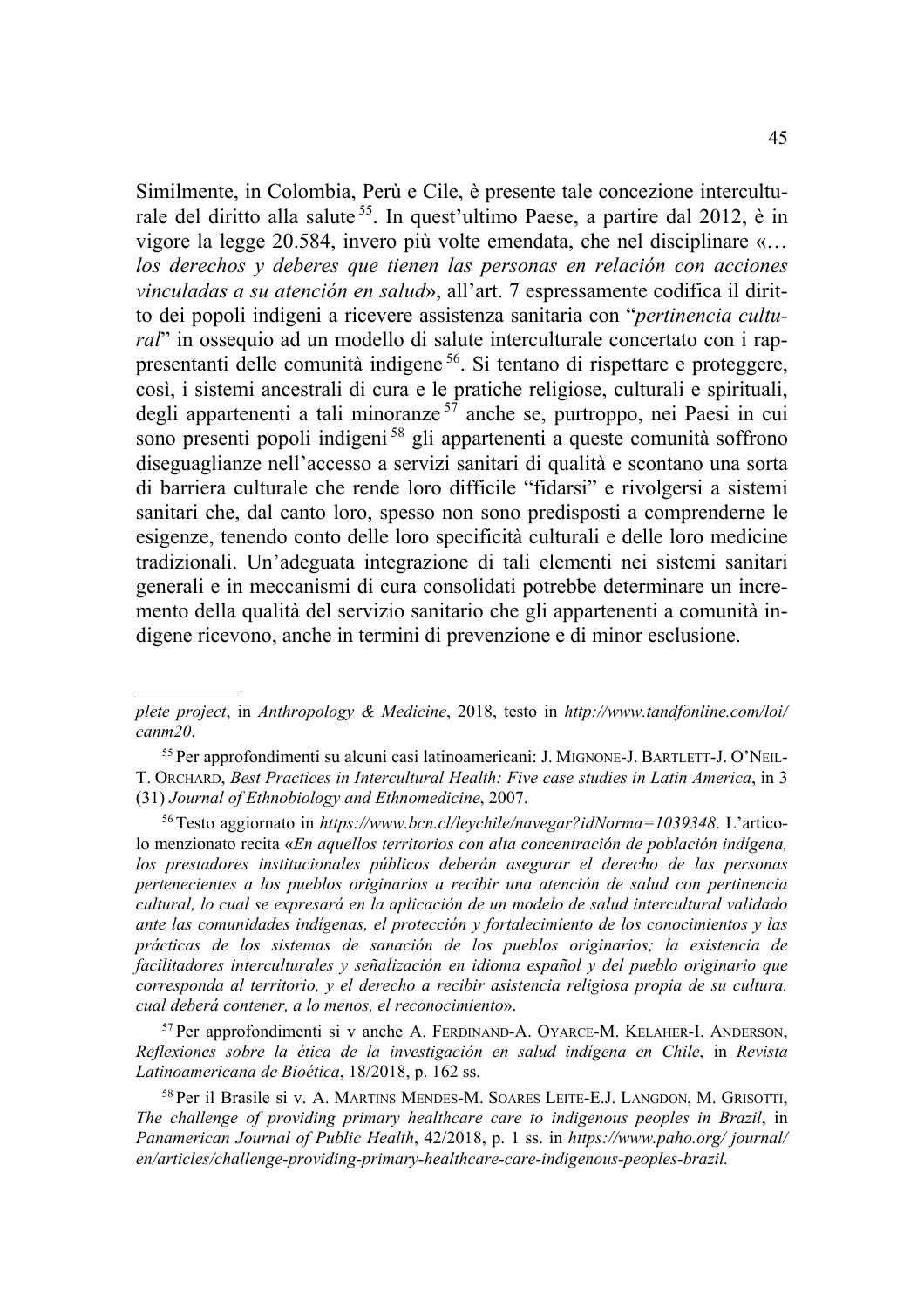### 4. IL CONTESTO REGIONALE EUROPEO: FRA DIFFIDENZA E TENTATIVI DI RE-**GOLAMENTAZIONE UNIFORME**

Senza soffermarmi sull'analisi del diritto alla salute nel contesto dell'UE, che è oggetto di altro scritto di questo volume<sup>59</sup>, nel presente paragrafo verrà tratteggiata la posizione dell'Unione europea e delle sue istituzioni in relazione alle *medicine non convenzionali*.

Infatti, a partire dalla metà degli anni Novanta del secolo scorso, le istituzioni europee hanno parzialmente individuato dei percorsi di riconoscimento e di adeguamento delle MNC a livello europeo<sup>60</sup>.

Il 6 marzo del 1996 il Parlamento europeo ha pubblicato la Relazione sullo statuto delle medicine non convenzionali<sup>61</sup>, proponendo l'adozione di una risoluzione ad hoc (Risoluzione sullo statuto delle medicine non convenzio*nali*) che è stata poi approvata nel 1997<sup>62</sup>. In tale secondo documento si prendeva atto del progressivo incremento nell'uso delle medicine non convenzionali a livello europeo e del fatto che sempre più medici aprissero ad una molteplicità di metodi di trattamento ed approcci complementari alla medicina "ufficiale". Si considerava espressamente «l'importanza, da un lato, di garantire ai pazienti la più ampia libertà possibile di scelta terapeutica - assicurando loro il più elevato livello di sicurezza e l'informazione più corretta sull'innocuità, la qualità, l'efficacia e il rischio eventuale delle cosiddette medicine non convenzionali – e, dall'altro, di proteggerli da persone non qualificate»; si dava atto, inoltre, della "confusione" rappresentata dall'eterogeneità «dei medici e delle discipline terapeutiche riuniti nella denominazione 'medicine non convenzionali'», sebbene per un «largo spettro di discipline» [come in particolare «la chiropratica, l'omeopatia, la medicina antroposofica, la medicina tradizionale cinese (compresa l'agopuntura), lo shiatsu, la naturopatia, l'osteopatia, la fitoterapia, ecc.]» esistessero forme di «riconoscimento giuridico in taluni Stati membri e/o ... una struttura organizzativa sul piano europeo (formazione di base comune, codice deontologico ...)». Alla luce di tali considerazioni il Parlamento Europeo ha chiesto alla

<sup>&</sup>lt;sup>59</sup> Si v. lo scritto di B. BERTARINI, in questo volume, cap. 1.

<sup>&</sup>lt;sup>60</sup> Anche se ad oggi si è lontani da un'uniformità regolatoria e ogni Stato membro, peraltro con rilevanti differenziazioni anche all'interno dei diversi contesti sub statali, fornisce un diverso riconoscimento giuridico alle MNC.

 $^{61}$  Testo in https://www.europarl.europa.eu/sides/getDoc.do?pubRef=-//EP//TEXT+RE  $PORT + A4-1997-0075+0+DOC+XML+VO/IT.$ 

 $62$  Testo in http://publications.europa.eu/resource/cellar/0ef9ed65-3d65-4a58-9cd3-68514737 bd75.0003.01/DOC 1.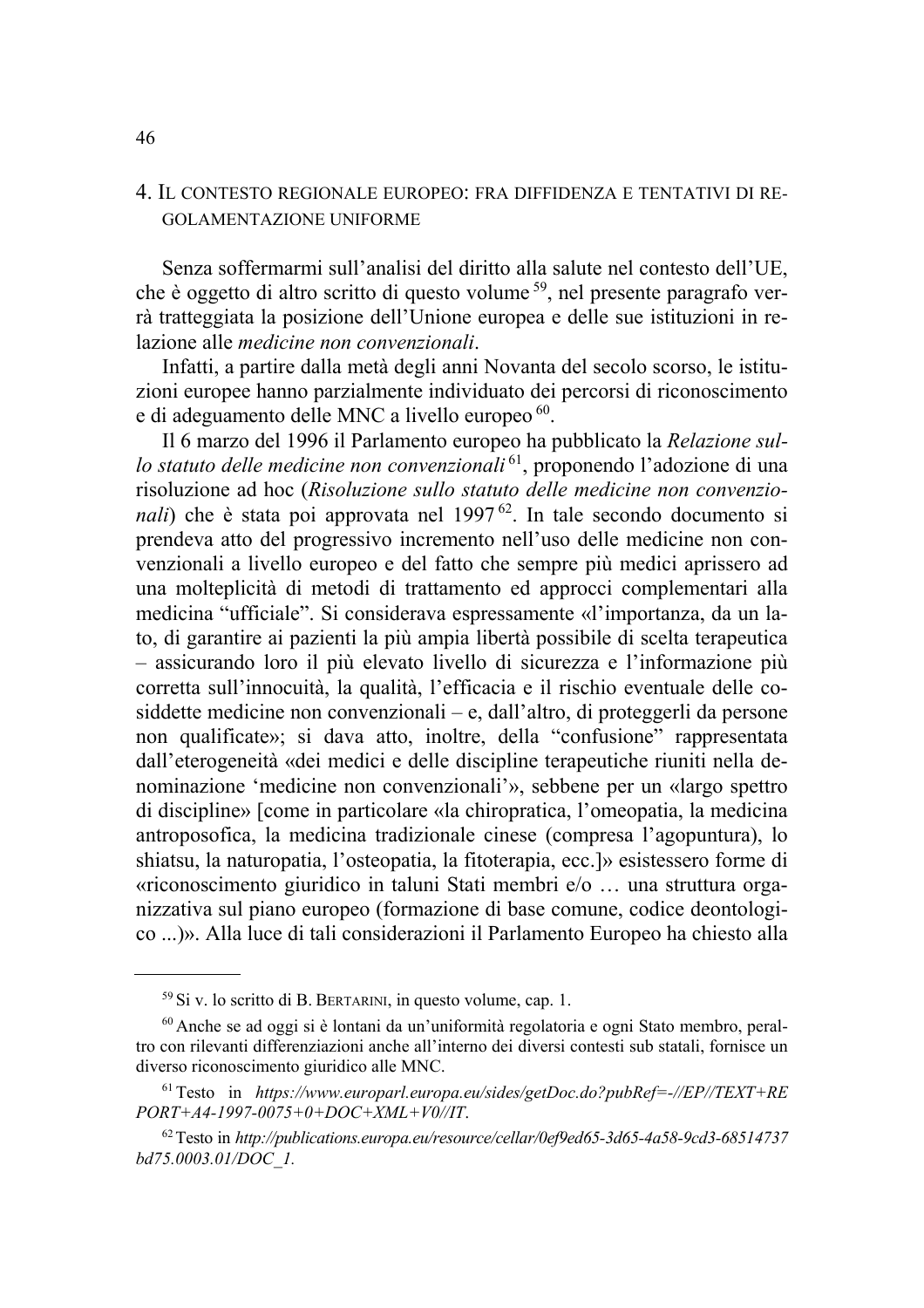Commissione di dar avvio ad una serie di studi sull'«innocuità, l'efficacia, il campo di applicazione e il carattere integrativo o alternativo di ciascuna medicina non convenzionale», nonché di dar vita ad «uno studio comparativo dei sistemi giuridici nazionali esistenti cui sono soggetti coloro che praticano medicine non convenzionali». L'insieme di tali studi avrebbe dovuto rappresentare la base per «un processo di riconoscimento delle medicine non convenzionali», distinguendo in particolare «tra medicine non convenzionali a carattere "integrativo" e le cosiddette medicine "alternative", vale a dire le medicine che si sostituiscono a quelle convenzionali».

Il Parlamento europeo, inoltre, ha chiesto alla Commissione di farsi promotrice di proposte di direttiva volte a regolamentare aree che spesso si collocano sul crinale fra la dimensione medica e quella dietetica: regolamentando una serie di integratori alimentari (prevalentemente prodotti con erbe quindi rientrando nella nozione di *herbal medicine* elaborata dall'OMS) che spesso sono prodotti ascrivibili ad una matrice culturale diversa da quella tradizionale europea. A partire dai primi Novanta, pertanto, l'Unione europea ha approvato una serie di direttive rivolte ai medicinali a base di erbe o omeopatici<sup>63</sup>.

 $^{63}$  Si può menzionare, innanzitutto, la Direttiva 92/73/CEE, che amplia il campo d'applicazione delle direttive 65/65/CEE e 75/319/CEE concernenti il ravvicinamento delle disposizioni legislative, regolamentari ed amministrative relative ai medicinali e che fissa disposizioni complementari per i medicinali omeopatici (Direttiva del Consiglio, del 22 settembre 1992, in http://data.europa.eu/eli/dir/1992/73/oj). Successivamente, il Parlamento ha approvato la Risoluzione sulla relazione della Commissione al Parlamento europeo e al Consiglio sull'attuazione delle direttive 92/73/CEE e 92/74/CEE concernenti i medicinali omeopatici  $(COM(97)0362 - C4-0484/97 - Testo$  in https://eur-lex.europa.eu/legalcontent/IT/TXT/?  $uri=CELEX\%3A51998IP0378$  con cui si invitava la Commissione «a presentare una proposta di direttiva recante modifica della direttiva 92/73/CEE e una proposta di direttiva recante modifica della direttiva 92/74/CEE;» nonché le si chiedeva di «di appurare se e come, sulla base di norme coerenti e di criteri adeguati, debba essere elaborato un sistema di riconoscimento reciproco dei medicinali omeopatici;» e di «stabilire norme per la costituzione dei dossier di richiesta di registrazione che siano applicabili da tutti gli Stati membri e forniscano tutte le garanzie di qualità e innocuità». Solo alcuni anni dopo, con la Direttiva 2001/83/ CE del Parlamento europeo e del Consiglio del 6 novembre 2001 è stato introdotto un Codice comunitario relativo ai medicinali per uso umano (varie volte emendata, da ultimo nel 2019) contenente alcune disposizioni inerenti i farmaci omeopatici. Nel 2004, poi, con la direttiva 2004/24/CE si era introdotta una procedura di registrazione semplificata per le medicine a base di piante negli Stati membri dell'Unione europea (Testo in https://eurlex. europa.eu/LexUriServ/LexUriServ.do?uri=OJ:L:2004:136:0085:0090: en:PDF).

Più di recente si può menzionare la c.d. Cross-border Healthcare Directive 2011/24/EU che sottolinea il diritto dei pazienti a poter accedere a trattamenti sicuri e di qualità e a ricevere un equo rimborso per i costi sostenti. Come rilevato da un recente studio, però, «i soggetti che praticano medicine non convenzionali «have different levels of training as a basis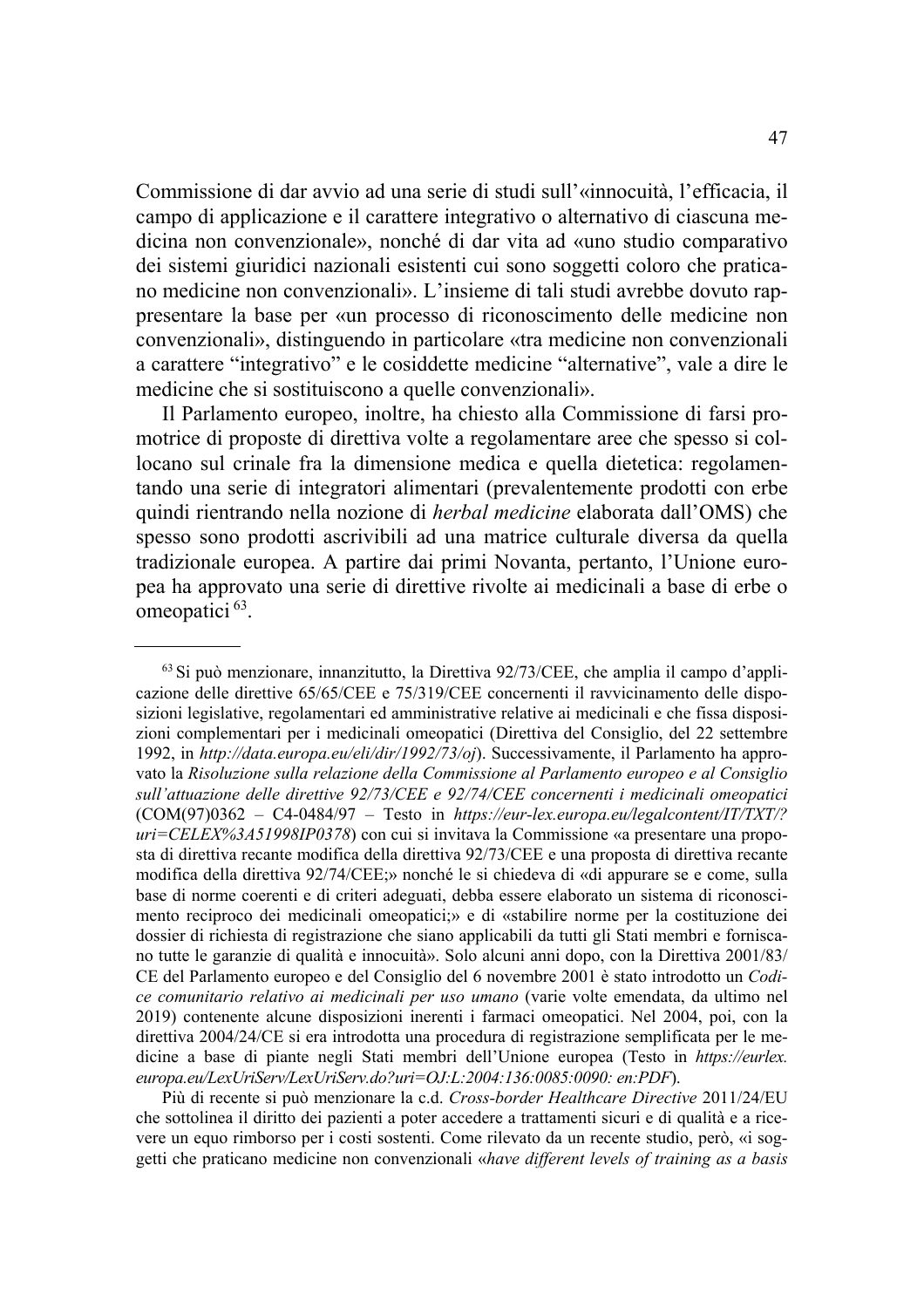Nel luglio del 1999, anche l'Assemblea parlamentare del Consiglio d'Europa si è espressa in tema di medicine non convenzionali, approvando la Risoluzione n. 1206, intitolata A European approach to non-conventional *medicines*, con la quale si è ribadita l'importanza delle medicine non convenzionali quali base per un possibile approccio integrato nella biomedicina, pur riconoscendo la presenza di «grey areas» che necessitano di studio e normazione, plaudendo, a tal proposito, l'azione intrapresa dalle istituzioni europee  $^{64}$ .

A metà degli anni 2000 sono state create alcune interessanti piattaforme di azione per le medicine non convenzionali. Nel 2004 è stato creata l'European Research Initiative on Complementary and Alternative Medicine <sup>65</sup>, avente lo scopo di approfondire la conoscenza di base delle pratiche e medicine non convenzionali, incentivando gli Stati membri dell'UE ad adottare politiche programmi di finanziamento utili a consolidare la fiducia nelle MNC e ad incoraggiarne la diffusione.

In parallelo è stato costituito anche l'European Forum on Complementary and Alternative Medicine (Efcam)<sup>66</sup>, una federazione di federazioni europee relative a specifiche medicine non convenzionali e di organizzazioni nazionali<sup>67</sup> il cui obiettivo principale è il raggiungimento di uguale possibilità di accesso alle MNC in Europa, ottenendo un pieno riconoscimento legale

for their practice, whether they are formally licensed or not and patients have varying expectations of what is available in other Member States depending on experiences from their home country. This heterogeneous situation impacts on CAM patients' rights to access safe treatment and constitutes a challenge to a harmonised national and European revision of the Cross-border Healthcare Directive in: CAM 2020, The contribution of Complementary and Alternative Medicine to sustainable healthcare in Europe, in http://ehtpa.eu/pdf/CAM2020-FINAL.pdf. Ancora più di recente si segnala la c.d. Proportionality Test Directive del 2018 (Directive (EU) 2018/958 on a proportionality test before adoption of new regulation of professions) avente l'obiettivo di assicurare un certo livello di uniformità nelle regole che nei vari Paesi disciplinano l'accesso anche alle professioni mediche, di modo che l'esistenza di regolamentazioni difformi da stato a stato non si traduca in un indebito ostacolo alla libera circolazione dei lavoratori. Non è ancora dato sapere se gli stati si uniformeranno anche nella disciplina dell'esercizio delle medicine non tradizionali, nonostante le associazioni di categoria premano sul punto. Per maggiori approfondimenti si v. uno studio pubblicato dal Parlamento Europeo nel 2019, EU Public Health Policies, State of play, current and future challenges, il cui testo è reperibile in https://www.europarl.europa.eu/RegData/etudes/STUD/ 2019/638426/IPOL STU(2019)638426 EN.pdf.

 $64$  Testo in http://assembly.coe.int/nw/xml/XRef/Xref-XML2HTML-EN.asp?fileid=16727&  $lang = en$ .

<sup>&</sup>lt;sup>65</sup> Operativo fino al 2008.

 $66$  www.efcam.eu.

 $67$  Ad oggi raccoglie le adesioni di associazioni operanti in 23 Paesi europei.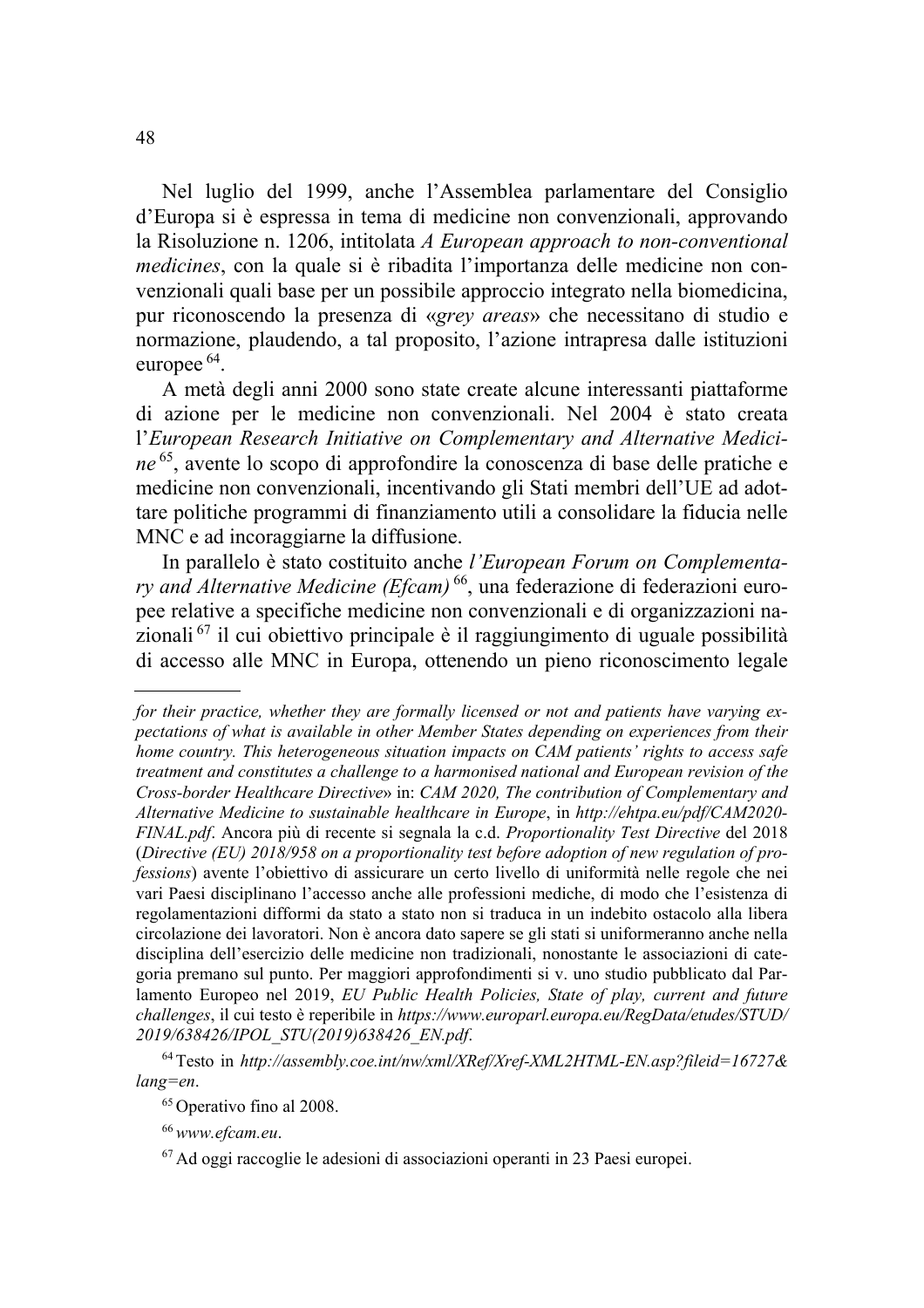delle stesse laddove siano esercitate da personale qualificato. Nel perseguire i propri scopi l'Efcam opera in sinergia con il Parlamento Europeo esercitando attività di lobbying.

Nel 2005, la Commissione europea, di concerto con lo Standing Committee of European Doctors (CPME), organizzazione che rappresenta associazioni di medici dei vari Paesi europei, ha indetto l'Open Health Policy Forum – Health Challenges and Future Strategy, all'esito del quale si è sottoscritto un documento, indirizzato alla stessa Commissione, con cui la si è invitata ad includere le medicine non convenzionali in iniziative future <sup>68</sup>.

Le medicine non convenzionali sono state incluse anche nel "Settimo" programma quadro per lo sviluppo e la ricerca 2007-2013", approvato dal Parlamento Europeo, ed è stato predisposto un canale di finanziamento specifico che ha trovato espressione nel progetto CAMbrella A European research network for  $CAM^{69}$  – un network teso a sviluppare ricerche sulle medicine non convenzionali – cui ha partecipato anche la Regione Emilia-Romagna.

Significativo è anche il fatto che l'EMA (European Medicines Agency) supporta le istituzioni europee, in primis la Commissione europea, in materia di farmaci (anche a base di erbe)<sup>70</sup>, promuovendo l'armonizzazione normativa e operando bilateralmente con istituzioni e paesi extraeuropei.

<sup>&</sup>lt;sup>68</sup> In considerazione della crescente domanda di accesso a MNC e degli studi ne sostenevano l'efficacia (quantomeno con riferimento ad alcune di esse). Per maggiori approfondimenti: Open Health Forum 2005 - Health Challenges and Future Strategy - Evaluation, in https://ec.europa.eu/health/ph overview/health forum/open 2005/ev 20051107 eval en.pdf; Eurispes: Rapporto Italia 2010, scheda n 55, in http://www.salus360.it/wp-content/uploads/ 2016/12/Eurispes-RI2010 scheda-55-Medicine-non-convenzionali.pdf.

 $69$  In https://cam-europe.eu/library-cam/cambrella-research-reports/. L'acronimo «brings together the terms "CAM" and "umbrella" to stress the project's effort both to harmonize existing knowledge and to determine the knowledge gaps in this field. Both parts come together in recommendations to the European Commission and the European Parliament on the way forward in Europe for research into CAM», in The Roadmap for European CAM Research, An Explanation of the CAMbrella Project and its Key Findings, https://cameurope.eu/wp-content/uploads/2018/09/cambrella-roadmap.pdf.

 $70$  Si veda, ad esempio Herbal medicines 2004-2014. Ema celebrates ten years of harmonised standards across EU Press release pubblicato a novembre 2014 dall'Agenzia europea del farmaco per celebrare i dieci anni dall'introduzione della legislazione europea sui farmaci a base di piante. Tra il 2004 e il 2014 sono oltre 1300 i farmaci a base di piante registrati in Europa, in quanto riconosciuti come "tradizionali", e più di 600 quelli a cui è stata concessa l'autorizzazione alla vendita, avendone stabilito il loro uso diffuso all'interno dei Paesi Ue.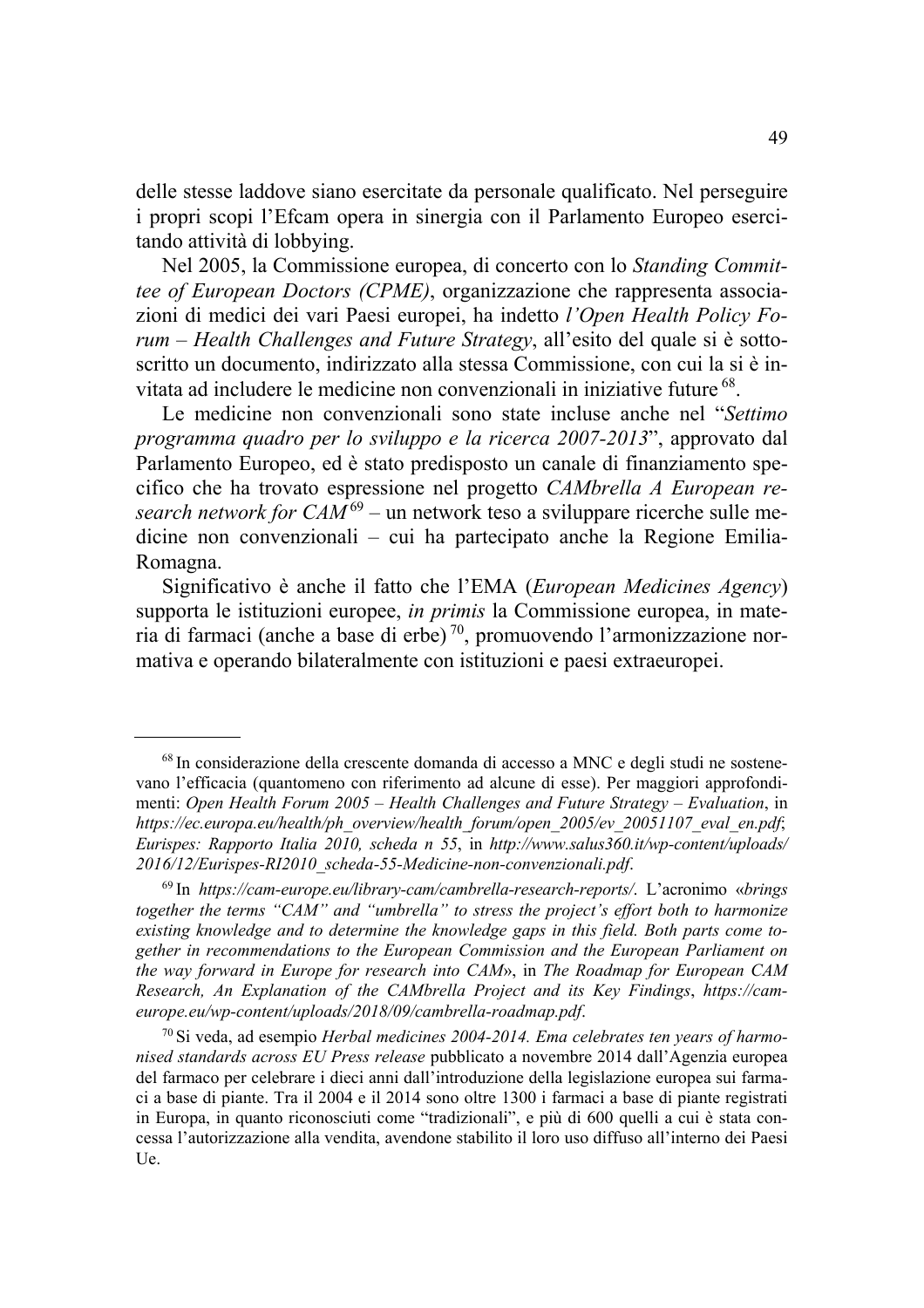Ad oggi EUROCAM<sup>71</sup>, una piattaforma che raccoglie le maggiori associazioni/organizzazioni relative alla ricerca e pratica delle medicine non convenzionali, continua a promuovere il contributo delle MNC per il miglioramento della salute in Europa, interfacciandosi anche con le istituzioni europee  $^{72}$ , ma se consideriamo le attuali tendenze delle politiche europee sembra che l'interesse verso tali medicine sia venuto un po' scemando.

Nel recente ambizioso programma della Commissione Europea, UE4 Health, incentrato sulla ripresa post Covid-19 in un'ottica di miglioramento della salute e della resilienza dei sistemi sanitari, non si menzionano espressamente le medicine non convenzionali.

Il 28 maggio 2020 la Commissione ha anche presentato al Parlamento e al Consiglio una Proposal per l'adozione di un regolamento «on the establishment of a Programme for the Union's action in the field of health  $-$  for the period  $2021-2027$  and repealing Regulation (EU) No  $282/2014$ ("EU4Health Programme")»<sup>73</sup> al cui allegato I sono elencate le possibili azioni ammissibili ai finanziamenti, senza che si faccia espressa menzione alle medicine non convenzionali. Tuttavia queste non sono nemmeno escluse, apparendo potenzialmente integrabili nell'ambito delle linee di intervento delineate dalla Commissione nel quadro di una serie di interventi concepiti per essere dinamici e flessibili e in grado di tener conto dell'evoluzione delle esigenze e priorità dell'UE e dei suoi Stati membri, per rispondere alle crisi sanitarie e per affrontare efficacemente le diseguaglianze, «fornendo soste-

 $71$  Sito ufficiale in *https://cam-europe.eu*. Va precisato che non tutte le medicine non convenzionali sono rappresentate, ma solo agopuntura, ayurveda, l'anthroposophic medicine e l'herbal medicine, l'omeopatia, la naturopatia o la medicina tradizionale europea, l'osteopatia e la medicina tradizionale cinese.

 $^{72}$  A tal proposito possono essere menzionati una serie di gruppi informali di lavoro sulle cam che risultano composti da membri del parlamento europeo (come il CAM Interest Group: «an informal group of members of the European Parliament with a special interest in Complementary and Alternative Medicine», in https://cam-europe.eu/cam-interest-groupmeetings-european-parliament/.

<sup>&</sup>lt;sup>73</sup> Bruxelles, 28 maggio 2020, COM(2020) 405 final, 2020/0102(COD) in https://eurlex.europa.eu/legal-content/EN/TXT/?uri=CELEX%3A52020PC0405. La Commissione ricorda che «L'articolo 168 del trattato sul funzionamento dell'Unione europea (TFUE) costituisce la base giuridica per l'azione dell'UE in materia di salute. Sebbene gli Stati membri siano responsabili del funzionamento dei rispettivi sistemi sanitari, vi sono settori specifici in cui l'UE può legiferare e altri in cui la Commissione può sostenere gli sforzi degli Stati membri. Esiste già un quadro normativo generale per le tecnologie e i prodotti medici (medicinali, dispositivi medici e sostanze di origine umana) e per la legislazione in materia di tabacco, i diritti dei pazienti relativi all'assistenza sanitaria transfrontaliera e le gravi minacce per la salute a carattere transfrontaliero».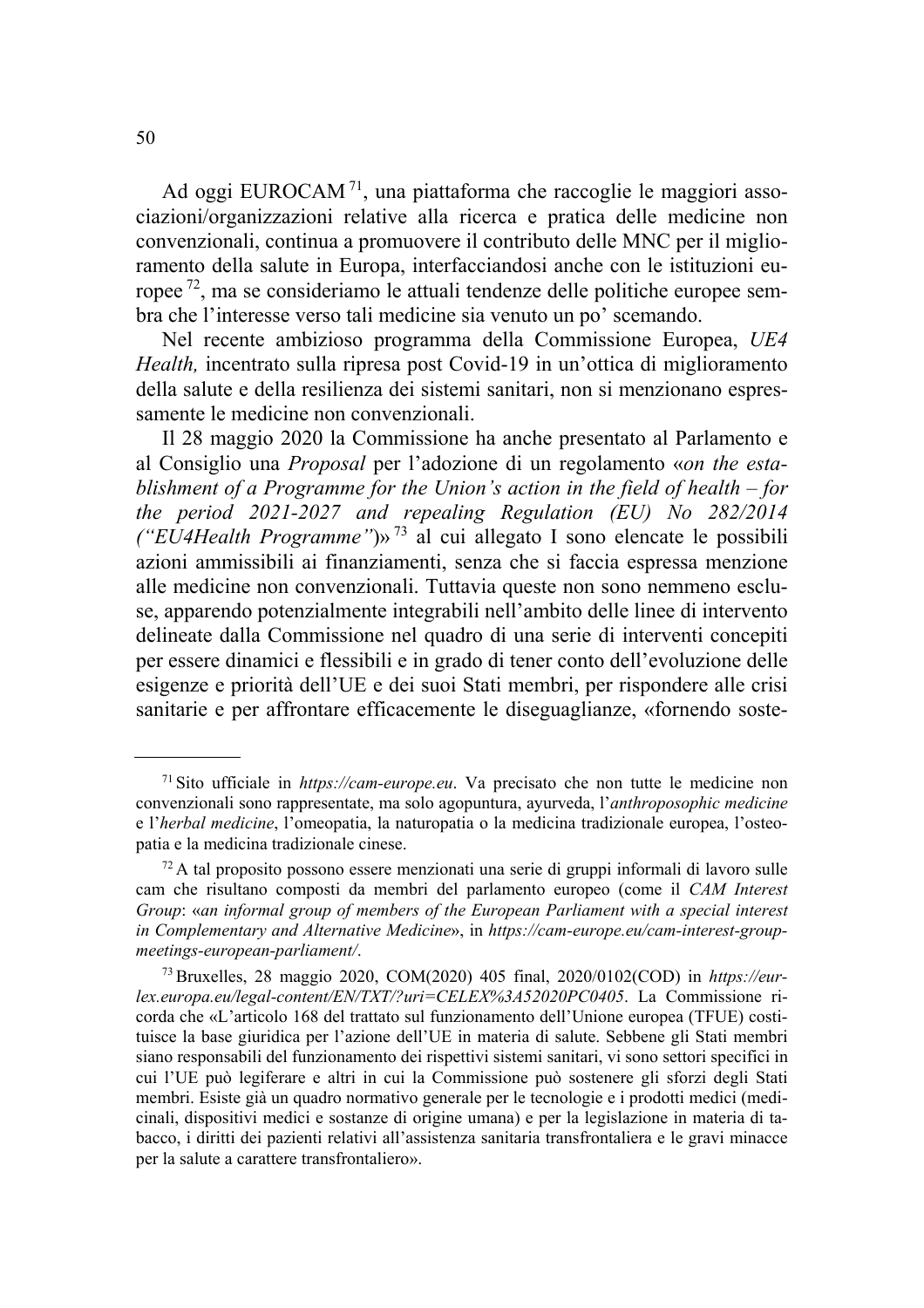gno e colmando i divari individuati tra i paesi, le regioni, i gruppi demografici e i cittadini [...] in termini di stato di salute» e consentendo «l'accesso a servizi di assistenza sanitaria preventiva e terapeutica di buona qualità e a prezzi accessibili $^{74}$ .

Concludendo con un sommario cenno al contesto europeo comparato, negli ultimi due decenni svariati Paesi europei (possono essere ricordati il Regno Unito, la Francia, l'Austria e la Germania)<sup>75</sup> non solo si sono adeguati alle varie normative europee che disciplinano, ancorché parzialmente e settorialmente, alcune medicine non convenzionali, ma hanno anche integrato alcune pratiche ulteriori all'interno dei loro sistemi sanitari o, quantomeno, a livello di istruzione universitaria. Tuttavia, nonostante un utilizzo sempre maggiore da parte della popolazione dei vari Stati e le spinte internazionali e dell'UE verso una tendenziale armonizzazione, lo *status* giuridico delle medicine non convenzionali continua ad essere fortemente diversificato, anche all'interno dei vari territori di un medesimo Paese.

#### 5. LE MEDICINE NON CONVENZIONALI IN ITALIA

Come anticipato *supra*<sup>76</sup> la nostra Costituzione consente di derivare una nazione di salute ulteriore rispetto al suo essere un fondamentale diritto dell'individuo e interesse della collettività, inclusiva anche di una dimensione culturale, evocando quello che è il concetto di salute desumibile a livello internazionale  $77$ .

Nel nostro Paese è quindi configurabile un diritto alla salute che includa il diritto a potersi curare secondo un sistema che integri medicine non convenzionali? E sotto diverso profilo, è configurabile un dovere del potere pubblico di strutturare il sistema sanitario secondo dinamiche che tengano conto della diversità culturale?

<sup>&</sup>lt;sup>74</sup> Relazione della Commissione, cit., in https://eur-lex.europa.eu/legal-content/EN/TXT/? uri=CELEX%3A52020PC0405.

<sup>&</sup>lt;sup>75</sup> Ma si consideri anche la Svizzera, ove nel maggio 2020 è stato presentato un progetto di legge volto all'inclusione delle MNC (sul punto si v. A. CHANDRASEKHAR, La medicina alternativa non è più il parente povero del sistema sanitario svizzero, 27 aprile 2020, in www.tvsvizzera.it. Possono essere menzionati altresì paesi come la Finlandia o la Danimarca.

Per un'analisi del contesto comparato si consideri anche il contributo di E. CUKANI, nel presente volume, nonché, R. ROBERTI DI SARSINA-I. ISEPPATO, Le politiche sanitarie e formative delle medicine non convenzionali nell'Unione europea, cit., p. 40 ss.

 $76$  Par. 1.

<sup>&</sup>lt;sup>77</sup>Cfr. *supra*, nota n. 1.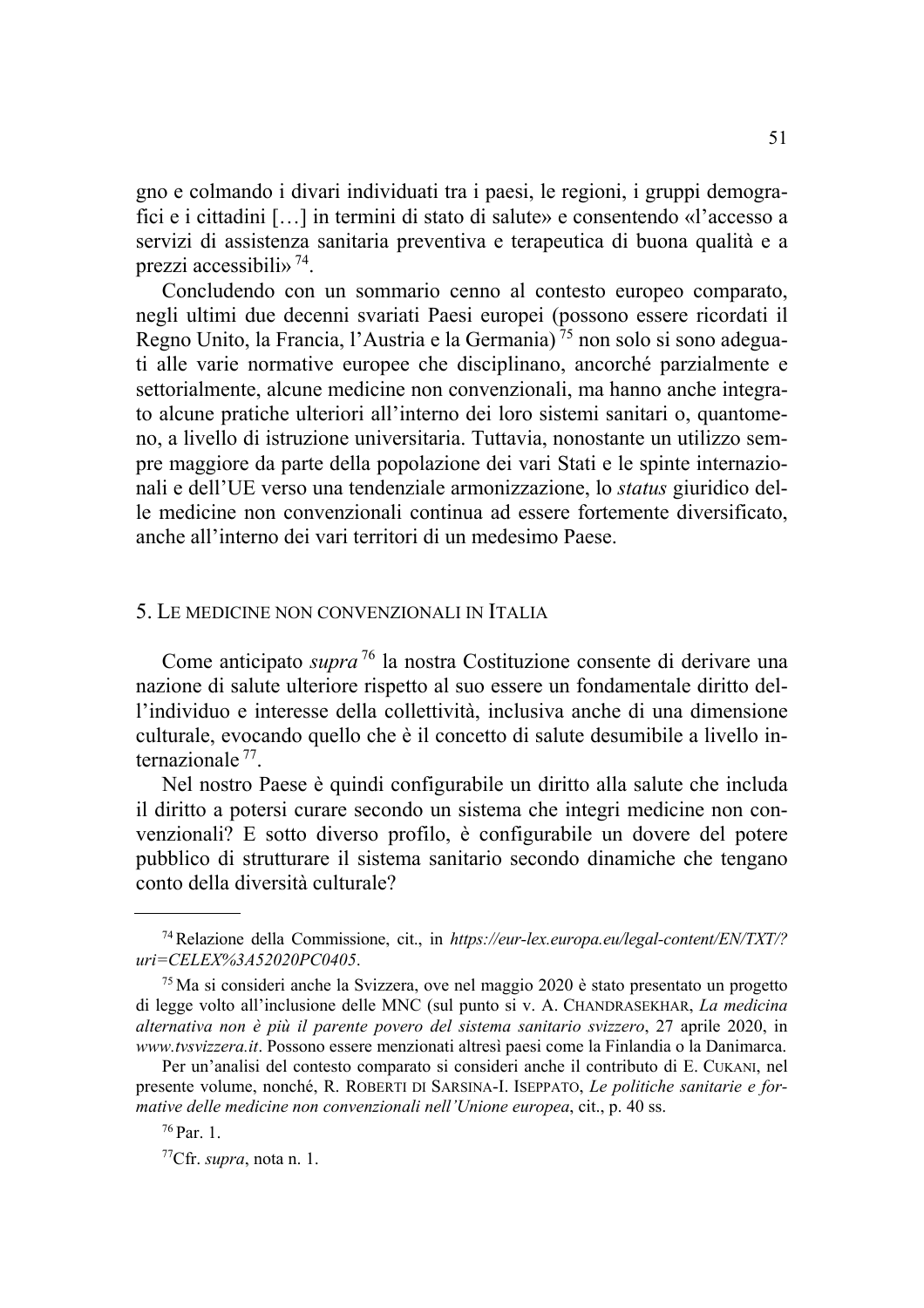Le risposte a questi quesiti devono essere necessariamente diversificate e verranno affrontate in sede di conclusioni.

Concentrandosi sulla disciplina delle medicine non convenzionali<sup>78</sup> il primo dato che appare di tutta evidenza è l'assenza di una normativa di carattere generale che ne disciplini il variegato panorama eventualmente integrandole (o integrandone alcune) nel sistema sanitario nazionale.

L'assenza di una normativa di carattere generale non implica, tuttavia, totale assenza di considerazione per il tema, che anzi negli ultimi 40 anni è stato oggetto di dibattito politico<sup>79</sup> e scientifico, concretatosi in alcuni provvedimenti invero non sempre coordinati fra loro.

La disciplina della salute e delle tematiche ad essa connesse è ambito materiale in cui si registrano sovrapposizioni di competenze fra lo Stato e le regioni. Come è noto, ai sensi dell'art 117 Cost. la tutela della salute è materia di competenza legislativa concorrente, ancorché la determinazione dei livelli essenziali in materia sia rimessa alla competenza legislativa esclusiva dello Stato (art. 117, comma 2, lett. m)<sup>80</sup>.

A tal proposito la Consulta, con la sentenza n. 424/2005 ha chiarito che la disciplina delle professioni sanitarie non convenzionali, spetta allo Stato e non alle regioni, «secondo il principio fondamentale stabilito dall'art. 6, comma 3, del decreto legislativo 30 dicembre 1992, n. 502 (successivamente confermato dall'art. 124, comma 1, lettera b), del decreto legislativo 31 mar-

<sup>78</sup> Sullo "status" delle medicine non convenzionali nel nostro paese si v. S. VILLAMENA, Medicina «non convenzionale» e sistema sanitario nazionale, in Giustamm.it, 7/2015, p. 1 ss.; S. VASAPOLLO, Tutela della salute e Medicine Non Convenzionali. Profili clinicogiuridici e problematiche medico-legali, Milano, 2014; C. CIPOLLA-P. ROBERTI DI SARSINA (a cura di), Le peculiarità sociali delle medicine non convenzionali, Milano, 2009; D. SECON-DULFO (a cura di), Medicina e Medicine. Le cure "altre" in una società che cambia, in Salute e Società, 3/2005; E. COLOMBO-P. REBUGHINI (a cura di), La medicina che cambia. Le terapie non convenzionali in Italia, Bologna, 2003.

<sup>79</sup> Sin dagli anni Ottanta del secolo scorso sono state presentate in Parlamento una serie di proposte di legge volte a regolamentare il settore delle pratiche e medicine non convenzionali. Per una ricostruzione in chiave diacronica si v. P. ROBERTI DI SARSINA-I. ISEPPATO, Le politiche sanitarie e formative delle medicine non convenzionali nell'Unione Europea, cit., spec. p. 50 ss.

 $80$  Sul riparto di competenze ex art. 117 Cost. sono state scritte intere biblioteche. Per un inquadramento di carattere generale, di recente, sia consentito rinviare a L. CUOCOLO, Articolo 117, comma 2, in F. CLEMENTI-L. CUOCOLO-F. ROSA-G.E. VIGEVANI (a cura di), La costituzione Italiana. Commento articolo per articolo, II, Bologna, 2018, p. 337 ss.; D. MORANA, Articolo 117, commi 3,4 e 5, in F. CLEMENTI-L. CUOCOLO-F. ROSA-G.E. VIGE-VANI (a cura di), La costituzione Italiana ..., cit., p. 346 ss.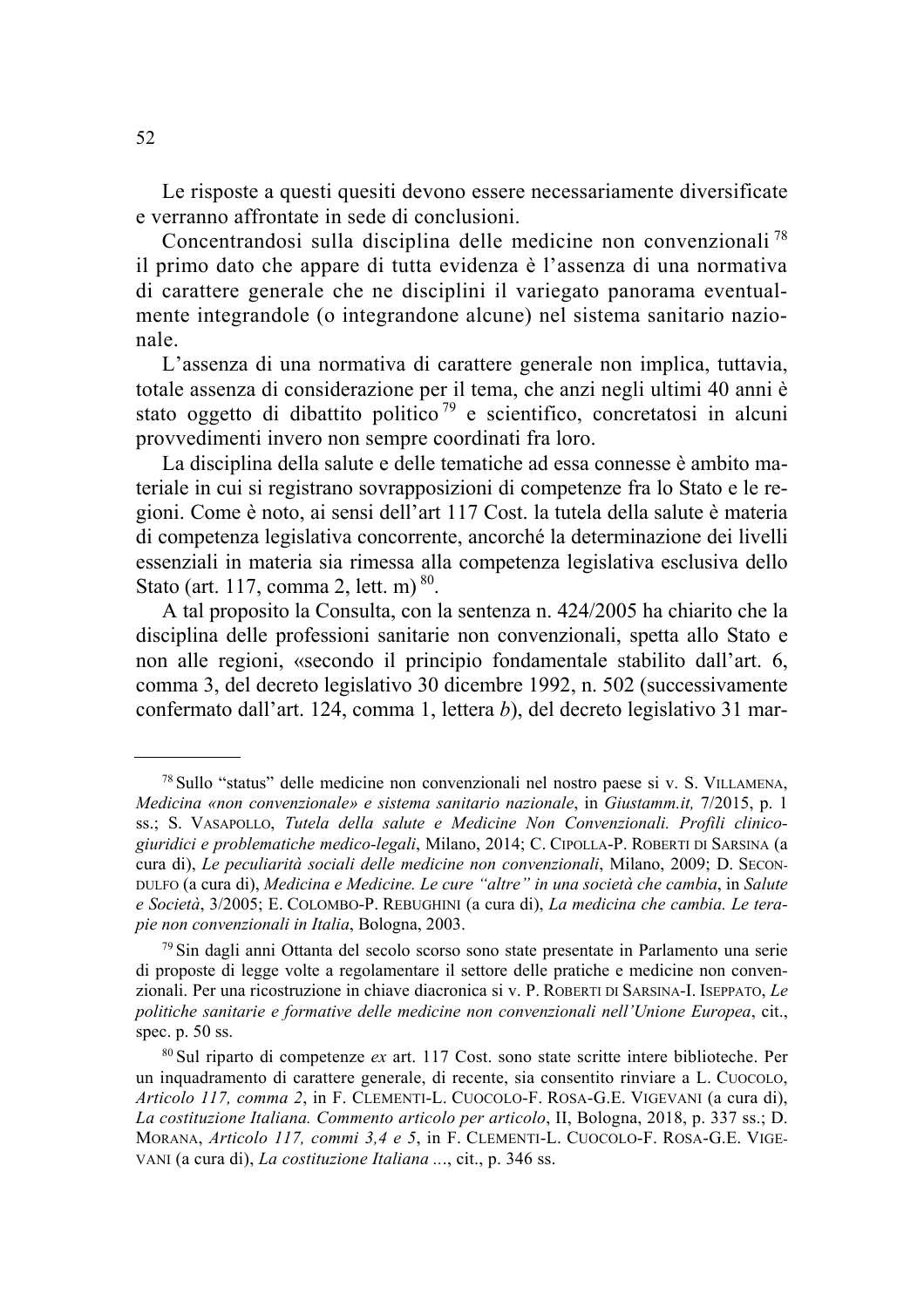zo 1998, n. 112, e dall'art. 1, comma 2, della legge 26 febbraio 1999, n. 42)»  $81$ , sebbene non manchino spazi regolatori anche per le regioni  $82$ .

Gli interventi sinora esistenti in materia di medicine non convenzionali appaiono parziali, frammentati e disomogenei. Ad esempio, lo Stato, con il d.p.c.m. del 29 novembre 2001, in sede di definizione dei livelli essenziali di assistenza (LEA), ha escluso le medicine non convenzionali, fatta eccezione per l'agopuntura, limitatamente alle indicazioni anestesiologiche<sup>83</sup>, includendole nella categoria di terapie a totale carico dell'assistito. Inoltre, con d.p.r. n. 271/2000, la pratica dell'agopuntura è stata inserita fra le prestazioni erogabili fra le prestazioni aggiuntive extramoenia<sup>84</sup>. Una disciplina *ad hoc* è stata riservata ai farmaci omeopatici, anche in attuazione delle direttive europee in materia <sup>85</sup>. In ambito fiscale, poi, a partire dal 2000 i medicinali omeopatici, godono della medesima IVA agevolata applicata ai farmaci<sup>86</sup>.

Per lungo tempo nel nostro Paese si è riscontrato un certo scetticismo verso le medicine non convenzionali e come spesso accade, in assenza di un quadro normativo certo, è stata la giurisprudenza a chiarire che anche le pratiche mediche non convenzionali sono di fatto considerate come vero e proprio "atto medico"<sup>87</sup>. Tuttavia, è auspicabile che il legislatore faccia chiarezza, soprattutto in relazione alle molteplici pratiche e medicine esistenti, di

84 All. D del d.p.r. 28 luglio 2000, n. 271, recante Regolamento di esecuzione dell'accordo collettivo nazionale per la disciplina dei rapporti con i medici specialisti ambulatoriali interni.

85 Si v. supra, nota 63, nonché quanto riportato dall'Agenzia Italiana del farmaco in. https://www.aifa.gov.it/medicinali-omeopatici e D. VASAPOLLO, Tutela della salute e Medicine Non Convenzionali, cit., spec. p. 39-78.

<sup>86</sup> Si v. il n. 114 della Tabella A, parte III allegata al d.p.r. n. 633/1972 che prevede l'aliquota del 10% per i «medicinali pronti per l'uso umano o veterinario, compresi i prodotti omeopatici; sostanze farmaceutiche ed articoli di medicazione di cui le farmacie debbono obbligatoriamente essere dotate secondo la farmacopea ufficiale». Rientrano in tale previsione anche «i dispositivi medici a base di sostanze» (come ad esempio preparati a base di pian $te - es. sciropoi e simili$ ).

<sup>&</sup>lt;sup>81</sup> Dichiarando incostituzionale la legge della Regione Piemonte 31 maggio 2004, n. 13 ma si v. anche le sentt. nn. 353/2003 e 40/2006. Cfr. *infra*, par. 6.1.

<sup>&</sup>lt;sup>82</sup> Si v. il caso di della Regione Emilia-Romagna che nel 2005, con legge, ha istituito la figura professionale del naturopata, incorrendo solo parzialmente nella censura di incostituzionalità (sent. n. 138/2009). Per maggiori approfondimenti si v. *infra*, par. 6.2.

<sup>83</sup> All. 2 al d.p.c.m. 29 novembre 2001, Definizione dei livelli essenziali di assistenza. Oggi tale d.p.c.m. è stato integralmente sostituito dal d.p.c.m. 12 gennaio 2017, Definizione e aggiornamento dei livelli essenziali di assistenza, di cui all'articolo 1, comma 7, del decreto legislativo 30 dicembre 1992, n. 502.

<sup>&</sup>lt;sup>87</sup> Corte di Cassazione, sent. 21 maggio 2003, n. 1735.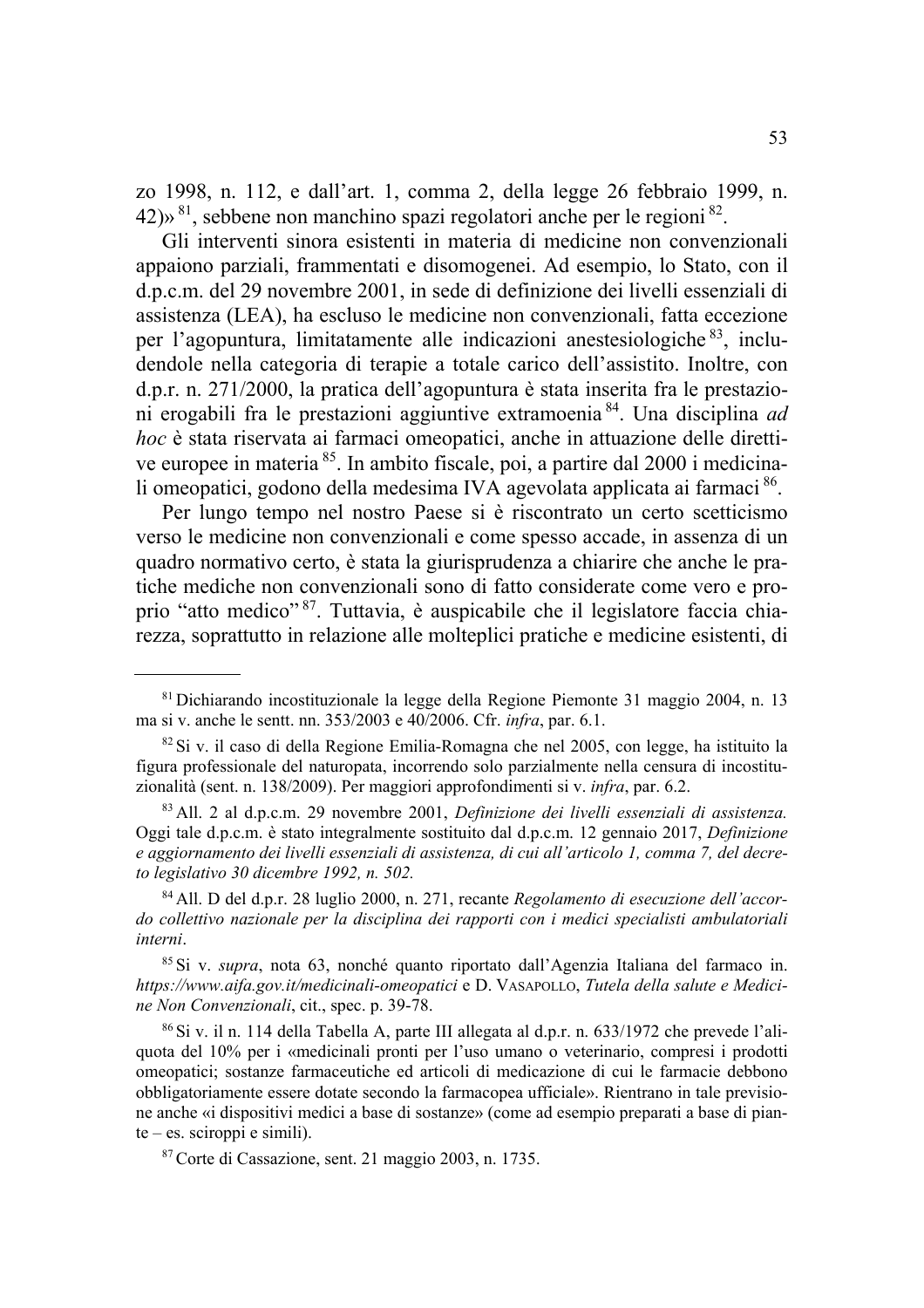modo che gli utenti finali, le persone, siano messe concretamente in grado di scegliere con consapevolezza, esercitando un consenso realmente consapevole e non un mero "dissenso inconsapevole" nei confronti della biomedicina, rischiando anche di affidarsi a personalità truffaldine con grave rischio per la propria salute.

Peraltro, nell'assenza di posizioni normative chiare, la Federazione nazionale degli Ordini dei medici chirurghi e degli odontoiatri (FNOMCeO), nel corso del Consiglio Nazionale riunitosi a Terni nel 2002, ha approvato un importante documento, intitolato Linee guida su medicine e pratiche non convenzionali, che tentava di fornire un quadro sistematizzato delle varie pratiche non convenzionali, indicando le condizioni per il loro esercizio<sup>88</sup>, in particolare richiedendo che fossero praticate solamente da personale appositamente formato e qualificato.

# 6. (*SEGUE*): LE REGIONI E LA SENSIBILITÀ VERSO LE MEDICINE NON CON-VENZIONALL UN PANORAMA A GEOMETRIA VARIABILE

### 6.1. Percorsi di riconoscimento articolati e differenziati

La dimensione regionale appare più ricca ed articolata di quella nazionale. Le regioni, infatti, specialmente dopo la riforma del Titolo V che ha conferito loro potestà legislativa concorrente in materia di tutela della salute, hanno intrapreso iniziative anche significative in relazione ad alcune medicine non convenzionali.

La Regione che per prima ha provveduto a regolamentare la pratica di medicine non convenzionali è stata il Piemonte che, nel 2002, ha approvato la legge reg. n. 25, recante Regolamentazione delle pratiche terapeutiche e delle discipline non convenzionali. La Regione intendeva istituire un registro per le pratiche terapeutiche e le discipline non convenzionali, «nell'ottica del pluralismo e della libertà di scelta del paziente» (art. 1)<sup>89</sup>. Tuttavia, nel 2003, con la sent. n. 353, la Corte costituzionale ne ha dichiarato l'incosti-

<sup>&</sup>lt;sup>88</sup> Testo in https://portale.fnomceo.it/wp-content/uploads/import/201801/67825 lineegui da-fnomceo-formazione-nelle-medicine-e-pratiche-non-convenzionali.pdf.

<sup>89</sup> Includendovi «[n]ell'ambito delle pratiche terapeutiche e delle discipline non convenzionali sono riconosciute, per le finalità di cui all'articolo 1, le seguenti: a) agopuntura; b) fitoterapia; c) omeopatia; d) omotossicologia; e) medicina antroposofica; f) medicina tradizionale cinese; g) ayurveda; h) naturopatia; i) shiatsu; j) reflessologia; k) osteopatia; l) chiropratica» (art. 2, legge n. 25/2002).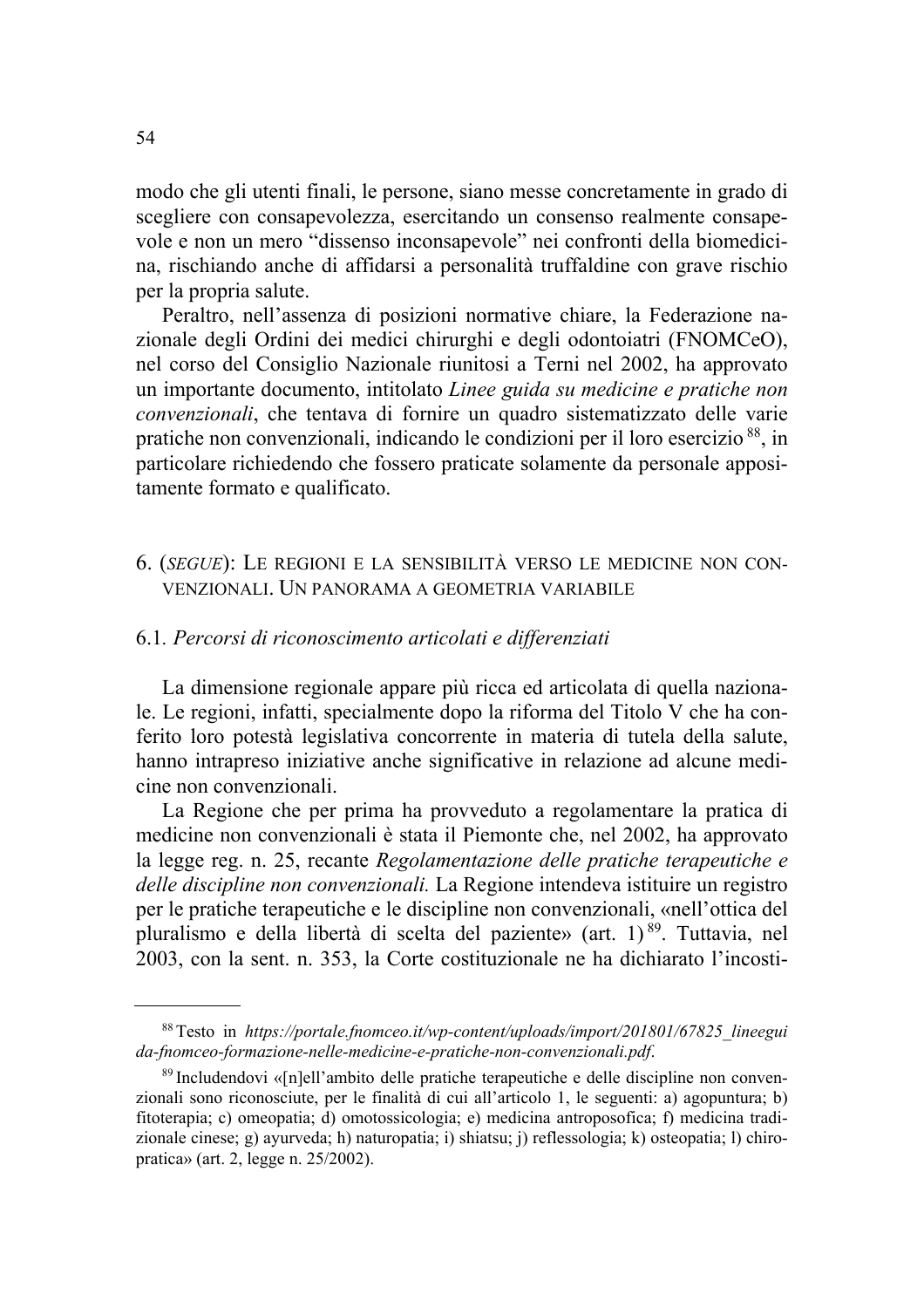tuzionalità, così come ha dichiarato l'incostituzionalità della successiva legge reg. n. 13/2004 (recante Regolamentazione delle discipline bio-natura $li^{90}$ ) con la sent. n. 424/2005. Secondo la Consulta, infatti, è riservata alla competenza statale<sup>91</sup> la disciplina delle professioni sanitarie nonché quella degli operatori delle pratiche mediche non convenzionali<sup>92</sup>.

Analogamente, la Corte costituzionale ha colpito con lo stigma della incostituzionalità anche altre norme regionali simili, come ad esempio la legge reg. n. 18/2005 approvata dalla Regione Campania, recante Norme sulla musicoterapia e riconoscimento della figura professionale di musicoterapista<sup>93</sup> o la legge reg. n. 18/2004, recante Norme regionali sulle discipline bionaturali per il benessere, con la quale la Regione Liguria regolamentava le discipline bionaturali – e riconosceva gli operatori che praticavano shiatsu, riflessologia, watsu, pranoterapia, naturopatia, yoga, kinesiologia e massaggio tradizionale – con «l'obiettivo di educare la persona a stili di vita salubri e rispettosi dell'ambiente» nonché di «prevenire gli stati di disagio fisici e psichici stimolando le risorse vitali proprie di ciascun individuo senza perseguire finalità terapeutiche o curative» (art. 1, comma  $2^{94}$ .

In altre ipotesi le Regioni si sono limitate a configurare forme di assistenza sanitaria integrativa rispetto a quelle assicurate dal Servizio sanitario nazionale sulla base del d.lgs. n. 502/1992<sup>95</sup>, includendovi anche alcune pratiche e medicine non convenzionali<sup>96</sup>.

<sup>&</sup>lt;sup>90</sup> Secondo la Regione tali pratiche «si prefiggono il compito di promuovere lo stato di benessere ed un miglioramento della qualità della vita», mediante «l'armonizzazione della persona con sé stessa e con gli ambienti sociale, culturale e naturale che la circondano» (art. 2, legge n. 13/2004). Per un commento alla sent. n. 353/2003 si v. T. GROPPI, Nota alla sentenza n.353 del 2003 della Corte costituzionale, in http://www.forumcostituzionale.it/word press/images/stories/pdf/old\_pdf/280.pdf, 2004, p. 1 ss.

<sup>&</sup>lt;sup>91</sup> Si v. l'art. 6, comma 3, del d.lgs. 30 dicembre 1992, n. 502 e l'art. 1, comma 2, della legge 26 febbraio 1999, n. 42, oltre all'art. 117, comma 3, Cost.

<sup>92</sup> Secondo la Corte, infatti, «[a] seguito dell'entrata in vigore del nuovo Titolo V della Costituzione, la disciplina de qua è da ricondurre, come già detto, nell'ambito della competenza concorrente in materia di "professioni", di cui all'art. 117, terzo comma, della Costituzione. I relativi principi fondamentali, non essendone stati, fino ad ora, formulati dei nuovi, sono pertanto da considerare quelli, secondo la giurisprudenza di questa Corte (cfr. sentenze n. 201 del 2003 e n. 282 del 2002), risultanti dalla legislazione statale già in vigore» (pt. 2 cons. in diritto).

<sup>93</sup> Corte cost., sent. n. 424/2006.

 $94$  Corte cost., sent. n. 40/2006.

<sup>&</sup>lt;sup>95</sup>Il cui art. 9 al fine di «favorire l'erogazione di forme di assistenza sanitaria integrative rispetto a quelle assicurate dal Servizio sanitario nazionale e, con queste comunque direttamente integrate» consentiva l'istituzione di «Fondi integrativi del Servizio sanitario [...] fi-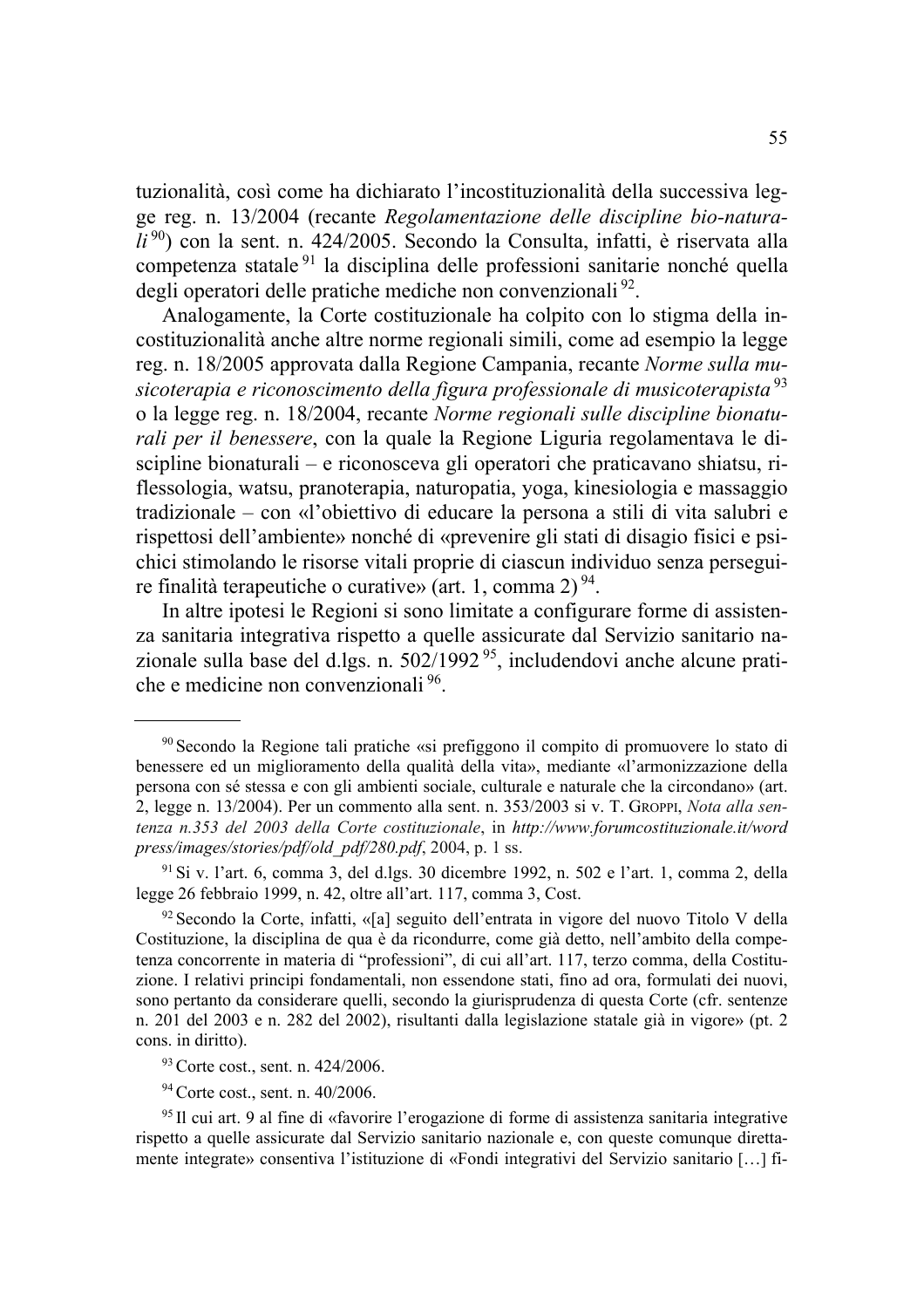Interessante è il caso della regione Toscana, la cui sensibilità nei confronti delle medicine non convenzionali risale alla fine degli anni Ottanta del secolo scorso e che a partire dal piano sanitario relativo al 2008-2010 ha inserito alcune medicine non convenzionali nei livelli essenziali di assistenza garantiti a livello regionale. Nel 2007 la Regione ha disciplinato le modalità di esercizio di alcune pratiche e medicine non convenzionali da parte di medici e odontoiatri, dei medici veterinari e dei farmacisti con legge reg. n. 9, poi modificata dalla legge reg. 25 maggio 2007, n. 31 (*Modalità di esercizio delle medicine complementari da parte dei medici e odontoiatri, dei medici veterinari e dei farmacisti*), a seguito di ricorso statale alla Corte costituzionale <sup>97</sup>. La legge n. 9/2007 si segnala per garantire il principio della libertà di scelta terapeutica del paziente e la libertà di cura del medico, tutelando «l'esercizio delle medicine complementari», e, in particolare, omeopatia, agopuntura e fitoterapia.

La Regione Toscana appare all'avanguardia in materia di integrazione delle pratiche e medicine non convenzionali nel sistema sanitario: nel febbraio 2011 è stato inaugurato il Centro di Medicina Integrata dell'ospedale Petruccioli di Pitigliano, nell'ambito del quale è previsto l'uso della medicina "ufficiale" in modo integrato con quelle medicine non convenzionali oggetto di specifica regolamentazione regionale<sup>98</sup> in relazione alla cura di una serie di patologie  $99$ .

nalizzati a potenziare l'erogazione di trattamenti e prestazioni non comprese nei livelli uniformi ed essenziali di assistenza di cui all'articolo 1, definiti dal Piano sanitario nazionale e dai relativi provvedimenti attuativi». Sul tema si v. V. PUTIGNANO, Attualità e prospettive dei fondi integrativi del servizio sanitario nazionale, in Rivista del diritto e della sicurezza so*ciale*, 2/2007, p. 461 ss.; P. BORGIA, Costi delle forme di assistenza sanitaria e integrativa e *prospettive di sviluppo, in Sanità pubblica e privata, 1/2005, p. 48 ss.; G. GUERRIERI, Alcune* riflessioni sui nuovi fondi sanitari integrativi del SSN, in Diritto ed economia dell'assicura*zione*, 4/1999, p. 911 ss.

<sup>&</sup>lt;sup>96</sup>Si possono ricordare, ad esempio, alcune delibere regionali con le quali si sono assegnati finanziamenti in favore di alcune pratiche e medicine non convenzionali, senza, però, provvedere ad una compiuta disciplina legislativa regionale. Per una panoramica si v. S. VILLAMENA, Medicina «non convenzionale» e sistema sanitario nazionale, cit., p. 3 ss.

 $97$ Il giudizio innanzi alla Corte si concluse con Ordinanza n. 198/2008 con la quale la Consulta prese atto della rinuncia al ricorso presentata dallo Stato in seguito alle modifiche normative apportate dalla Regione.

<sup>&</sup>lt;sup>98</sup> Omeopatia, agopuntura, fitoterapia.

<sup>&</sup>lt;sup>99</sup> In particolare: patologie respiratorie, gastrointestinali, dermatologiche, allergie, asma, malattie reumatiche, negli esiti di traumi e di ictus, nell'ambito della riabilitazione ortopedica e neurologica, dolore cronico; per contenere gli effetti collaterali della chemioterapia in on-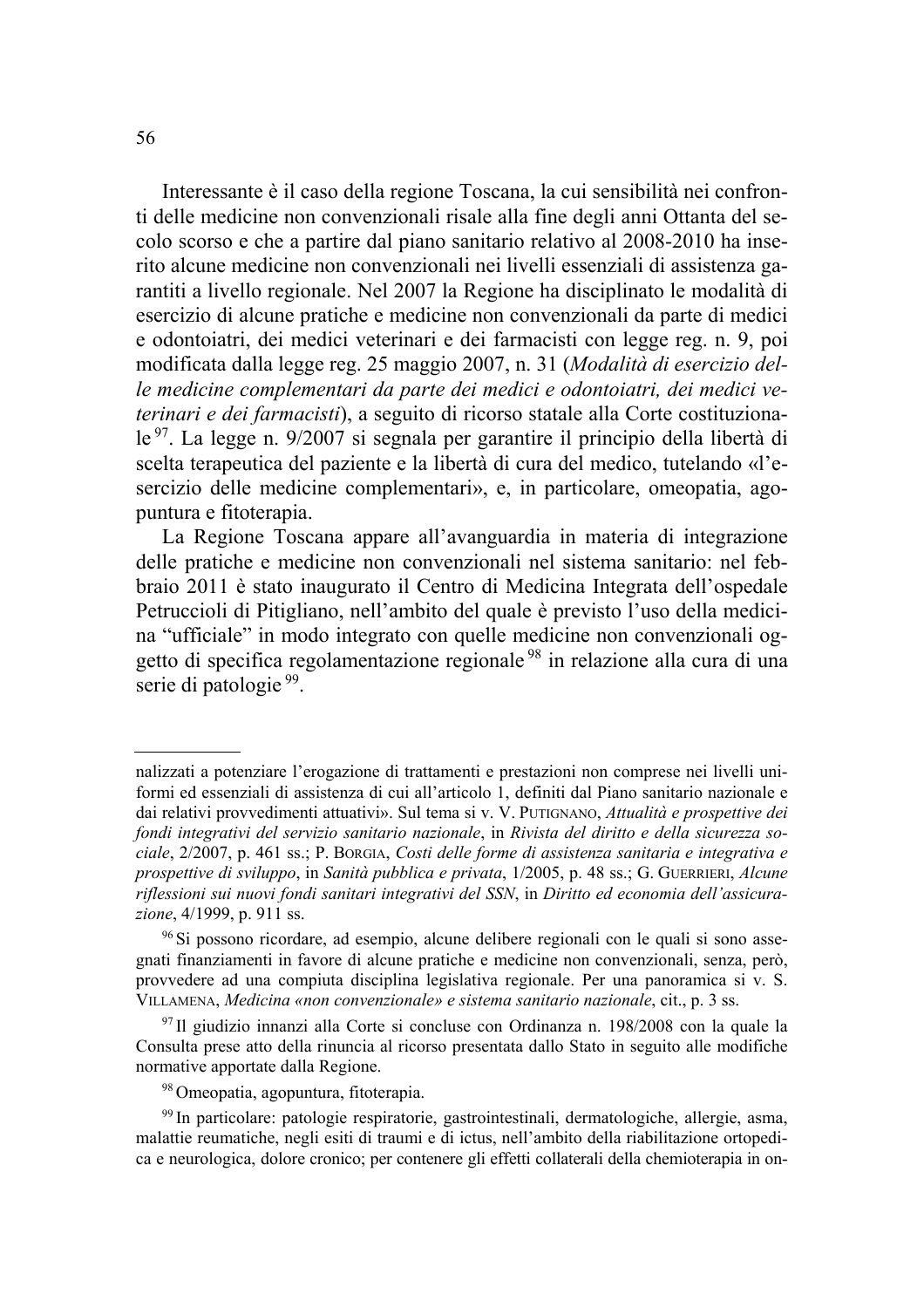Nel panorama nazionale un significativo punto di svolta si è registrato con l'approvazione dell'Accordo Stato-Regioni del 7 febbraio 2013 – seguito da una nota di chiarimenti del Ministero della Salute inviata dalla FNOMCeO con comunicazione n. 9 del 21 gennaio 2015<sup>100</sup>.

Si tratta di un accordo con il quale si sono definite le linee guida per la formazione dei medici che praticano medicine e pratiche non convenzionali.

L'approvazione di tale Accordo per molte regioni ha rappresentato l'occasione per adottare normative ad hoc, invero non molto diverse da quelle dichiarate incostituzionali negli anni precedenti.

Nonostante l'indubbia novità, la portata di tale accordo è comunque limitata poiché solo medici chirurghi ed odontoiatri possono esercitare alcune pratiche e medicine non convenzionali quali l'agopuntura<sup>101</sup>, la fitoterapia <sup>102</sup>, l'omeopatia <sup>103</sup>, ritenute costituire un vero e proprio «atto sanitario» e considerate come «sistemi di diagnosi, di cura e prevenzione che affiancano la medicina ufficiale avendo come scopo comune la promozione e la tutela della salute, la cura e la riabilitazione» (art. 1).

Tale Accordo pare significativo anche perché, prevedendo appositi elenchi di professionisti abilitati grazie ad apposita formazione, apre ad una logica di integrazione e non di mera alternatività fra le pratiche considerate <sup>104</sup>,

<sup>101</sup> L'agopuntura è definita come «metodo diagnostico, clinico e terapeutico che si avvale dell'infissione di aghi metallici in ben determinate zone cutanee per ristabilire l'equilibrio di uno stato di salute alterato» (art. 2 Accordo Stato Regioni cit.).

<sup>102</sup> La fitoterapia è definita «metodo terapeutico basato sull'uso delle piante medicinali o di loro derivati ed estratti, opportunamente trattati, che può avvenire secondo codici epistemologici appartenenti alla medicina tradizionale oppure anche all'interno di un sistema diagnostico-terapeutico sovrapponibile a quello utilizzato dalla medicina ufficiale» (art. 2 Accordo Stato Regioni cit.).

<sup>103</sup> L'omeopatia è definita come «metodo diagnostico e terapeutico, basato sulla "Legge dei Simili", che afferma la possibilità di curare un malato somministrandogli una o più sostanze in diluizione che, assunte da una persona sana, riproducono i sintomi caratteristici del suo stato patologico». Inoltre, «[n]ella definizione di omeopatia sono comprese tutte le terapie che utilizzano medicinali in diluizione come specificato dal Decreto legislativo n. 219 del 24/4/2006 e successivi atti» (art. 2 Accordo Stato Regioni cit.).

<sup>104</sup> Con l'esclusione forse della sola omeopatica i cui rimedi spesso sono incompatibili con quelli previsti dalla medicina "ufficiale". Tale "principio di integrazione" si desume

cologia e nelle cure palliative. Si v. https://www.uslsudest.toscana.it/guida-ai-servizi/centrodi-medicina-integrata-di-pitigliano.

<sup>&</sup>lt;sup>100</sup>Testo reperito in https://www.ordinemedicimodena.it/assets/Uploads/SAT-ATTIVITA-PROFESSIONALEMNC-medicine-non-convenzionali-alternativeistituzione-registri-dal-201588 Medicine-non-convenzionaliProt.-969022-10-2014.pdf, nonché le comunicazioni FNOMCeO n. 9/2015 e n. 88/2014 in https://portale.fnomceo.it/medicine-non-convenzionali-le-normeapplicative/.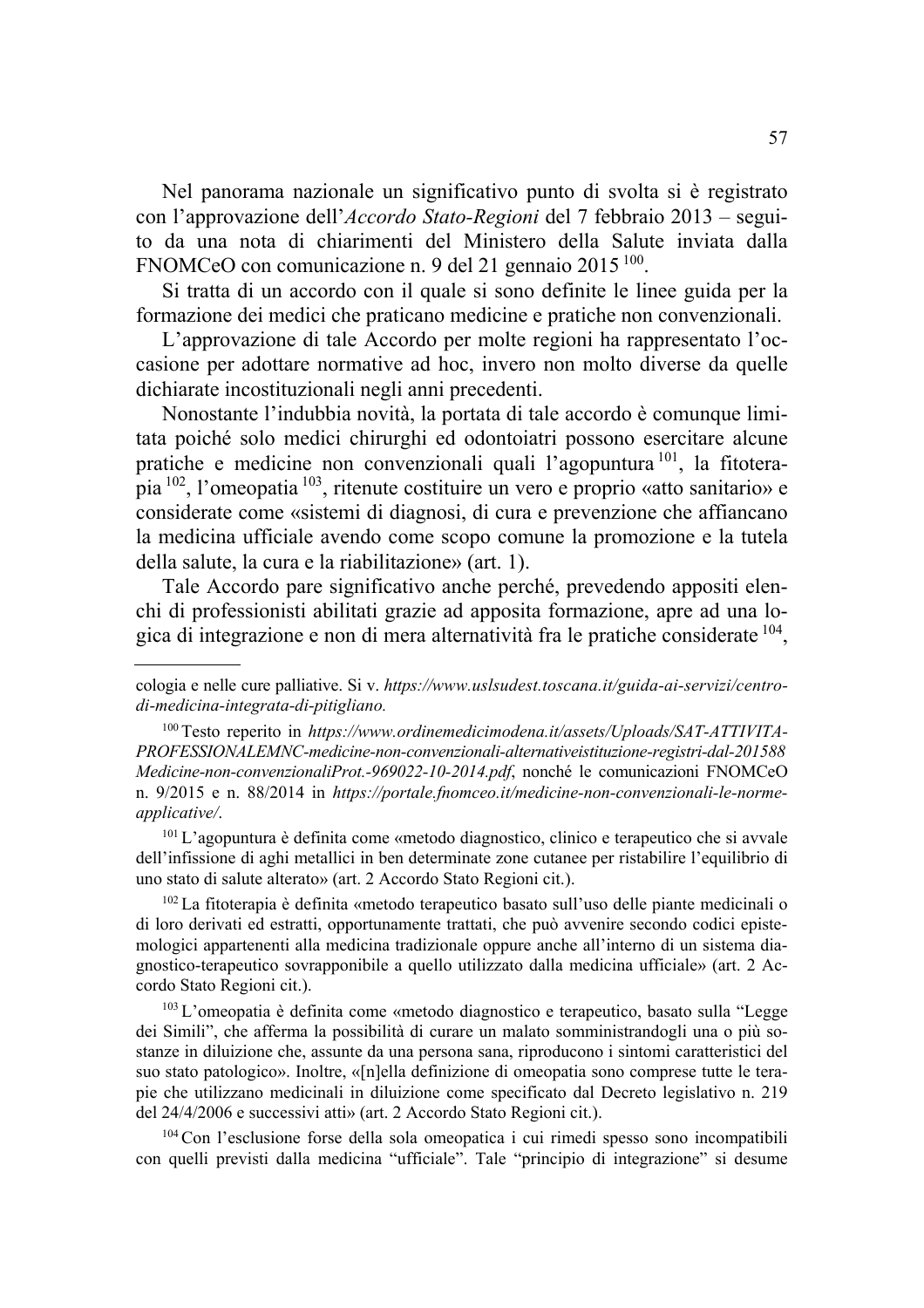garantendo il principio della libertà di scelta della cura, nel rispetto di interessi pubblicistici che richiedono che le pratiche e terapie ammissibili soddisfino adeguati criteri di qualità e sicurezza.

Ad oggi, varie regioni ne hanno recepito i contenuti con delibera di Giunta, senza integrazioni <sup>105</sup>, altre ne hanno precisato la portata o inserendone i contenuti in atti legislativi regionali, o comunque con deliberazioni integrative (con le quali si sono anche ampliate le pratiche ammissibili)<sup>106</sup>, mentre altre ancora, pur essendo state sollecitate anche dalla FNOMCeO, non hanno ancora provveduto  $107$ .

Come anticipato *supra*, in molte regioni alcune pratiche e medicine non convenzionali sono incluse fra le prestazioni erogate dal SSR<sup>108</sup> ed esistono progetti di medicina integrata d'avanguardia. Oltre al caso del Centro di medicina integrata dell'ospedale Petruccioli di Pitigliano, si possono ricordare anche il Centro di medicina integrativa dell'ospedale Careggi di Firenze, il Centro di medicina tradizionale cinese Fior di Prugna dell'Azienda Usl Toscana Centro; l'ambulatorio di omeopatia della Asl di Lucca; la Breast Unit presso l'ospedale Sacco di Milano, che include un ambulatorio dedicato alle terapie omeopatiche concepito a supporto delle persone sottoposte a trattamenti oncologici.

<sup>107</sup> Le Regioni che non hanno ancora recepito l'accordo, anche dopo essere state sollecitate dalla FNOMCeO, che risultano ancora oggi pertanto inadempienti sono: l'Abruzzo, Campania, Liguria, Friuli Venezia-Giulia, Molise, Basilicata, Calabria, Veneto.

<sup>108</sup> Come nel caso dell'Agopuntura in Emilia Romagna, o della Toscana o del Piemonte.

chiaramente leggendo alcune delle normative regionali attuative dell'accordo. Ad esempio, la legge reg. Umbria n. 24/2014, espressamente prevede che la Regione «favorisce l'accoglimento e l'integrazione di metodologie cliniche provenienti da altre culture e da altre esperienze conoscitive secondo le più recenti indicazioni fornite da studi di filosofia scienza secondo il concetto di paradigma epistemologico» (art. 1).

<sup>&</sup>lt;sup>105</sup> Le Regioni che hanno già recepito l'accordo, cosi come predisposto, senza aggiungere articoli, precisazioni e integrazioni sono: Regione Puglia, d.g.r. 26 novembre 2013, n. 2211; Regione Emilia-Romagna, d.g.r. 19 maggio 2014, n. 679 nonché d.g.r. n. 2143/2015; Regione Sicilia, decreto 22 ottobre 2014, n. 1742; Regione Sardegna, d.g.r. 7 luglio 2015, n. 34/22; Regione Lombardia d.g.r. 2 ottobre 2015, n. 4104; Provincia Autonoma di Bolzano d.g.r. 3 novembre 2015, n. 1274; Regione Lazio, d.g.r. 2 febbraio 2016, n. 24.

<sup>&</sup>lt;sup>106</sup> Regione Marche, d.g.r. 25 novembre 2013, n. 23 e legge reg. 23 novembre 2013, n. 43 recante Modalità di esercizio delle medicine complementari; Provincia Autonoma di Trento, d.g.r. 30 dicembre 2013, n. 2793; Regione Umbria, legge reg. 28 novembre 2014, n. 24 recante Modalità di esercizio delle medicine non convenzionali da parte dei medici chirurghi, degli odontoiatri, dei medici veterinari e dei farmacisti; Regione Piemonte, legge reg. 23 giugno 2015, n. 13, recante Modalità di esercizio delle medicine non convenzionali; Regione Toscana, già legge reg. 19 febbraio 2007, n. 9 e s.m.i., nonché d.g.r. 28 gennaio 2008, n. 49 e s.m.i.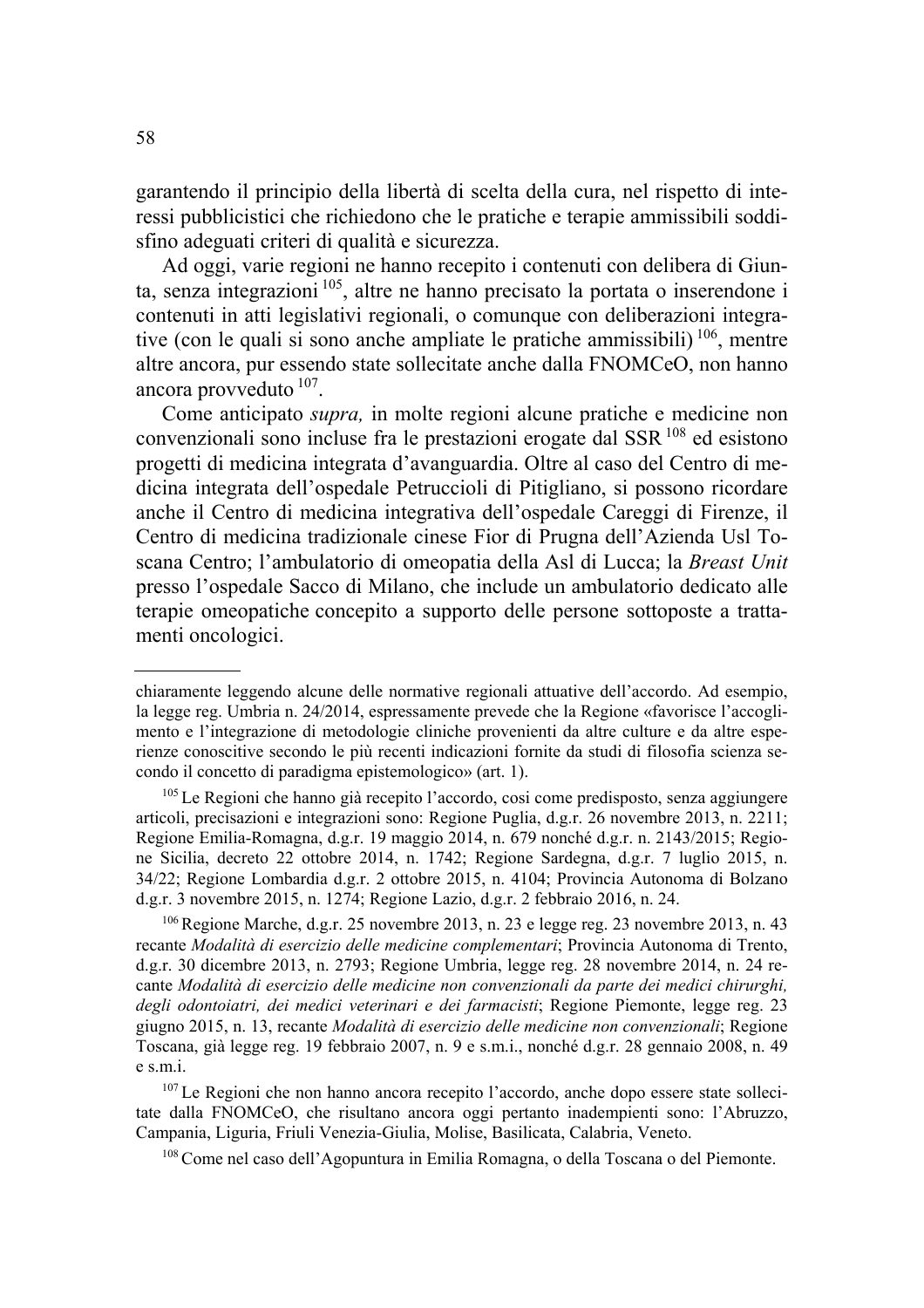#### 6.2. Le medicine non convenzionali nella Regione Emilia-Romagna

Attenzione verso medicine non convenzionali e, più in generale per le esigenze degli "altri" è forte anche in Emilia-Romagna.

In Regione non solo si sono finanziati vari progetti di ricerca volti a valutare i margini di integrabilità di pratiche e medicine non convenzionali nel sistema sanitario, ma si sono anche promosse alcune iniziative legislative sia a livello nazionale  $^{109}$ , sia a livello interno, specialmente volte a regolamentare alcune pratiche non sanitarie come la naturopatia (legge reg. 21 febbraio  $2005$ , n. 11)<sup>110</sup>, o prevedendo forme di inclusione di alcune pratiche non convenzionali nei piani sanitari regionali che si sono succeduti nel tempo<sup>111</sup>.

<sup>&</sup>lt;sup>109</sup> Anche se non hanno esitato nell'approvazione di alcun testo normativo. Per una panoramica dei piani e interventi regionali si v il Dossier della Regione Emilia Romagna. n. 186/2009. Le medicine non convenzionali e il Servizio sanitario dell'Emilia-Romagna Un approccio sperimentale, in https://assr.regione.emilia-romagna.it/pubblicazioni/dossier/ doss186; nonché il Rapporto attività e proposte dell'Osservatorio regionale per le medicine non convenzionali - anno 2005, curato dall'Osservatorio medicine non convenzionali della Regione, in https://assr.regione.emilia-romagna.it/pubblicazioni/rapporti-documenti/rapportoattivita-e-proposte-omncer-2005.

<sup>&</sup>lt;sup>110</sup> Legge relativa all'Istituzione della figura di operatore professionale naturopata del benessere, parzialmente dichiarata incostituzionale dalla Consulta con sent. n. 138/2009.

 $^{111}$  Fra i principali provvedimenti regionali si segnalano: d.g.r. n. 779/2006 (Approvazione del programma sperimentale 2006-2007 per l'integrazione delle medicine non convenzionali nel servizio sanitario dell'Emilia-Romagna. Modifiche alla d.g.r. 334/2005); d.g.r. n. 1963/2006 (Programma sperimentale  $2006-2007$  per l'integrazione delle medicine non convenzionali nel Servizio sanitario dell'Emilia-Romagna di cui alla DG.R. 779/06 ammissione a finanziamento e assegnazione fondi alle aziende sanitarie a titolo di cofinanziamento); d.g.r. n. 2025/2008 (Approvazione del Piano di attività per la realizzazione del II Programma regionale sperimentale per l'integrazione delle medicine non convenzionali nel Servizio sanitario dell'Emilia-Romagna); d.g.r. n. 741/2014 (Approvazione delle linee guida regionali per l'erogazione di prestazioni di medicine non convenzionali nella Regione Emilia-Romagna la cui erogabilità è a carico del Fondo sanitario regionale. Nomina componenti Osservatorio regionale per le medicine non convenzionali); d.g.r. n. 1209/2009 (2° Programma regionale sperimentale per l'integrazione delle medicine non convenzionali nel servizio sanitario dell'Emilia-Romagna di cui alla d.g.r. 2025/2008. Assegnazione e concessione finanziamento per studi multicentrici all'Azienda USL di Bologna e Azienda ospedalierouniversitaria di Bologna); d.g.r. n. 1334/2009 (2° programma regionale sperimentale per l'integrazione delle medicine non convenzionali nel Servizio sanitario dell'Emilia-Romagna di cui alla d.g.r. 2025/2008. Concessione cofinanziamento e assunzione impegni di spesa per le azioni regionali); d.g.r. n. 2419/2009 (2° Programma regionale sperimentale per l'integrazione delle medicine non convenzionali nel Servizio sanitario dell'Emilia-Romagna di cui alla propria Deliberazione 2025/2008. Concessione cofinanziamento per progetti presentati al bando 2009 e modifiche alla composizione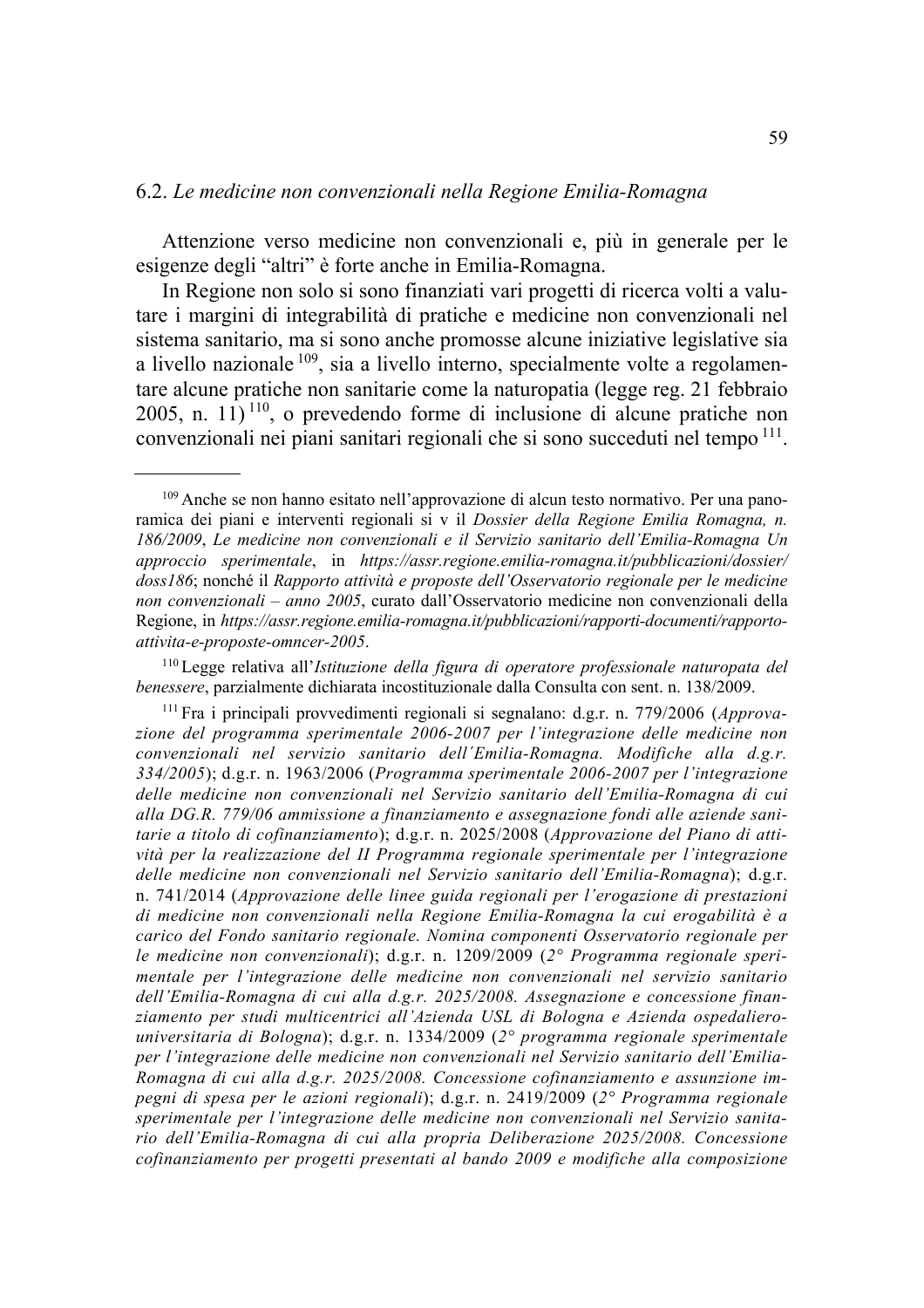Risale al Piano Sanitario Regionale 1999-2001 il primo riferimento alle medicine non convenzionali in un documento ufficiale della Regione, più o meno parallelamente con l'emergere della sensibilità del Parlamento europeo e del Consiglio d'Europa verso il tema <sup>112</sup>. Si trattava di un atto di indirizzo nell'ambito del quale si è configurato un progetto speciale dell'Agenzia sanitaria regionale i cui risultati sono stati pubblicati nel 2003 in un volume redatto in collaborazione con l'OMS<sup>113</sup>. Le pratiche e medicine non convenzionali venivano considerate quali potenziali innovazioni clinico organizzative dell'assistenza sanitaria, da valutare attentamente sotto il profilo della qualità, sicurezza, appropriatezza e sostenibilità.

Con d.g.r. 23 febbraio 2004, n. 297, presso l'Agenzia sanitaria regionale è stato istituto l'Osservatorio regionale per le medicine non convenzionali, avente lo scopo di promuovere studi e ricerche di carattere sperimentale volti a valutare l'eventuale inclusione di pratiche e medicine non convenzionali<sup>114</sup> nei piani di attività delle varie aziende sanitarie della Regione e le loro modalità di integrazione con la biomedicina. L'attività di tale Osservatorio si è protratta sino a tempi recenti, cessando di operare a far data dal 31 gennaio 2018, (data individuata dalla d.g.r. n. 79/2017). Per il periodo successivo la Regione ha ritenuto, infatti, di promuovere una serie di attività di ricerca *ad hoc*, volte ad integrare pratiche e medicine non convenzionali nel Servizio Sanitario Regionale<sup>115</sup>.

 $112$  Cfr. *supra*, par. 5.

dell'Osservatorio regionale per le "Medicine non convenzionali" (OMNCER) ex Deliberazione 948/2008 ed alla Deliberazione 2025/2008); d.g.r. n. 2161/2011 (2° Programma regionale sperimentale per l'integrazione delle medicine non convenzionali nel servizio sanitario dell'Emilia Romagna di cui alla d.g.r. 2025/2008: rettifica errori materiali della d.g.r. 835/2011 e modifiche assegnazioni di cui alla d.g.r. 2419/2009 (CUP E35J11000470002)); d.g.r. n. 8682/2014 ("Approvazione delle Linee guida regionali per l'erogazione di prestazioni di medicina non convenzionale nella Regione Emilia-Romagna la cui erogabilità è a carico del Fondo sanitario regionale. NOMINA COMPONENTI Osservatorio regionale per le medicine non convenzionali". Provvedimenti conseguenti).

<sup>&</sup>lt;sup>113</sup> Testo in https://assr.regione.emilia-romagna.it/pubblicazioni/collane-cessate/estratti/  $estratto-1-2003$ .

<sup>&</sup>lt;sup>114</sup> Con particolare riferimento ad agopuntura, omeopatia e fitoterapia.

<sup>&</sup>lt;sup>115</sup> Ad es. il progetto sull'efficacia della digitopressione nel contenimento del dolore da parto e dei trattamenti di agopuntura, come "supportive care" per le donne operate di tumore al seno (in linea con azioni condotte anche in altre regioni). Tali indicazioni si evincono dal Piano programma 2019-2021 dell'Agenzia Sanitaria e Sociale Regionale, delibera n. 968 del 18 giugno 2019, in https://assr.regione.emilia-romagna.it/Indice A...Z/M/mnc/ ricerca-in-medicina-non-convenzionale.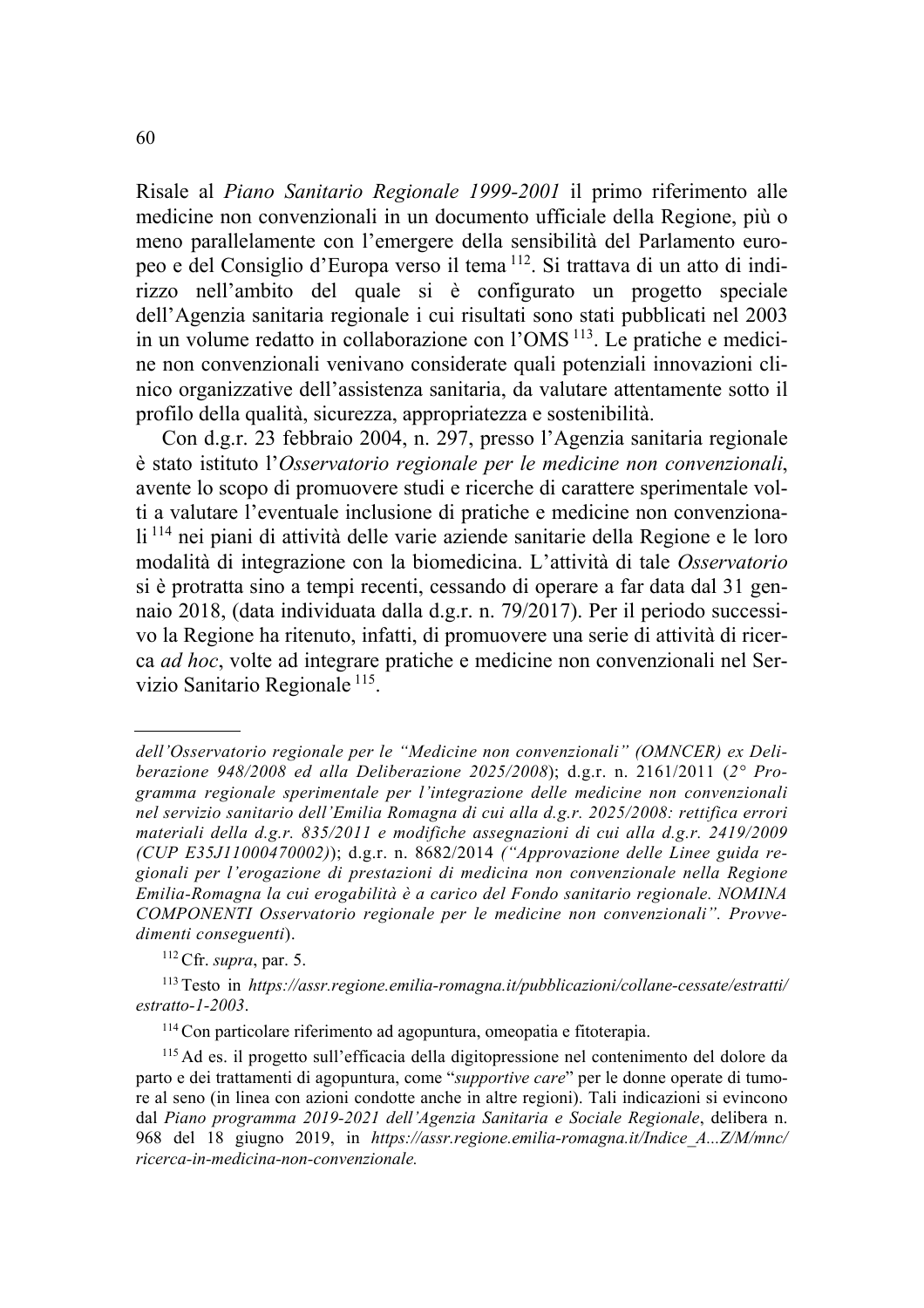L'Emilia-Romagna si segnala anche per esser stata parte del progetto europeo CAMbrella Una strategia pan-europea per la ricerca clinica in Medicina non Convenzionale, progetto finanziato nell'ambito del 7º Programma Quadro, che, come anticipato supra 116, «mira a promuovere una rete per la ricerca sulle CAM (medicine complementari/non convenzionali, nda) in Europa», offrendo una panoramica dei diversi aspetti delle CAM all'interno dell'UE, per identificare le necessità dei diversi attori interessati in questo campo e per analizzare il modo migliore di diffondere le informazioni in maniera attenta e pragmatica. Obiettivo centrale di questo progetto è sviluppare una roadmap per le future ricerche europee sulle CAM, in modo che siano appropriate alle necessità sanitarie dei cittadini europei e accettabili per i loro istituti di ricerca ed enti sanitari nazionali, pubblici o privati»<sup>117</sup>.

In parallelo, con la promozione delle attività di ricerca, la Regione, in esecuzione dell'Accordo Stato Regioni del 2013<sup>118</sup>, ha intrapreso dal 2016 un percorso di accreditamento di istituti di formazione, sia pubblici (come le università), sia privati, sulle medicine non convenzionali per la formazione di specialisti in agopuntura fitoterapia, omeopatia, omotossicologia e antroposofia<sup>119</sup>.

Se, quindi, in regione l'approccio alle MNC, più che essere attento alla dimensione culturale e alla concezione di medicina e salute ad esse sottese, pare orientato a verificarne l'efficacia terapeutica, esso comunque palesa come si vada ormai consolidando una sempre maggior sensibilità verso alcune

 $^{118}$  Accordo recepito con d.g.r. n. 679/2014 (Recepimento dell'Accordo Stato e Regioni concernente i criteri e le modalità per la certificazione di qualità della formazione e dell'esercizio dell'agopuntura, della fitoterapia e dell'omeopatia da parte dei medici chirurghi, degli odontoiatri, dei medici veterinari e dei farmacisti) e d.g.r. n. 2143/2015 (Definizione delle disposizioni attuative dell'accordo Stato-Regioni del 7 febbraio 2013 concernente i criteri e le modalità per la certificazione di qualità della formazione e dell'esercizio dell'agopuntura, della fitoterapia e dell'omeopatia di cui alla propria deliberazione n. 679/2014: costituzione della Commissione regionale per l'accreditamento delle scuole di medicine non convenzionali).

 $^{119}$ D.g.r. n. 1955/2016 (Percorso regionale di accreditamento delle scuole pubbliche e private di medicina non convenzionale, agopuntura, fitoterapia, omeopatia, omotossicologia e antroposofia di cui alla Dgr n  $2143/2015$ ; Determina dirigenziale 19412/2016 (Procedure per l'accreditamento delle scuole di medicina non convenzionale nella Regione Emilia-Romagna); Determina dirigenziale 5050/2017(Accreditamento della scuola 'Amab – scuola italo cinese di agopuntura medicina e tradizione s.r.l.' per l'ambito dell'agopuntura).

 $116$  Si v. *supra*, il par. 5.

<sup>&</sup>lt;sup>117</sup> The Roadmap for European CAM Research, An Explanation of the CAMbrella Project and its Key Findings, https://cam-europe.eu/wp-content/uploads/2018/09/cambrellaroadmap.pdf.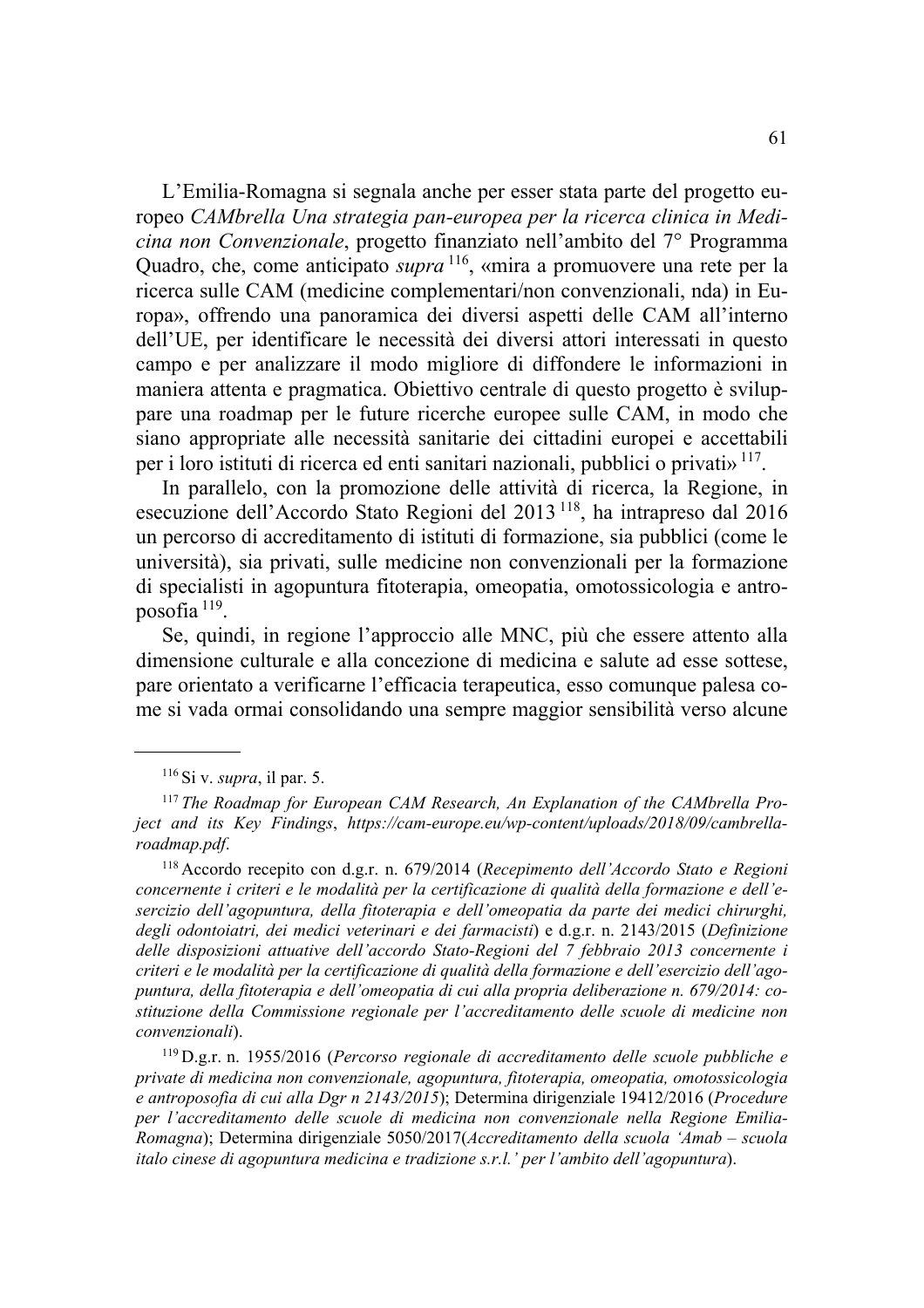di tali discipline, concependone una possibile e sinergica integrazione con la "medicina ufficiale".

In Emilia-Romagna una spiccata attenzione verso la dimensione interculturale si rinviene, invece, in relazione a profili organizzativi del SSR.

Da tempo l'approccio della Regione nei confronti degli utenti stranieri viene definito "*migrant firendly*". Ad esempio, vari ospedali del territorio erano parte del progetto Migrant friendly hospitals 2002-2005<sup>120</sup>, nato dalla rete dalla rete *Health Promoting Hospitals* (HPH) nel cui ambito si persegue l'obiettivo di garantire un pieno diritto alle cure alla popolazione migrante, di migliorare l'accessibilità ai servizi (rimuovendo barriere di ordine linguistico o burocratico), migliorare la fruibilità dei servizi (incentivando canali informativi adeguati sui servizi disponibili), garantire la qualità delle cure e la rispondenza ai bisogni (implementando competenze culturali e promuovendo l'adattamento organizzativo). L'approccio della rete Migrant friendly *hospitals* prevede, quindi, attività di mediazione linguistico culturale, interventi informativi ed educativi rivolti a pazienti ed utenti, formazione del personale sulle competenze interculturali. Con particolare riferimento a categorie vulnerabili, come le donne, sono stati previsti programmi informativi ed educativi adeguati alla diversità culturale, mediante anche azioni di *empowerment* che, ad esempio, agevolassero le donne a prendersi cura di sé stesse e dei loro figli. Sono stati attivati anche percorsi di formazione specifica per gli operatori sanitari per sensibilizzarli verso una serie di fattori di ordine culturale connessi al fenomeno migratorio (e agli aspetti socioculturali dei gruppi, in relazione al rapporto migrazione e salute) e per consentire loro di sviluppare apposite competenze comunicative e di gestione di una relazione interculturale (es. su come chiedere informazioni o preferenze ai pazienti).

L'approccio degli Ospedali Migrants Friendly ha anche previsto il coinvolgimento attivo di alcune comunità immigrate, promuovendo apposite attività di prevenzione e formazione, attivando una serie di programmi e progetti dedicati a categorie specifiche di migranti (badanti, prostitute, richiedenti asilo e rifugiati, famiglie<sup>121</sup>) procedendo anche alla forma-

 $120$  Si v. Il progetto *Migrant-friendly Hospital*: un'iniziativa di promozione della salute degli immigrati e delle minoranze etniche che in regione ha coinvolto la realtà ospedaliera di Reggio Emilia. Per maggiori approfondimenti sul punto si v. M. CAMPINOTI-F. SANTOMAURO, Verso un ospedale amico dei migranti, in *Saluteinternazionale.it*, 2005, p. 1 ss., testo reperibile in https://www.saluteinternazionale.info/2010/07/verso-un-ospedale-amico-dei-migranti/. Si v. altresì, https://www.ausl.re.it/sites/default/files/Chiarenza tfmfcch WORKSHOP.pdf.

<sup>&</sup>lt;sup>121</sup> Si può ricordare il Centro per la salute della famiglia straniera, attivato grazie ad una convenzione fra la Caritas e la AUSL di Reggio Emilia e attivo sin dal 1998. Tale centro,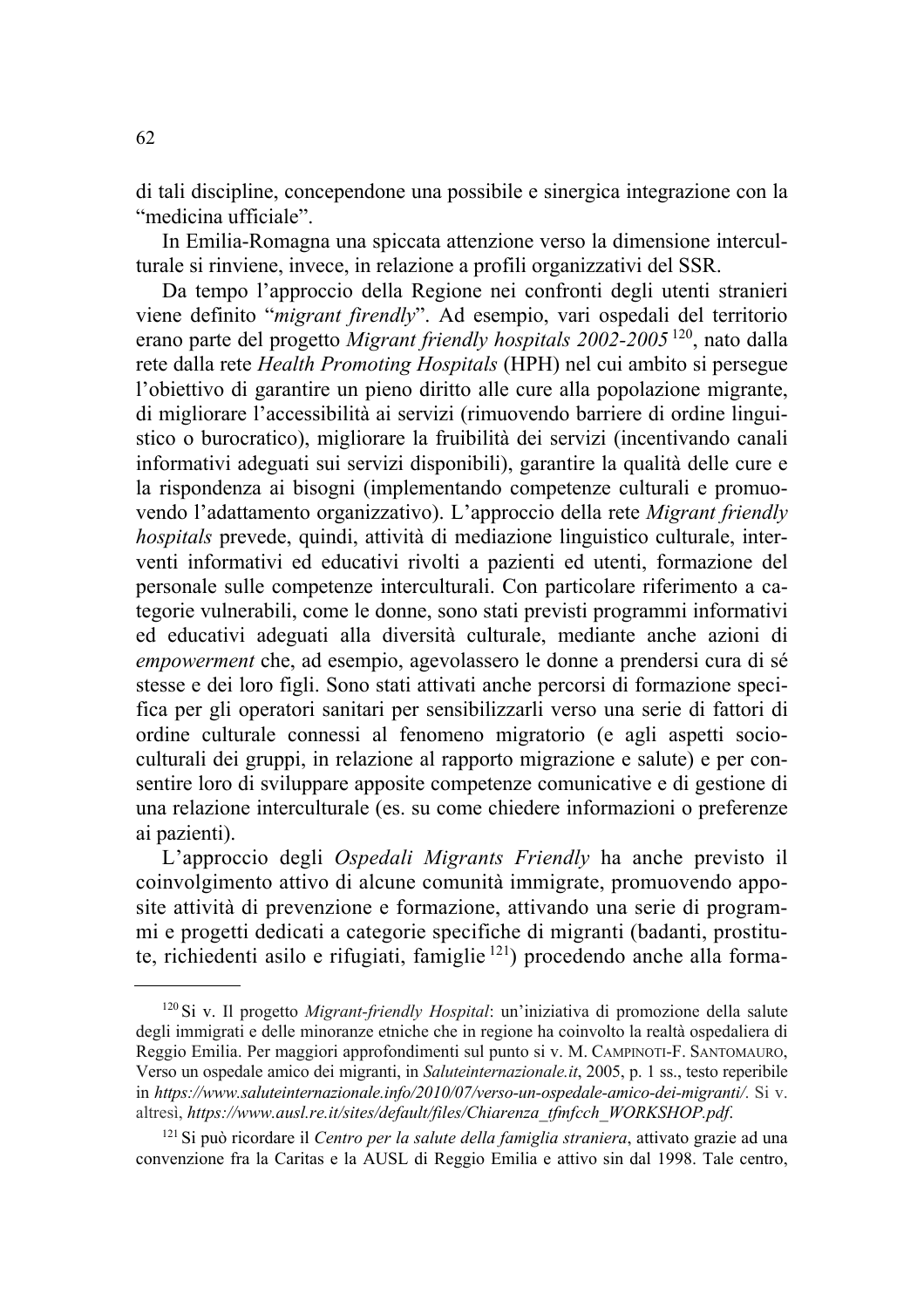zione di promotori della salute e mediatori interculturali.

Nel 2008, la Rete delle Regioni per la salute dell'OMS, ha avviato il progetto Migrants and Healthcare: Responses by European Regions, cui partecipa anche la Regione Emilia-Romagna, avente lo scopo di mappare in modo sistematico l'insieme delle azioni e strategie per la salute dei migranti adottate a livello sub-nazionale in alcune Regioni europee<sup>122</sup>.

Più di recente, è stato attivato il progetto *MyHealth*, finanziato dall'*Euro*pean Union's Health Programme  $2014-2020^{123}$ , e teso a incrementare e migliorare l'accesso alle cure sanitarie da parte di migranti, rifugiati e minoranze etniche di "primo approdo" 124, in particolare, donne e minori non accompagnati <sup>125</sup>. Tale progetto è teso a promuovere forme di interazione e rafforzamento di varie discipline sanitarie, nonché a favorire lo sviluppo di nuove applicazioni mobili e di strumenti digitali.

Sono state coinvolte le principali realtà che a vario titolo interagiscono con migranti e rifugiati <sup>126</sup> secondo un approccio di tipo partecipativo e incentrato sulla persona. Vi è la consapevolezza, infatti, che per categorie di persone come i migranti, che presentano una serie di vulnerabilità, l'accesso a servizi sanitari di qualità e la promozione del benessere scontano una serie di criticità derivanti da fattori quali l'esistenza di barriere linguistiche, la difficoltà di relazionarsi e comprendere culture diverse, forme di esclusione sociale più o meno severa, la carenza di documenti e la difficoltà di interfac-

grazie alla presenza di medici, psicologi e mediatori interculturali, fornisce assistenza a molti migranti irregolari fornendo servizi di medicina di base, medicina interna, attività ambulatoriale, TBC, ostetricia e ginecologia, servizi pediatrici, servizi odontoiatrici, sostegno psicologico e sociale, vaccinazioni.

<sup>&</sup>lt;sup>122</sup> Si veda il Report pubblicato in collaborazione con l'OMS: M. BIOCCA-B. RIBOLDI-F. SARTI, Migrants and Health care Responses by european regions (MIGHRER), 2012, in https://assr.regione.emilia-romagna.it/pubblicazioni/rapporti-documenti/report-mighrercomplete-reference-material.

<sup>&</sup>lt;sup>123</sup> MyHealth è uno dei tre progetti finanziati nella call 2016 del Terzo Programma di salute pubblica con un budget complessivo di oltre 1.4 milioni di Euro, https://ec.europa.eu/ health/funding/programme en.

<sup>&</sup>lt;sup>124</sup> Giunti in Europa da meno di 5 anni.

<sup>&</sup>lt;sup>125</sup> La Regione Emilia-Romagna – Agenzia sanitaria e sociale – è partner italiano del progetto che coinvolge in totale 11 partner provenienti da 7 Paesi europei: Germania, Grecia, Irlanda, Italia, Spagna, Regno Unito, Repubblica Ceca. https://assr.regione.emilia-romagna. it/attivita/progetti-internazionali/myhealth. Sito del progetto: http://www.healthonthemove. net/it/.

<sup>&</sup>lt;sup>126</sup> Strutture sanitarie, servizi sociali, progetti del Sistema di protezione per richiedenti asilo e rifugiati (ex SPRAR), ricercatori, cooperative, associazioni di migranti, organizzazioni governative e non governative.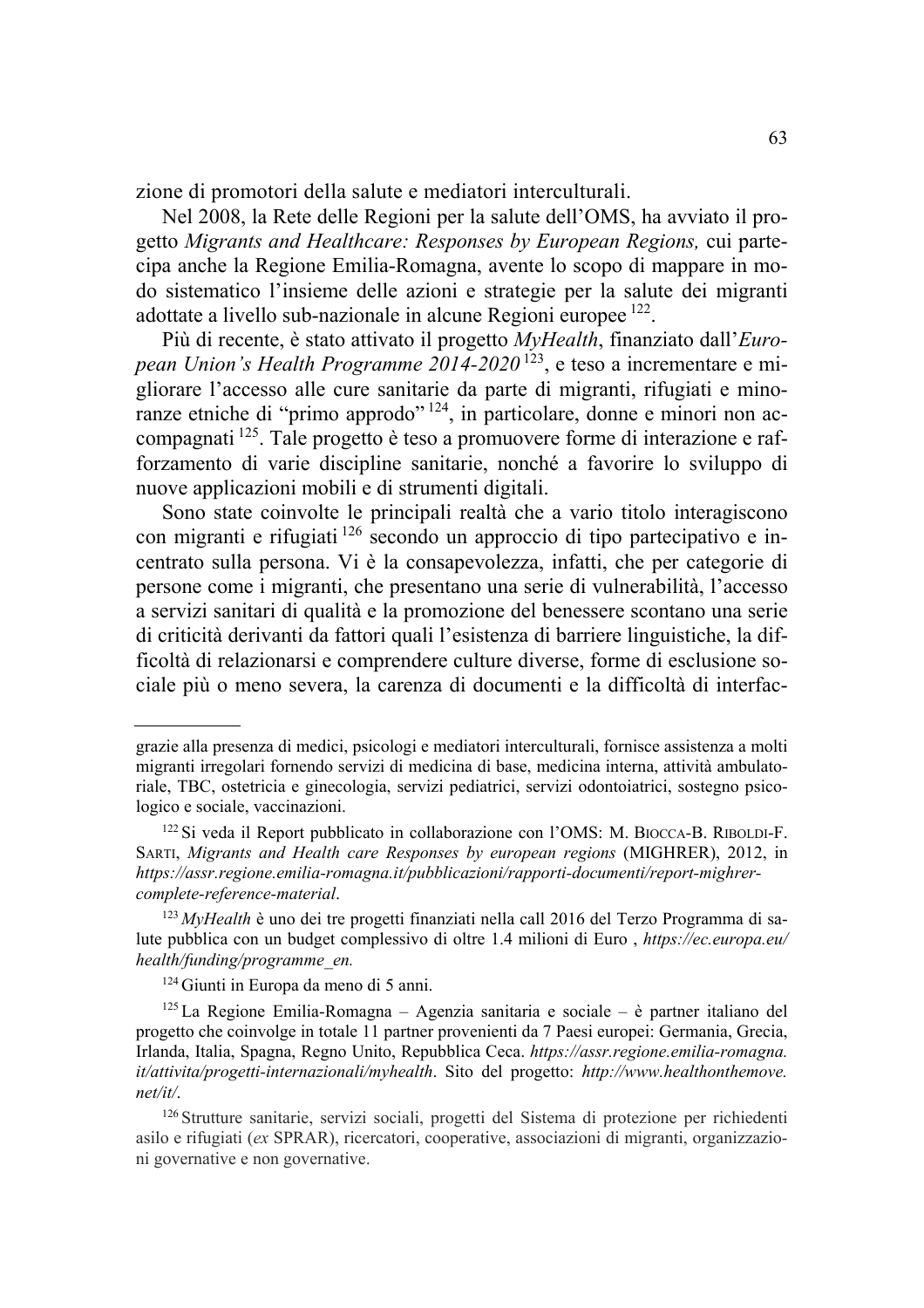ciarsi con gli apparati burocratici, etc. Nell'ambito di questo progetto sono state, quindi, attivate attività di mappatura della rete di stakeholder, servizi per migranti, progetti comunitari locali e ICT tools<sup>127</sup>, nonché attività di «rilevazione dei bisogni, di modellizzazione di interventi sanitari e di interventi comunitari di promozione alla salute in tre siti europei (Barcellona, Berlino, Brno) con possibilità di adattamento e replica in territorio regionale» in un'ottica che valorizzi la dimensione interculturale.

### 7. LA "FORMA DELL'ACQUA": PROBLEMI APERTI E SPUNTI DI RIFLESSIONE

Il tema delle interconnessioni fra salute, medicina e diversità culturale, letto attraverso il prisma delle medicine "altre", delle medicine non convenzionali, porta ad interrogarsi non solo, quale presupposto, sul rapporto fra diritto e scienza e sull'individuazione del ruolo da riconoscere agli esperti in un ambito sensibile quale è quello della salute, ma è anche uno degli snodi centrali delle riflessioni bioetiche riflettendosi sul concetto stesso di democrazia (cfr. *supra*, par. 2.2). Si tratta di un tema complesso che apre anche alla riflessione sullo spazio lasciato alla libertà di scelta in campo terapeutico e sul ruolo del potere pubblico.

Riproponendo i quesiti posti nelle pagine che precedono, è, quindi, configurabile nel nostro Paese un diritto alla salute che includa il diritto a potersi curare secondo un sistema che integri le medicine non convenzionali? E sotto diverso profilo, è configurabile, un dovere del potere pubblico di strutturare il sistema sanitario secondo dinamiche che tengano conto della diversità culturale?

Pare potersi sostenere che, se è vero che la nostra Costituzione impone una doverosa attenzione verso la diversità culturale (cfr. *supra*, par. 1), ciò non implica necessariamente – o doverosamente – l'integrazione di tutte le medicine e pratiche non convenzionali nel sistema sanitario nazionale; non sarebbe nemmeno sostenibile dal punto di vista finanziario – quantomeno in un sistema sanitario come il nostro.

La doverosa attenzione verso la diversità culturale implica, innanzitutto, un'attenzione verso i vari fattori di diversità culturale, implica comprensione, attitudine all'ascolto e al recepimento di istanze – secondo una logica inclusiva che, per quanto concerne il nostro ordinamento, è sottesa agli artt. 2 e 3 della Costituzione. Ma implica anche un'attenzione verso il fattore religioso, che spesso appare difficilmente scindibile da quello culturale e di tu-

<sup>&</sup>lt;sup>127</sup> Attività che sta conducendo la Regione Emilia Romagna.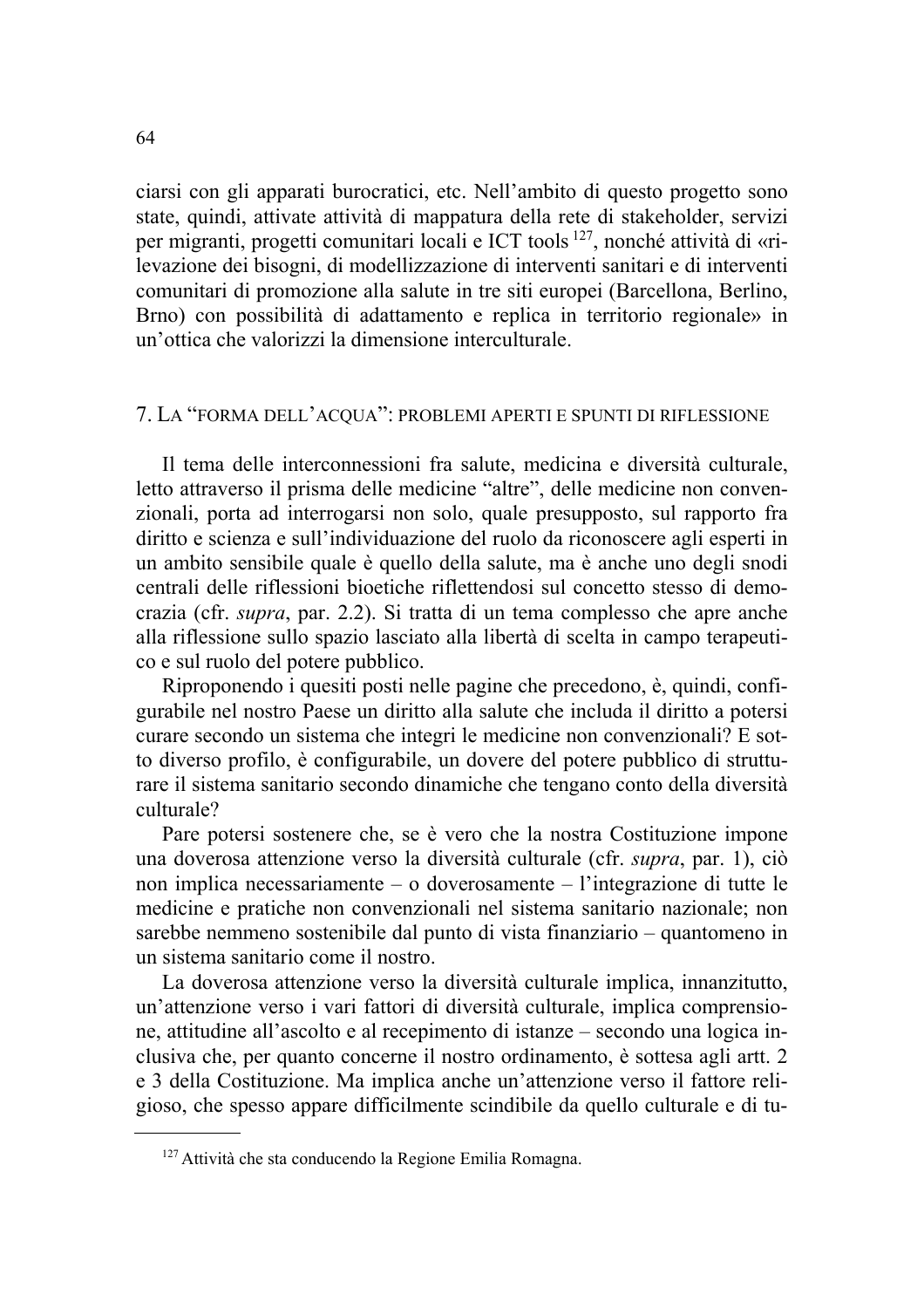tela della salute. A titolo di esempio, si possono ricordare le problematiche che hanno a che fare: con il rispetto di alcune regole religiose in rapporto ad esigenze di salute (come il trattamento di pazienti diabetici durante il Ramadam); con la disponibilità di cibo adeguato negli ospedali; con la richiesta di pratiche come le mutilazioni genitali femminili o con il rilascio dei c.d. certificati di verginità; con situazioni di disagio psichico,; con l'organizzazione dei sistemi sanitari e degli ospedali secondo dinamiche che rispettino le esigenze di preghiera; con la considerazione dei rapporti fra i sessi (es. in relazione alla possibilità o meno che una donna sia visitata da un medico uomo). Sono temi cui ciascun ordinamento risponde in modo diversificato, talvolta prescindendo dal modello di integrazione cui si ispira <sup>128</sup>.

Secondo una nota impostazione, l'attenzione verso la diversità culturale implica «proteggere ed incoraggiare la ricchezza culturale e materiale delle varie culture (*cultural groups*) e rispettare la loro identità» ed in tal senso risulterebbe giustificata <sup>129</sup>. Ma tale giustificazione sussiste purché l'apertura verso culture "altre" si inscriva in un contesto di derivazione liberale ove si riconosce il primato dei principi fondamentali del costituzionalismo moderno, in primis, la dignità umana.

Inoltre, ogni individuo deve essere libero di "uscire" dal gruppo culturale di appartenenza e tale libertà è essenziale alla libertà individuale e al principio di autodeterminazione.

Conseguentemente, volendo individuare i limiti di apertura alle diverse culture, essi paiono rappresentati dalla stessa giustificazione giusfilosofica di un contesto di derivazione liberale: non sono ammissibili pratiche o medicine che possano determinare un *vulnus* per la dignità umana e che si pongono in contrasto con gli assetti valoriali e i principi costituzionalmente definiti.

Questo ordine di riflessioni, sebbene in origine sia scaturito dall'analisi di problematiche legate alla convivenza fra etnie e religioni diverse <sup>130</sup> e non legate specificatamente alle medicine non convenzionali, può, quindi, essere riproposto in relazione ad esse.

 $128$  Si v. nel presente volume lo scritto di E. CUKANI.

<sup>&</sup>lt;sup>129</sup> J. RAZ, *Multiculturalism*, in *Ratio Juris*, cit., p. 197. Secondo l'Autore non si tratta di privilegiare i gruppi rispetto agli individui, quanto, piuttosto, nel quadro del riconoscimento della primarietà dell'individuo, della realizzazione effettiva della sua libertà di scelta. Al contempo, però, le nostre scelte sono inscindibilmente connesse con il nostro esser inseriti in una *cultura*, non possono essere collocate in uno spazio neutro e vuoto, pertanto, solo in quanto inseriti in una cultura ci si può permettere di sfruttare le opzioni che danno alla vita un significato (ID., Ethics in the Public Domani: Essays in the Morality of Law and Politics, cit., spec. p. 177 ss.).

<sup>&</sup>lt;sup>130</sup> Sul punto, ad esempio, W. KYMLICKA, *Multicultural Citizenship. A Liberal Theory of* Minority Rights, cit.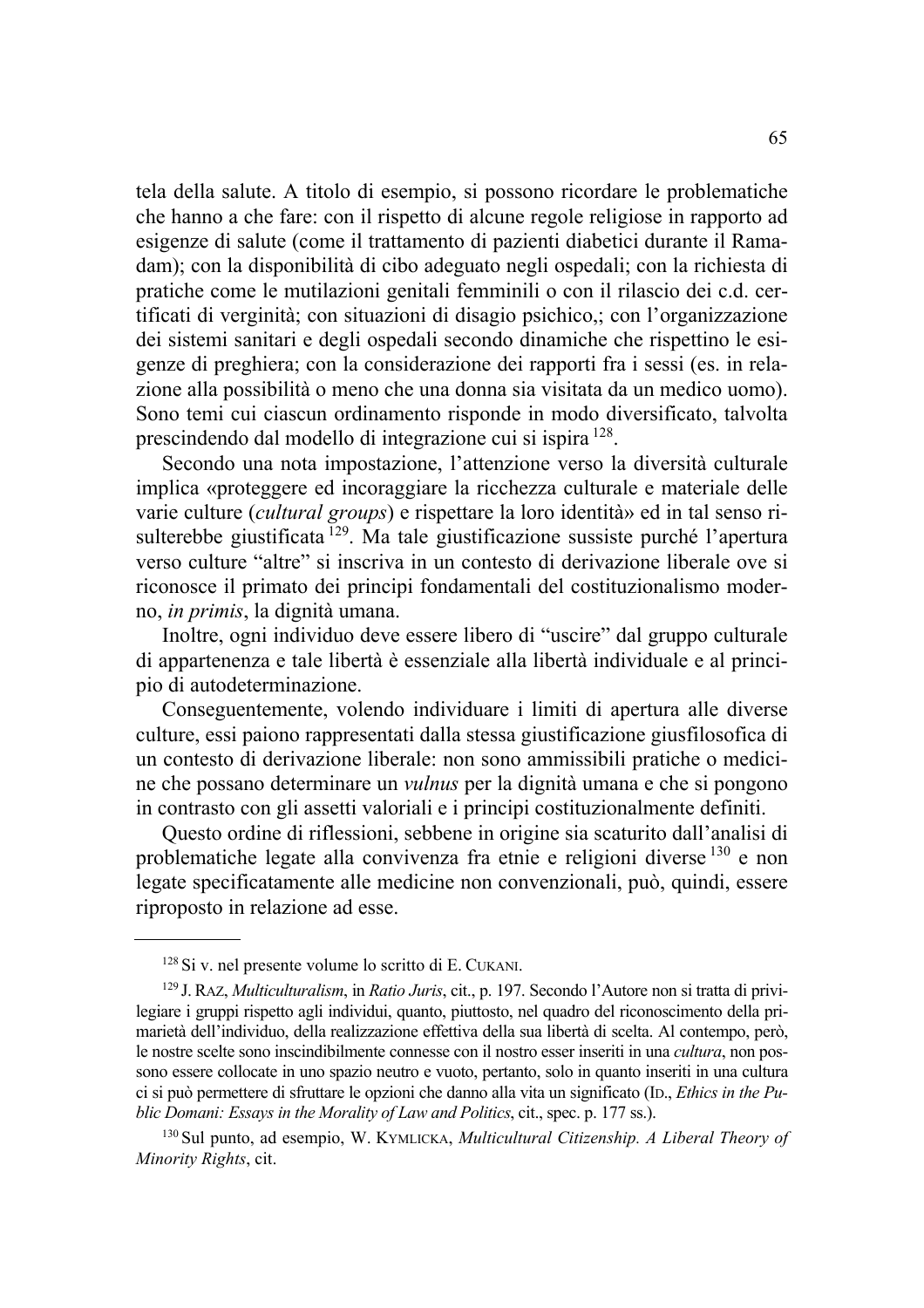Ogniqualvolta l'opzione che porta alla decisione di ricorrere a pratiche o medicine non convenzionali è motivata da una scelta di tipo culturale, dal riconoscimento di appartenenza ad una certa "tradizione", sia quando questa connessione appare di cristallina evidenza (come nel caso della medicina ayurvedica o cinese), sia nei casi in cui tale appartenenza si riferisce ad una visione particolare dell'esistenza, una pratica può essere vietata solamente se in contrasto con i valori e principi del costituzionalismo moderno <sup>131</sup>.

Questa considerazione, tuttavia, risolve solo in parte le problematiche connesse alle medicine non convenzionali, poiché lascia aperta la problematica di fondo: se la scienza debba considerarsi al di sopra di ogni opzione ideologica, se sia da considerarsi indiscutibile quanto a risultanze e se queste debbano essere seguite al fine di garantire il diritto alla salute e, quindi, per mantenere le condizioni minime di esistenza. Se così fosse, nessuna diversità culturale o tradizione le si potrebbero contrapporre <sup>132</sup>.

Diversamente, nell'ottica del multiculturalismo (di J. Raz), le varie culture sono concepite come diverse modalità per realizzare i medesimi valori universali, cosicché non si potrebbero concepire in chiave di contrapposizione <sup>133</sup>. Ma la realtà ci ha mostrato il fallimento del multiculturalismo così concepito.

Conseguentemente, quale alternativa al fallimento del modello multiculturale, così come a quello del modello rigidamente assimilazionista, pare esservi la costruzione di un modello interculturale <sup>134</sup>, che si inscriva entro la cornice costituzionale dei doveri e dei diritti e che ponga la persona umana e la sua dignità al centro.

Se non tutte le istanze religiose o culturali possono essere considerate legittime, in parallelo, il nostro ordinamento, e l'Europa, non possono ignorare le sfide poste dal mutamento di identità culturale delle nostre società. Non possono lasciare alla buona amministrazione di certi contesti, o peggio, alla discrezionalità dei giudici, il governo di fenomeni complessi.

 $^{131}$  Sul punto la bibliografía è sterminata. Si v. ex multis A. BARBERA, Le basi filosofiche del costituzionalismo, in ID. (a cura di), Le basi filosofiche del costituzionalismo, Roma-Bari, 1997, p. 3 ss.

<sup>&</sup>lt;sup>132</sup> Ma a tal proposito si è sostenuto che se Stato e Chiesa sono separate, allora anche Stato e Scienza lo sono: in tal senso P.K. FEYERABEND, La scienza in una società libera, Milano, 1981.

<sup>&</sup>lt;sup>133</sup> J. RAZ, *Multiculturalism*, cit., p. 208. Una delle maggiori obiezioni che Raz ha dovuto affrontare è che il suo concetto di politica multiculturale rende impossibile individuare un criterio esterno per stabilite cosa sia ammissibile o cosa no (presupponendosi con ciò l'esistenza di una cultura astrattamente migliore ed altre "inferiori").

 $134$  Cfr. *supra*, nota n. 41.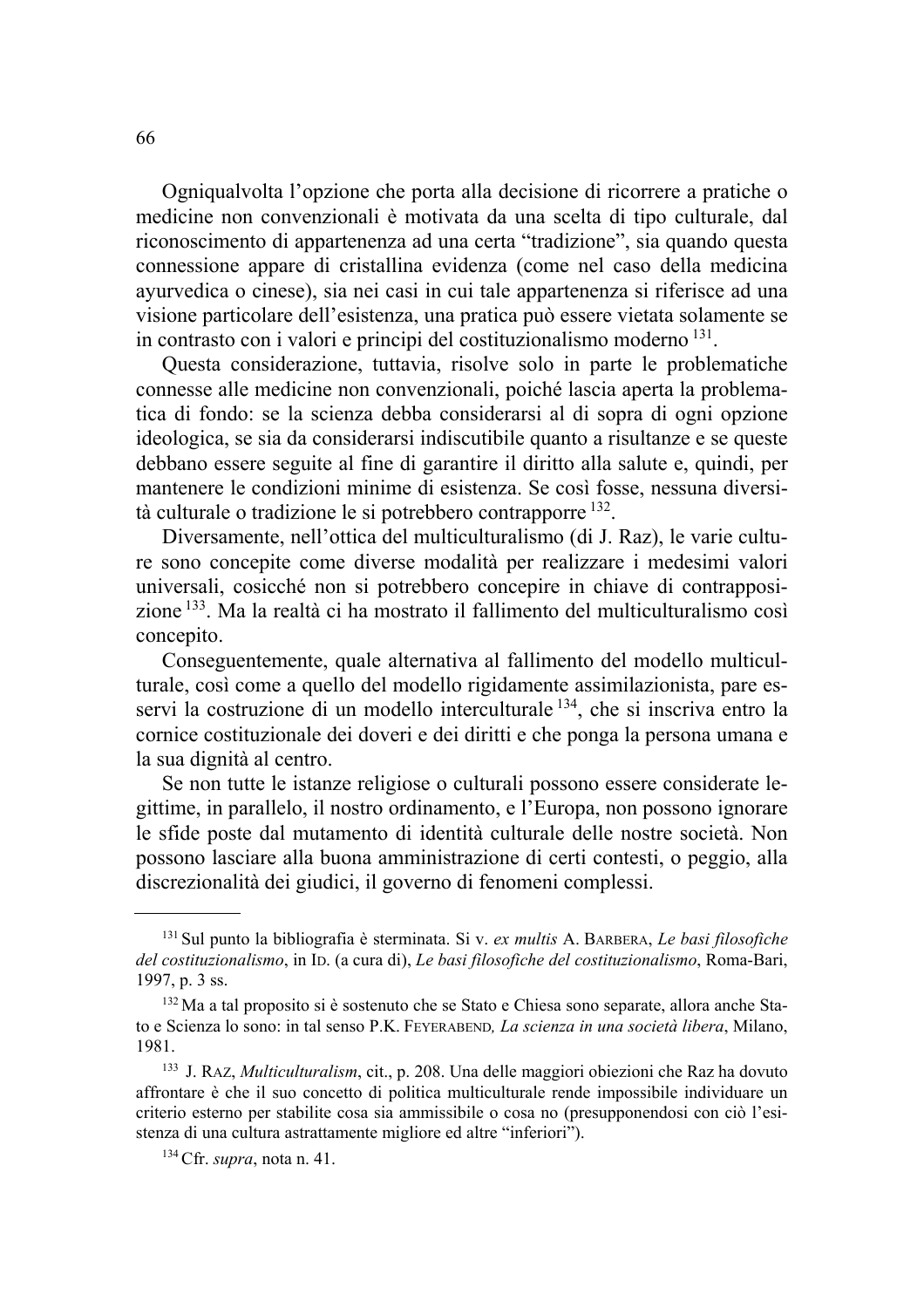Peraltro, modificare i sistemi sanitari integrandovi medicine "altre", aprirli ai migranti, specie se privi di un legame stabile con il territorio, implica porre in essere interventi che costano e impattano grandemente su sistemi già a risorse limitate, finendo per essere a carico non dei nuovi arrivati, degli "altri", ma di quelle fasce della popolazione più consolidate in un territorio e più culturalmente omogenee e talvolta meno ben disposte ad aprirsi e a finanziare siffatte pratiche.

Quale faro posto a guida delle decisioni politiche e amministrative, pare imprescindibile focalizzare l'attenzione sul primato dell'individuo e della sua dignità, da concepirsi nella sua dimensione personale, culturale e relazionale, anche in un contesto di relazioni interculturali.

Porre al centro l'individuo, in un contesto di cura, significa considerare un individuo innanzitutto come persona, poi come appartenente ad un gruppo (vulnerabile o meno) e solo in ultimo come membro di uno specifico gruppo etnico, portatore di una serie di valori di riferimento e di modelli di comportamento, la cui legittimità va inscritta nel contesto costituzionale in cui questi si trova, nel quadro di valori, principi, doveri e diritti costituzionalmente previsti.

Attesa l'esistenza di un legame forte fra fattore culturale e medicina, fra cultura e salute, mancano dei modelli di integrazione uniformi ed efficaci, oltre a porsi, come si è anticipato, anche un rilevante problema sociale e di tenuta finanziaria del sistema. Non pare possibile individuare criteri di valutazione neutra, oggettiva, delle medicine non convenzionali e di tutte quelle pratiche riconducibili a fattori culturali e religiosi. Ogni sistema giuridico, con un'opzione di carattere etico e politico, "sceglie" a quali elementi dare maggior peso, quanto aprirsi alla diversità culturale, a quali soggetti riservare le decisioni tecniche in materia di salute, quanto peso riconoscere alla scienza. La riflessione sulle medicine non convenzionali e sulla diversità culturale in ambito sanitario mostrano in chiave critica come il problema non sia solo, o non tanto, il ruolo da riconoscere alla scienza, ma anche il ruolo da riconoscere alla dimensione culturale, filosofica, religiosa ed esistenziale, di certe pratiche e terapie <sup>135</sup>.

<sup>&</sup>lt;sup>135</sup> Concetti, questi, che aprono anche alla dimensione della «qualità della vita», intesa come capacità di azione e relazione R. DWORKIN, Il dominio della vita, Torino, 1994.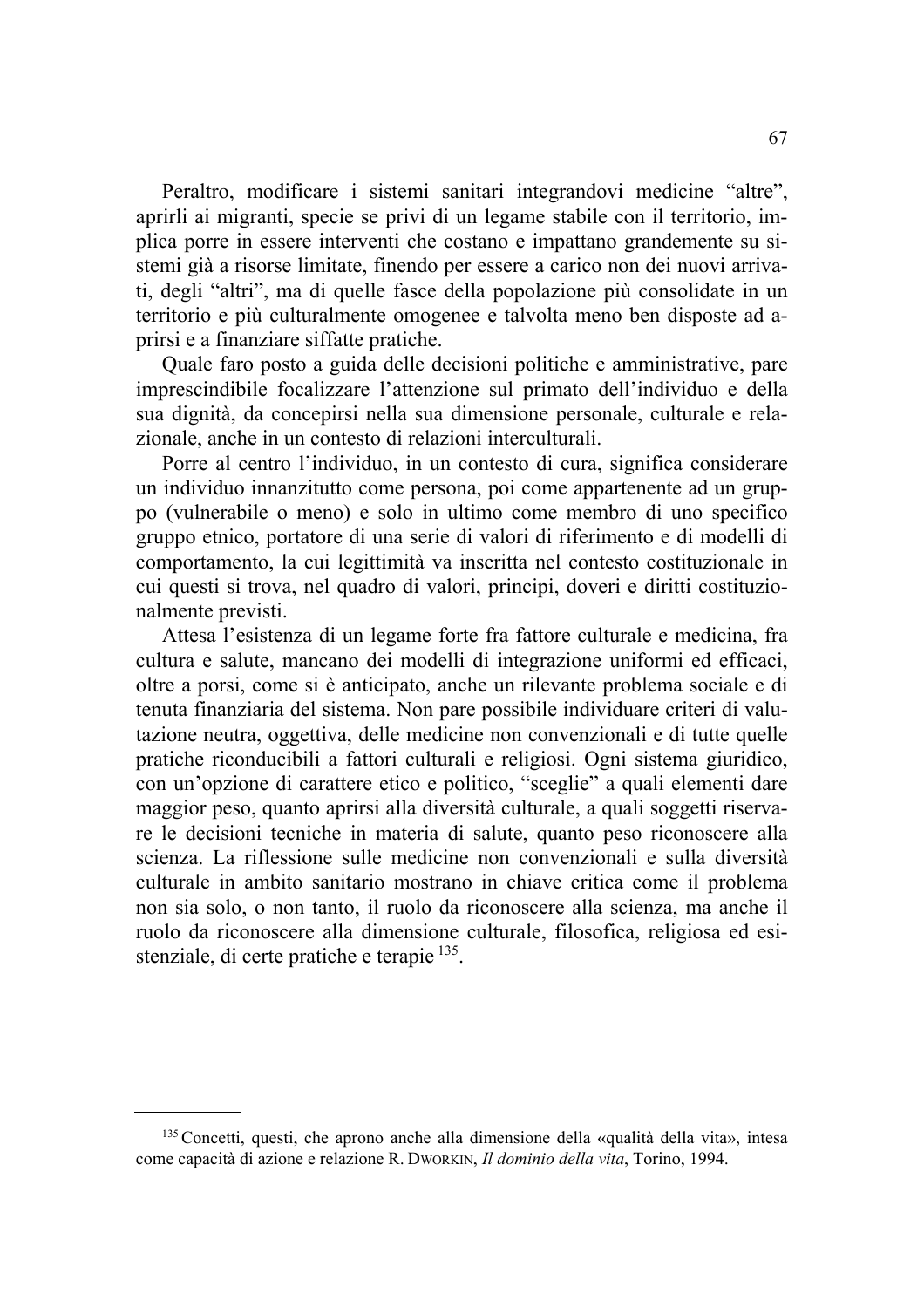#### **BIBLIOGRAFIA**

- BAGNI S., Dal Welfare State al Caring State, in AA.VV., Annuario italo-iberoamericano di diritto costituzionale, Napoli, 2014, pp. 325 ss.
- BARBERA A., Le basi filosofiche del costituzionalismo, in ID. (a cura di), Le basi filosofiche del costituzionalismo, Roma-Bari, 1997, pp. 3 ss.
- BAUMANN G., The multicultural riddle, New York, 1999.
- BEAMAN L.G., The Transition of Religion to Culture in Law and Public Discourse, London, 2020.
- BENHABIB S., The claims of culture, US, 2002.
- BENHABIB S., The rights of others, Cambridge, Mass., 2004.
- BIOCCA M.-RIBOLDI B.-SARTI F., Migrants and Health care Responses by European regions (MIGHRER), 2012, in https://assr.regione.emiliaromagna.it/pubblicazioni/ rapporti-documenti/report-mighrer-complete-reference-material.
- BORGIA P., Costi delle forme di assistenza sanitaria e integrativa e prospettive di sviluppo, in Sanità pubblica e privata, 1/2005, pp. 48 ss.
- BORTOLETTO C., Il patrimonio immateriale secondo l'Unesco. Analisi e prospettive, Roma, 2008.
- BRATMAN S., Guida critica alle medicine alternative. Manuale pratico per curarsi senza smarrirsi, Milano, 1999.
- CAMPINOTI M.-SANTOMAURO F., Verso un ospedale amico dei migranti, in Salute internazionale.it, 2005, pp. 1 ss., testo reperibile in https://www.saluteinternazio nale.info/2010/07/verso-un-ospedale-amico-dei-migranti/.
- CERRINA FERONI G., Sistemi sanitari e immigrazione: percorsi di analisi comparata, Torino, 2019.
- CHANDRASEKHAR A., La medicina alternativa non è più il parente povero del sistema sanitario svizzero, 27 aprile 2020, in www.tvsvizzera.it.
- CIPOLLA C.-ROBERTI DI SARSINA P. (a cura di), Le peculiarità sociali delle medicine non convenzionali, Milano, 2009.
- COLOMBO E.-REBUGHINI P. (a cura di), La medicina che cambia. Le terapie non convenzionali in Italia, Bologna, 2003.
- COLOMBO E., Trasformazioni sociali e novi modi di pensare la salute e la malattia, in E. COLOMBO-P. REBUGHINI (a cura di), La medicina che cambia. Le terapie non convenzionali in Italia, Bologna, 2003, pp. 15 ss.
- CUNHA FILHO F.H.-SCOVAZZI T., Salvaguarda do patrimônio cultural imaterial: uma análise comparativa entre Brasil e Itália, Brasile, 2020, testo in https:// repositorio.ufba.br/ri/bitstream/ri/32295/1/salvaguarda-do-patrimonio-culturali material-repositorio.pdf.
- CUOCOLO L., Articolo 117, comma 2, in F. CLEMENTI-L. CUOCOLO-F. ROSA-G.E. VIGEVANI (a cura di), La costituzione Italiana. Commento articolo per articolo, II, Bologna, 2018, pp. 337 ss.
- DE BEUKELAER C.-PYYKKÖNEN M.-SINGH J. (a cura di), Globalization, Culture and Development: The UNESCO Convention on Cultural Diversity, London, 2015.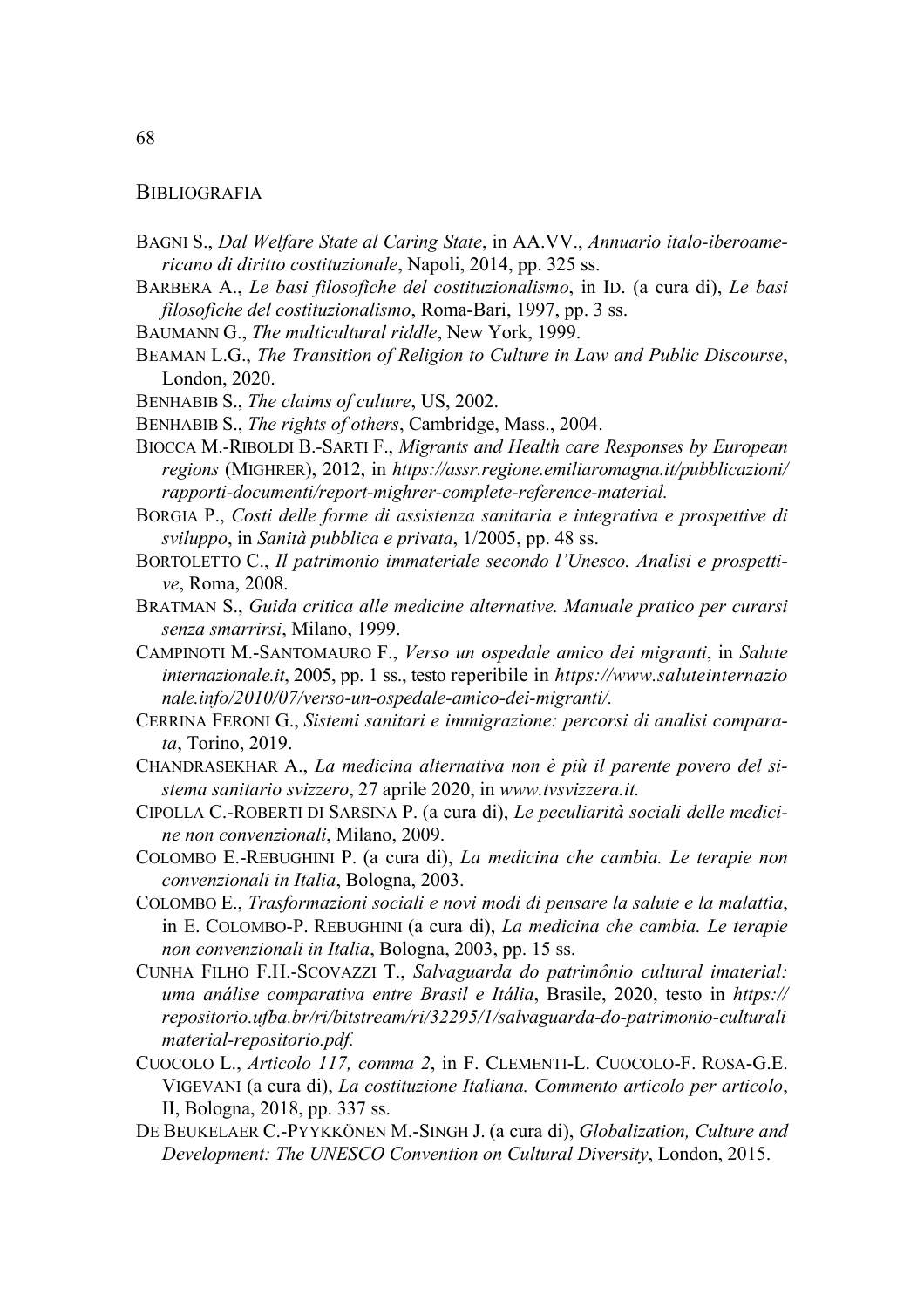- DE SOUSA SANTOS B., Toward a multicultural Conception of Human Rights, in Sociologia del diritto, 1/1997, testo reperito in https://www.ces.uc.pt/bss/documentos/ toward multicultural conception human rights.pdf.
- DI GIACOMO S.M., Can there be a 'cultural epidemiology'?, in Medical Anthropol *Ouarterly*, 13 (4), 1999, pp. 436 ss.
- DRIGO C., Percorsi di integrazione e inclusione sociale dei migranti nella Regione Emilia-Romagna, in Le Regioni, 5-6, 2019, p. 1753 ss.
- DWORKIN R., Il dominio della vita, Torino, 1994.
- ENGELHARDT H.T. JR, Manuale di bioetica, Milano, 1999.
- FERDINAND A.-OYARCE A.-KELAHER M.-ANDERSON I., Reflexiones sobre la ética de la investigación en salud indígena en Chile, in Revista Latinoamericana de *Bioética*, 18/2018, pp. 162 ss.
- FERRARA R., Salute (diritto alla), in Digesto (disc. pubbl.), III, Torino, 1997, pp. 513 ss.
- FEYERABEND P.K., La scienza in una società libera, Milano, 1981.
- GIARELLI G.-ROBERTI DI SARSINA P.-SILVESTRINI B., Le medicine non convenzionali in Italia. Storia, problemi e prospettive di integrazione, Milano, 2007.
- GROPPI T., Nota alla sentenza n. 353 del 2003 della Corte costituzionale, in Forumcostituzionale.it, 2004, pp. 1 ss.
- GUERRIERI G., Alcune riflessioni sui nuovi fondi sanitari integrativi del SSN, in Diritto ed economia dell'assicurazione, 4/1999, pp. 911 ss.
- HABERMAS J., The Inclusion of Others, Cambridge, Mass., 1998.
- HEE-KANH K., Caring State: A New Vision of Welfare State, in Journal of Governamental Studies, 22/2016, pp. 5 ss.
- HERRERA D.-HUTCHINS F.-GAUS D.-TROYA C., Intercultural health in Ecuador: an asymmetrical and incomplete project, in Anthropology & Medicine, 2018, testo in http://www.tandfonline.com/loi/canm20.
- JUCKETT G., Cross-Cultural Medicine, in 11 American Family Physician 72, 2005, pp. 2267 ss.
- KASTORYANA R., Multiculturalism and interculturalism: redefining nationhood and solidarity, in Comparative Migration Studies. 6, 17, 2018, in https://www. springeropen.com/collections/multiintercult.
- KLEINMAN A., Patients and healers in the context of culture, University of California Press, 1980.
- KYMLICKA W., Multicultural Citizenship. A Liberal Theory of Minority Rights, UK, 1995.
- LELLI F., Medicine non convenzionali, Problemi etici ed epistemologici, Milano, 2007, spec. pp. 90 ss.
- LEVRAU F.-LOOBUYCKM P., Introduction, mapping the multiculturalism-interculturalism debate, in Comparative migration Studies, 6,  $1\backslash3$ , 2018, testo in https:// www.springeropen.com/collections/multiintercult.
- LUPTON D., The cultural assumptions behind Western medicine, in The Conversation, del  $1^\circ$  gennaio, 2013 https://theconversation.com/the-cultural-assumptions hehind-western-medicine-7533.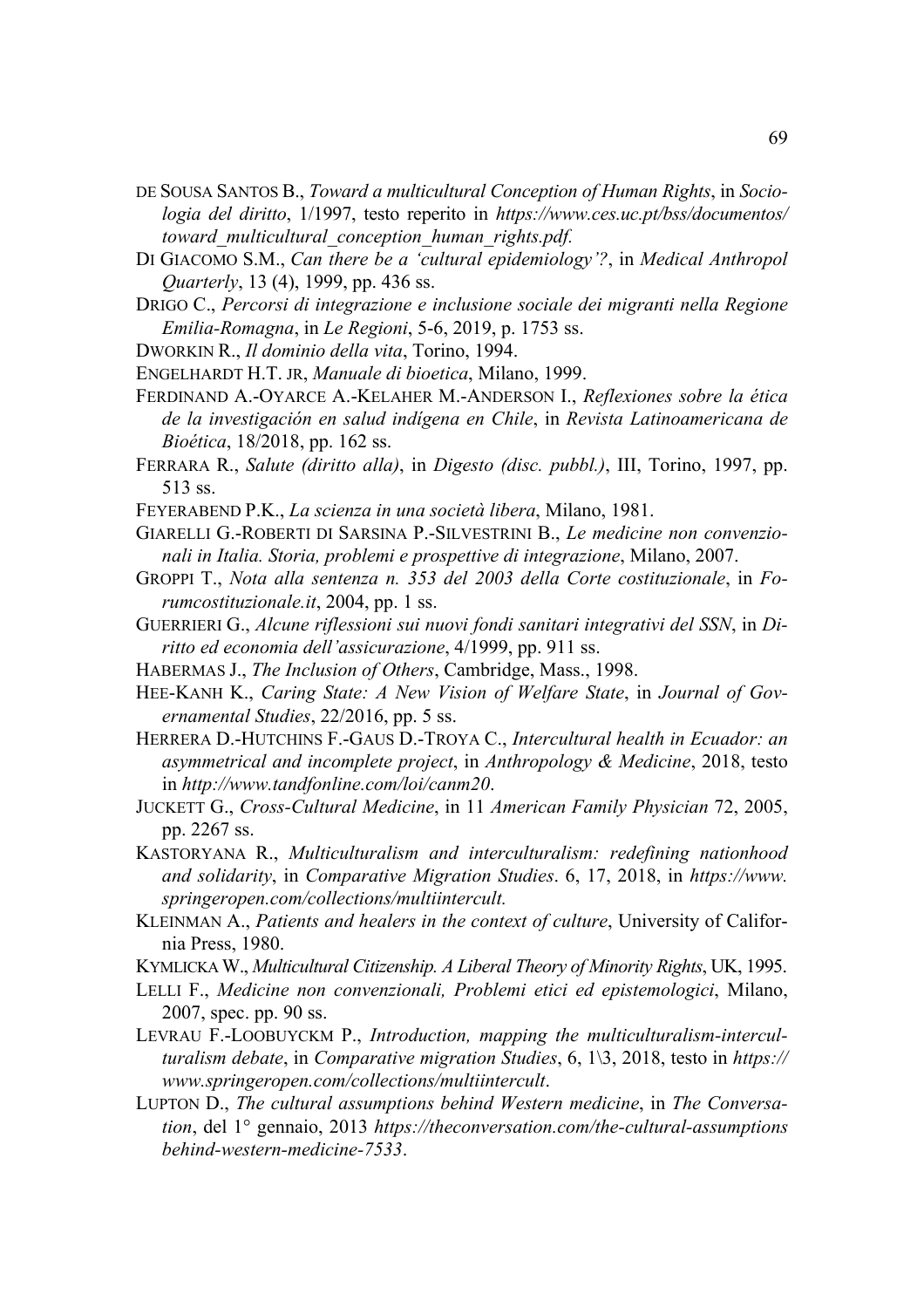- LYNN P., Medicine and culture, USA, 1996.
- MARTINS MENDES A.-SOARES LEITE M.-LANGDON E.J.-GRISOTTI M., The challenge of providing primary healthcare care to indigenous peoples in Brazil, in Panamerican Journal of Public Health, 42/2018, pp. 1 ss. in https://www.paho. org/journal/en/articles/challenge-providing-primary-healthcare-care-indigenouspeoples-brazil.
- MAZZIOTTI M., Diritti sociali, in Enc. dir., XII, Milano, 1964, pp. 802 ss.
- MIGNONE J., BARTLETT J.-O'NEIL J.-ORCHARD T., Best Practices in Intercultural Health: Five case studies in Latin America, in 3 (31) Journal of Ethnobiology and Ethnomedicine, 2007.
- MONTUSCHI L., 32, 1º comma, in Commentario della Costituzione, a cura di G. Branca, Rapporti etico Sociali, art. 29-34, Bologna, 1976, pp. 146 ss.
- MORANA D., Articolo 117, commi 3,4 e 5, in F. CLEMENTI-L. CUOCOLO-F. ROSA-G.E. VIGEVANI (a cura di), La costituzione Italiana. Commento articolo per ar*ticolo*, II, Bologna, 2018, pp. 346 ss.
- MORI M., The twilight of "medicine" and the dawn of "health care": reflections on bioethics at the turn of the millennium, in Journal of Medical Philosophy, 25 (6), 2000, pp. 723 ss.
- MORTATI C., La tutela della salute nella Costituzione italiana, in Scritti, II, Milano, 1972, pp. 433 ss.
- MUNIZ DE MEDEIROS P.-TABODA SOLDATI G.-LEAL ALENCAR N.-VANDEBROEK I.-PIERONI A.-HANAZAKI N.-PAULINO DE ALBUQUERQUE U., The Use of Medicinal Plants by Migrant People: Adaptation, Maintenance, and Replacement, in Evidence-Based Complementary and Alternative Medicine, 2012, pp. 1 ss.
- NUSSBAUM M., Cultivating Humanity, Cambridge, Mass., 1998.
- OBADIA L., The Internationalisation and Hybridization of Medicines in Perspective? Some Reflections and Comparisons between East and West, in Transtext(e)s Transcultures 跨文本跨文化 Journal of Global Cultural Studies, 5/2009, pp. 1 ss.
- OLORTEGUI-MARIÑO R.-GALVEZ-OLORTEGUI J.-PAREDES-AYRAC D.-VILLAFAN-BRONCANO M., Alternative, traditional, or complementary medicine: A perspective of intercultural therapeutic adherence, in 17 Medwave 15, 2017, in https://www. medwave.cl/link.cgi/English/Perspectives/LettersToEditor/6977.act.
- PEDRAZZI M., Diversità culturale nel diritto internazionale, in L. ZAGATO, M. VECCO (a cura di), Le culture dell'Europa, L'Europa della cultura, Milano, 2011, pp. 15 ss.
- PFLEIDERER B.-BIBEAU G. (a cura di), Anthropologies of Medicine. A Colloquium on West European and North American Perspectives, Springer, 1991.
- PUTIGNANO V., Attualità e prospettive dei fondi integrativi del servizio sanitario nazionale, in Rivista del diritto e della sicurezza sociale, 2/2007, pp. 461 ss.
- RAWLS J., Il diritto dei popoli, Torino, 2001.
- RAWLS J., The Law of Peoples, Cambridge, Mass., 2001.
- RAWLS J., Liberalismo politico, Torino, 2012.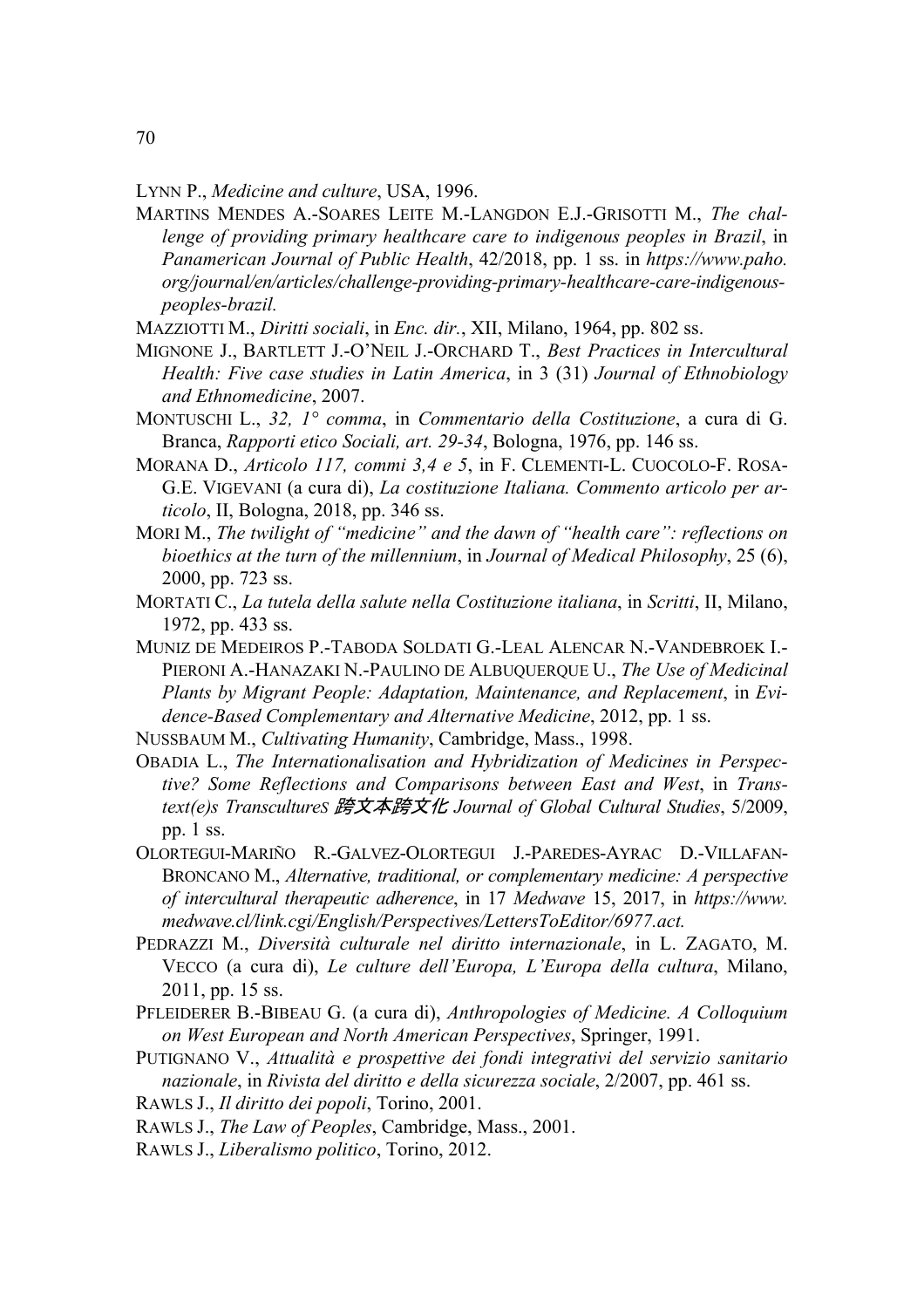RAZ J., *Multiculturalism*, in *Ratio Juris*, 11, 1998, pp. 193 ss.

- $R\overline{A}Z$  J., *Multiculturalism: a Liberal Perspective*, in ID., *Ethics in the Public Domani: Essays in the Morality of Law and Politics*, UK, 1995.
- REBUGHINI P., Origini e contenuti dell'universo delle medicine non convenzionali, in E. COLOMBO-P. REBUGHINI (a cura di), La medicina che cambia. Le terapie *non convenzionali in Italia*, Bologna, 2003, pp. 73 ss.
- ROBERTI DI SARSINA P.-MORANDI A.-ALIVA M.-TOGNETTI BORDOGNA M.-GUADA-\*1,3*Medicine Tradizionali e Non Convenzionali in Italia. Considerazioni su*  una scelta sociale per la Medicina Centrata sulla Persona, in Terapie d'avan*guardia*, 2012, pp. 1 ss.
- ROBERTI DI SARSINA R.-ISEPPATO I., Le politiche sanitarie e formative delle medi*cine non convenzionali nell'Unione europea*, in C. CIPOLLA-P. ROBERTI DI SARsina (a cura di), Le peculiarità sociali delle medicine non convenzionali, Milano, 2009, pp. 40 ss.
- SECONDULFO D. (a cura di), Medicina e Medicine. Le cure "altre" in una società *che cambia*, in Salute e Società, 3/2005, Milano.
- SEISING R.-TABACCHI M.E. (a cura di), *Fuzziness and Medicine: Philosophical Reflections and Application Systems in Health Care, Springer, 2013.*
- TALLACCHINI M., *Bioetica & Democrazia*, in *Politeia*, 2003, XIX, 69, 2003, pp. 93 SS.
- TALLACCHINI M., *Democrazia come terapia: la governance tra medicina e società*, in Politeia, XXII, 81, 2006, pp. 15 ss.
- TAYLOR C., *Multiculturalism*, US, 1994.
- TRIPODINA C., Art. 32, in S. BARTOLE-R. BIN (a cura di), Commentario breve alla Costituzione, Padova, 2008.
- TULLY J., Strange Multiplicity, UK, 1997.
- VASAPOLLO D., Tutela della salute e Medicine Non Convenzionali. Profili clinicogiuridici e problematiche medico legali, Milano, 2014.
- VILLAMENA S., Medicina «non convenzionale» e sistema sanitario nazionale, in *Giustamm.it*
- WHITAKER E.D., The Idea of Health: History, Medical Pluralism, and the Management of the Body in Emilia-Romagna, Italy, in Medical Anthropology Quar*terly*, 17, 2003, pp. 348 ss.
- ZAGATO L.-VECCO M. (a cura di), Le culture dell'Europa, L'Europa della cultura, Milano, 2011.

#### DOCUMENTI

*Accordo Stato-Regioni del 7 febbraio 2013 testo in Testo reperito in https://www. ordinemedicimodena.it/assets/Uploads/SAT-ATTIVITA-PROFESSIONALEMNC medicine-non-convenzionali-alternativeistituzione-registri-dal-201588Medicine non-convenzionaliProt.-969022-10-2014.pdf.*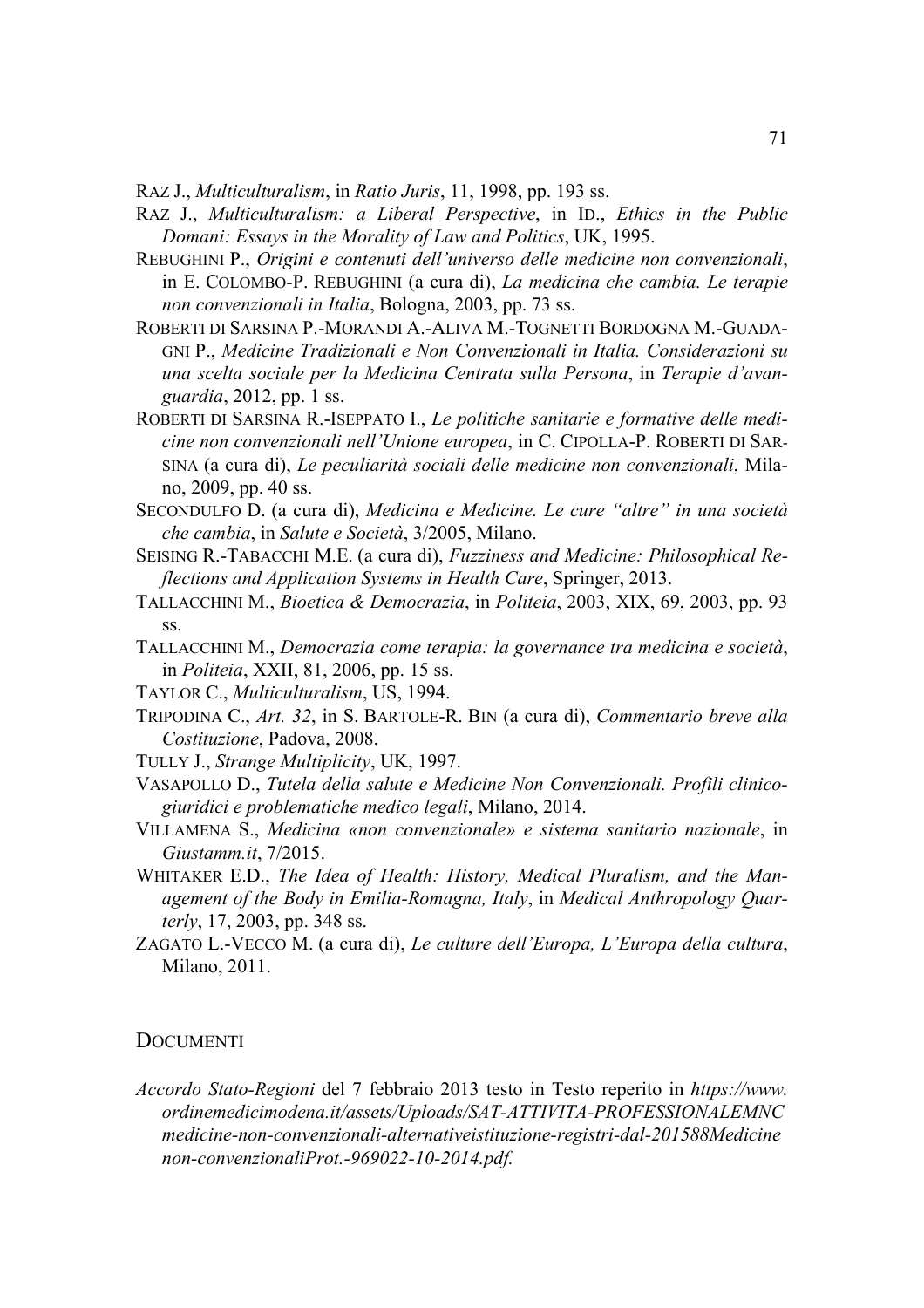- CAM 2020, The contribution of Complementary and Alternative Medicine to sustainable healthcare in Europe, in http://ehtpa.eu/pdf/CAM2020-FINAL.pdf.
- COMMISSIONE EUROPEA, *Proposal* per l'adozione di un regolamento «on the establishment of a Programme for the Union's action in the field of health  $-$  for the period 2021-2027 and repealing Regulation (EU) No 282/2014 ("EU4Heal th *Programme*")» Bruxelles, 28 maggio 2020, COM(2020) 405 final, 2020/0102 (COD) in https://eur-lex.europa.eu/legal-content/EN/TXT/?uri=CELEX%3A 52020PC0405.
- CONSIGLIO D'EUROPA, Risoluzione n. 1206/1999, A European approach to nonconventional medicines, testo in http://assembly.coe.int/nw/xml/XRef/Xref-XML2HTML-EN.asp?fileid=16727&lang=en.
- EURISPES, Rapporto Italia 2010, scheda n 55, in http://www.salus360.it/wp-content/ uploads/2016/12/Eurispes-RI2010 scheda-55-Medicine-non-convenzionali.pdf.
- FNOMCEO, Comunicazioni nn. 9/2015 e 88/2014, in https://portale.fnomceo.it/ medicine-non-convenzionali-le-norme-applicative/.
- FNOMCEO, Linee guida su medicine e pratiche non convenzionali, in https:// portale.fnomceo.it/wp-content/uploads/import/201801/67825 linee-guida-fnomceoformazione-nelle-medicine-e-pratiche-non-convenzionali.pdf.
- INTERNATIONAL ORGANIZATION FOR MIGRATION, World Migration Report 2020, https://publications.iom.int/system/files/pdf/wmr 2020.pdf.
- OPEN HEALTH FORUM 2005 -Health Challenges and Future Strategy Evaluation,  $in$ https://ec.europa.eu/health/ph overview/health forum/open 2005/ev 2005 1107 eval en.pdf.
- PARLAMENTO EUROPEO EU Public Health Policies, State of play, current and future challenges, 2019, in https://www.europarl.europa.eu/RegData/etudes/STUD/ 2019/638426/IPOL STU(2019)638426 EN.pdf.
- PARLAMENTO EUROPEO, Risoluzione sulla relazione della Commissione al Parlamento europeo e al Consiglio sull'attuazione delle direttive 92/73/CEE e 92/74/CEE concernenti i medicinali omeopatici  $(COM(97)0362 - C4-0484/97 -$ Testo in https://eur-lex.europa.eu/legal-content/IT/TXT/?uri=CELEX%3A51998 IP0378.
- PARLAMENTO EUROPEO, Risoluzione sullo statuto delle medicine non convenzionali, 1997 in http://publications.europa.eu/resource/cellar/0ef9ed65-3d65-4a58-9cd3-68514737bd75.0003.01/DOC 1.
- REGIONE EMILIA ROMAGNA, Dossier della Regione Emilia Romagna, n. 186/2009, Le medicine non convenzionali e il Servizio sanitario dell'Emilia-Romagna Un approccio sperimentale, in https://assr.regione.emilia-romagna.it/pubblicazioni/  $dossier/doss186$
- REGIONE EMILIA ROMAGNA, Rapporto attività e proposte dell'Osservatorio regionale per le medicine non convenzionali – anno 2005, curato dall'Osservatorio medicine non convenzionali della Regione, in https://assr.regione.emilia-romagna. it/pubblicazioni/rapporti-documenti/rapporto-attivita-e-proposte-omncer-2005.
- REGIONE EMILIA-ROMAGNA AGENZIA SANITARIA REGIONALE WHO, Medicine